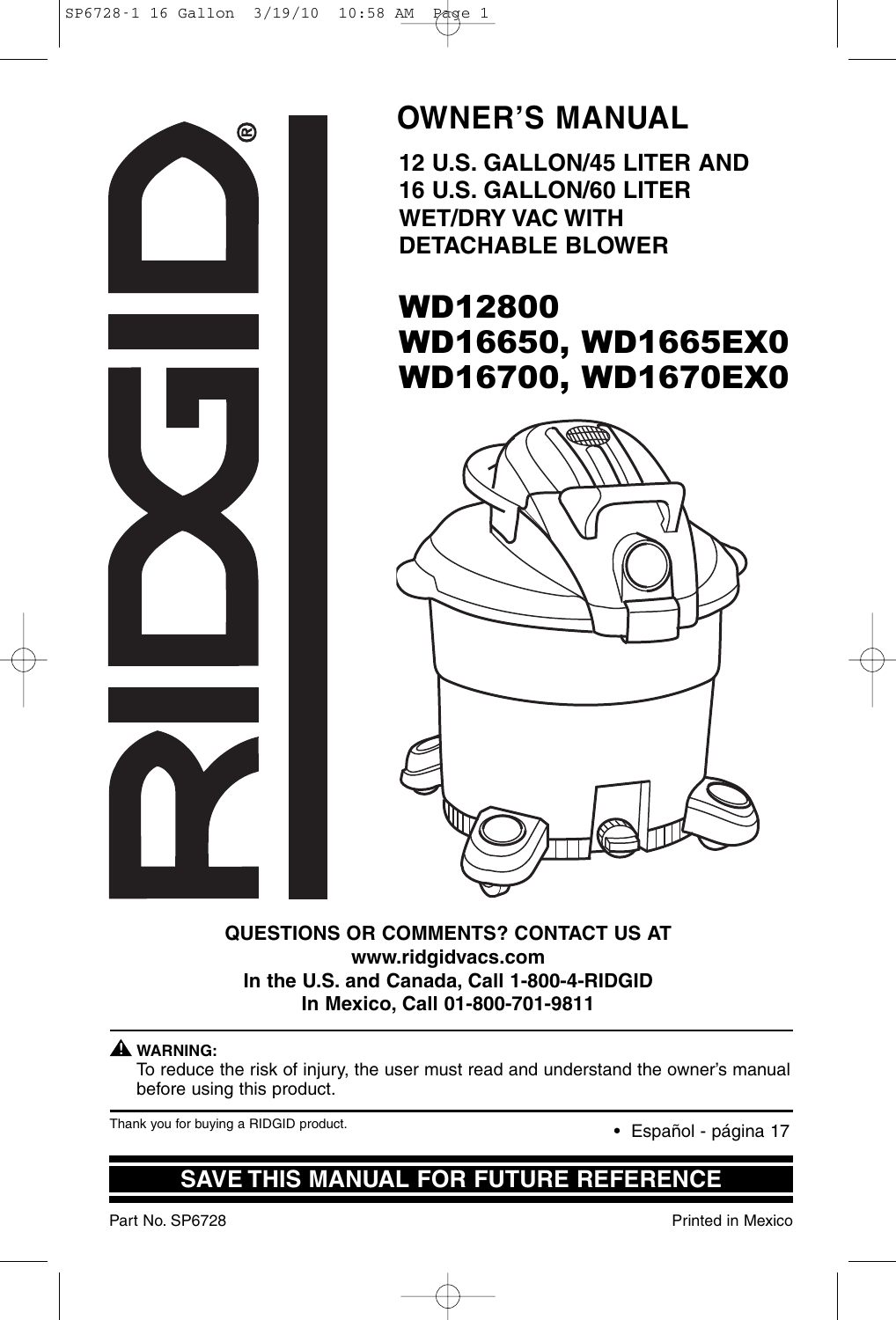## **Table of Contents**

| <b>Section</b>                     | Page |
|------------------------------------|------|
|                                    |      |
|                                    |      |
| Unpacking and Checking             |      |
| Carton Contents 4                  |      |
| Filter Removal and Installation 5  |      |
| Accessory Caddy/Caster Assembly. 6 |      |
| Caster/Caster Foot Assembly 6      |      |
|                                    |      |
|                                    |      |
| Positioning Detachable Blower      |      |
| (Power Head Assembly)8             |      |
| Operation9                         |      |
| Vacuuming Dry Materials 10         |      |
| Vacuuming Liquids 10               |      |
| Emptying the Drum. 10              |      |

| <b>Section</b>                                                          | Page |
|-------------------------------------------------------------------------|------|
| Moving the Wet/Dry Vac10                                                |      |
|                                                                         |      |
| Assemble the Detachable Blower                                          |      |
| for "Blowing" $\ldots \ldots \ldots \ldots \ldots \ldots \ldots \ldots$ |      |
| Maintenance 12                                                          |      |
|                                                                         |      |
|                                                                         |      |
| Cleaning and Disinfecting                                               |      |
| the Wet/Dry Vac. 13                                                     |      |
| Cord Maintenance  13                                                    |      |
| Storage13                                                               |      |
|                                                                         |      |
|                                                                         |      |
|                                                                         |      |

# **IMPORTANT SAFETY INSTRUCTIONS**

Safety is a combination of common sense, staying alert, and knowing how your Wet/Dry Vacuum cleaner ("Vac") works.

### **Safety Signal Words**

**DANGER:** Indicates a hazardous **!** situation which, if not avoided, **will** result in death or serious injury.

**WARNING:** Indicates a hazardous **!** situation which, if not avoided, **could** result in death or serious injury.

**CAUTION:** Indicates a hazardous **!** situation which, if not avoided, **could** result in minor or moderate injury, or property damage.

When using your Vac, always follow basic safety precautions including the following:

# **WARNING - To reduce the risk of fire, electric !**

## **shock, or injury:**

- Read and understand this manual and all labels on the Vac before operating.
- Use only as described in this manual.
- Do not leave Vac running while unattended - you may fail to notice important signs indicating abnormal operation such as loss of suction, debris/liquid exiting exhaust, or abnormal motor noises. Immediately stop using Vac if you notice these signs.
- Do not leave Vac when plugged in. Unplug from outlet when not in use and before servicing.
- Sparks inside the motor can ignite flammable vapors or dust. To reduce the risk of fire or explosion, do not vacuum or use near combustible liquids, gases, or dusts, such as gasoline or other fuels, lighter fluid, cleaners, oil-based paints, natural gas, coal dust, magnesium dust, grain dust, aluminum dust, or gun powder.
- Do not vacuum anything that is burning or smoking, such as cigarettes, matches, or hot ashes.
- Do not vacuum drywall dust, cold fireplace ash, or other fine dusts with standard filter. These may pass through the filter and be exhausted back into the air. Use a fine dust filter instead.
- To reduce the risk of inhaling toxic vapors, do not vacuum or use near toxic or hazardous materials.
- To reduce the risk of electric shock. do not expose to rain or allow liquid to enter motor compartment. Store indoors.
- Do not allow to be used as a toy. Close attention is necessary when used by or near children.
- Do not use with a torn filter or without the filter installed except when vacuuming liquids as described in this manual. Dry debris ingested by the impeller may damage the motor or be exhausted back into the air.
- Turn off Vac before unplugging.
- To reduce the risk of injury from accidental starting, unplug power cord before changing or cleaning filter.
- Do not unplug by pulling on cord. To unplug, grasp the plug, not the cord.
- **2** Do not use with damaged cord, plug or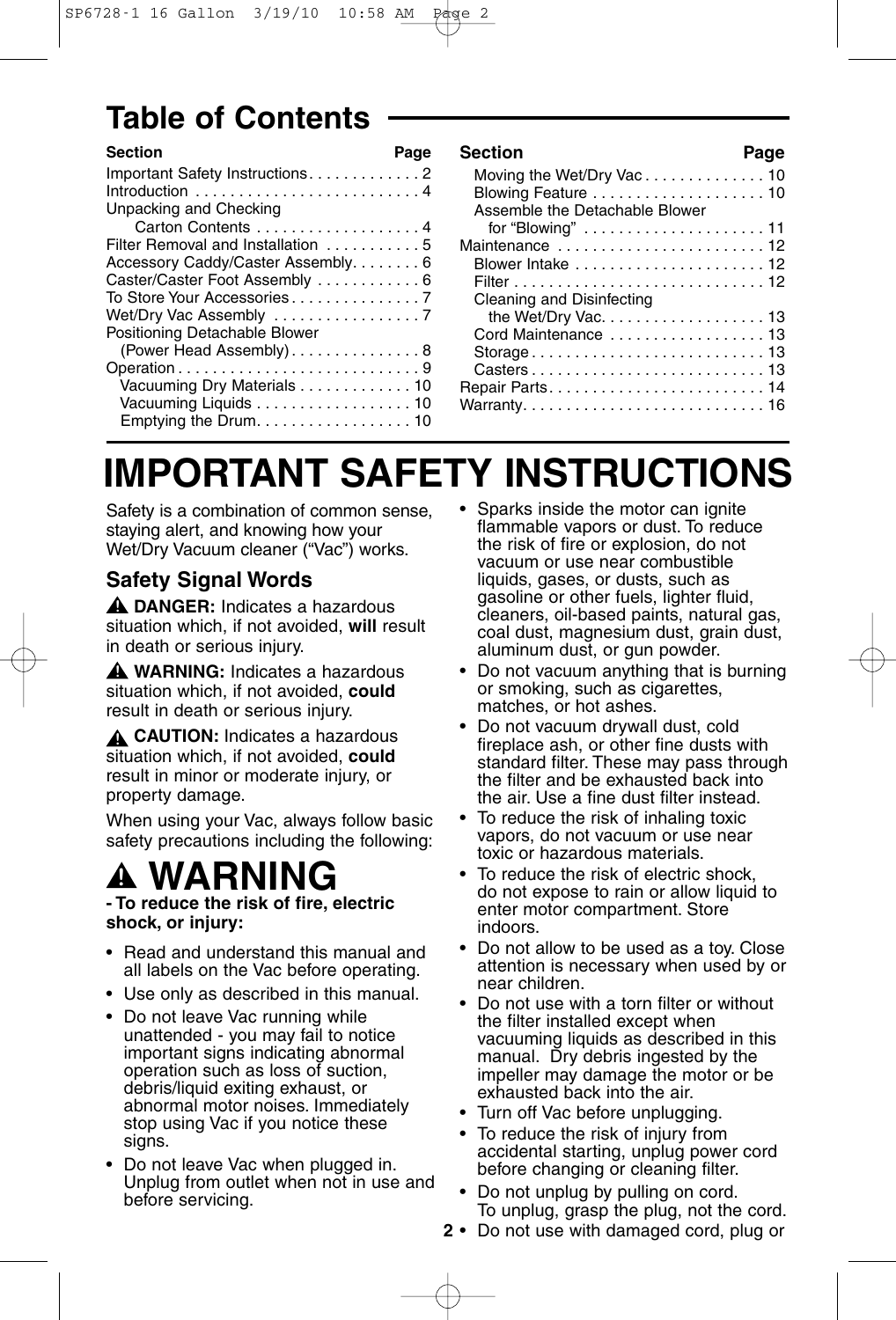other parts. If your Vac is not working as it should, has missing parts, has been dropped, damaged, left outdoors, or dropped into water, contact RIDGID Customer Service.

- Do not pull or carry by cord, use cord as handle, close a door on cord, or pull cord around sharp edges or corners. Do not run Vac over cord. Keep cord away from heated surfaces.
- Do not handle plug, switch, or the Vac with wet hands.
- Use only extension cords that are rated for outdoor use. Extension cords in poor condition or too small in wire size can pose fire and shock hazards. To reduce the risk of these hazards, be sure the cord is in good condition and that liquid does not contact the connection. Do not use an extension cord with conductors smaller than 16 gauge (AWG) in size. To reduce power loss, use a 14 gauge extension cord if 25 to 50 ft. long and 12 gauge for 50 ft. or longer.
- This Wet/Dry Vac is double-insulated, eliminating the need for a separate grounding system. Use only identical replacement parts. Read the instructions for Servicing Double-Insulated Wet/Dry Vacs before servicing.
- Do not put any object into ventilation openings. Do not vacuum with any ventilation openings blocked; keep free of dust, lint, hair or anything that may reduce air flow.
- Keep hair, loose clothing, fingers, and all parts of body away from openings and moving parts.
- To reduce the risk of falls, use extra care when cleaning on stairs.
- To reduce the risk of back injury or falls, do not lift a Vac that is heavy with liquid or debris. Partially empty the Vac by scooping debris or draining liquid to make it comfortable to lift.
- To reduce the risk of personal injury or damage to Vac, use only Ridgid recommended accessories.
- When using as a detached blower:
	- Direct air discharge only at work area.
	- Turn unit off before setting on ground or releasing grasp from handle.
	- Do not set down in liquid; electric shock could occur.
	- Do not direct air at bystanders.
- Keep children away when blowing.
- Do not use blower for any job except blowing dirt and debris.
- Do not use as a sprayer.
- Wear safety eyewear.
- To reduce the risk of eye injury, wear safety eyewear. The operation of any utility Vac or blower can result in foreign objects being blown into the eyes, which can result in severe eye damage.

#### $\mathbf{\underline{\mathsf{A}}}$  CAUTION:

- To reduce the risk of hearing damage, wear ear protectors when using for extended time or in a noisy area.
- For dusty operations, wear dust mask.
- Static shocks are common when the relative humidity of the air is low. Vacuuming fine debris with your Vac can deposit static charge on the hose or Vac. To reduce the frequency of static shocks in your home or when using this Vac, add moisture to the air with a humidifier.

Observe the following warnings that appear on the motor housing of your Vac:

DOUBLE INSULATED GROUNDING NOT REQUIRED. WHEN SERVICING USE ONLY IDENTICAL REPLACEMENT PARTS.

#### **WARNING: !**

- **• For your own safety, read and understand owner's manual.**
- **• Do not run unattended.**
- **• Do not pick up hot ashes, coals, toxic, flammable or other hazardous materials.**
- **• Do not use around explosive liquids or vapors.**

**WARNING: When using blower: ! Wear safety eyewear labeled "ANSI Z87.1" on the package. Turn unit off before setting on ground or releasing grasp from handle. Electric shock could occur if used on wet surfaces. Direct tool discharge only at work area. Do not direct discharge at bystandaders, Keep children away.**

**WARNING: To reduce the risk of electric shock - do not expose to rain - store indoors.**

# **SAVE THIS MANUAL**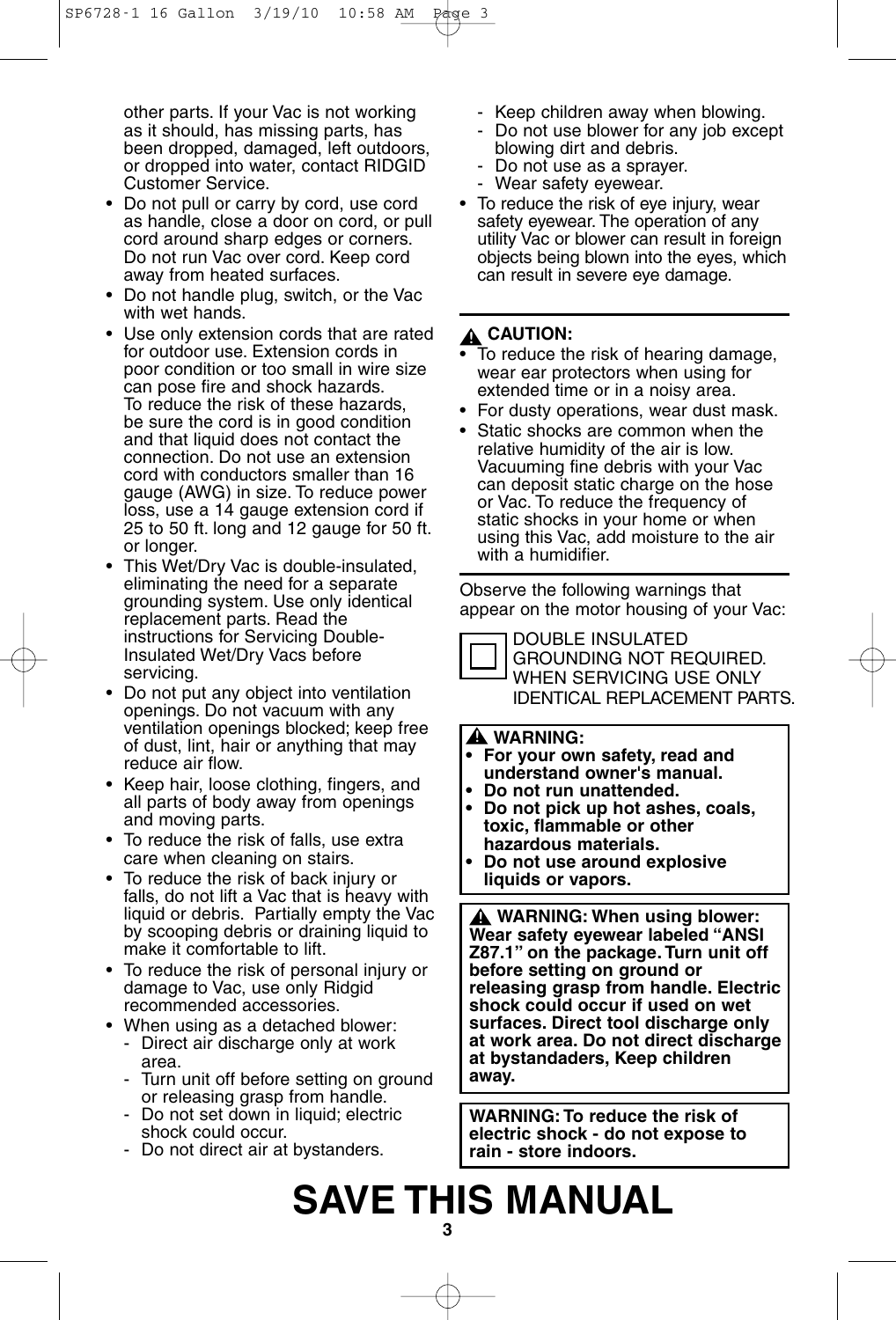## **Introduction**

This Wet/Dry Vac with Detachable Blower is intended for household use. It may be used for vacuuming wet or dry media and may be used as a blower.

Read this owner's manual to familiarize yourself with the product features and to understand the specific usage of your new Vac.

## **Unpacking and Checking Carton Contents**

Remove contents of carton. Check each item against the Carton Contents List. Call 1-800-4-RIDGID (1-800-474-3443) from the US & Canada, 01-800-701-9811 from Mexico, or E-mail us at info@ridgidvacs.com if any parts are damaged or missing.

### **Carton Contents List**

| <b>Key</b> | <b>Description</b>                                    | <b>Qty</b> |
|------------|-------------------------------------------------------|------------|
| A          | Wet/Dry Vac 1                                         |            |
| B          | Male-Male Adapter 1                                   |            |
| C          | Car Nozzle 1                                          |            |
| D          | Utility Nozzle 1                                      |            |
| E          | Extension Wands 2                                     |            |
| F*         | Qwik Lock™ Filter 1                                   |            |
| G*         | Filter Cage 1                                         |            |
| H*         |                                                       |            |
| ı          |                                                       |            |
| J.         | Caster Wheel  4                                       |            |
| κ          | Owner's Manual 1                                      |            |
|            | 12-Gallon Vacs Include:                               |            |
| L          | Caster Foot for Storage 4                             |            |
|            | 16-Gallon Vacs Include:                               |            |
| М          | Blower Nozzle 1                                       |            |
| N          | Diffuser Blowing 1                                    |            |
| O          | Wet Nozzle 1                                          |            |
| P          | Accessory Caddy 1                                     |            |
| O          | Caster Foot for Storage  2                            |            |
|            | * These items come preassembled to the<br>power head. |            |

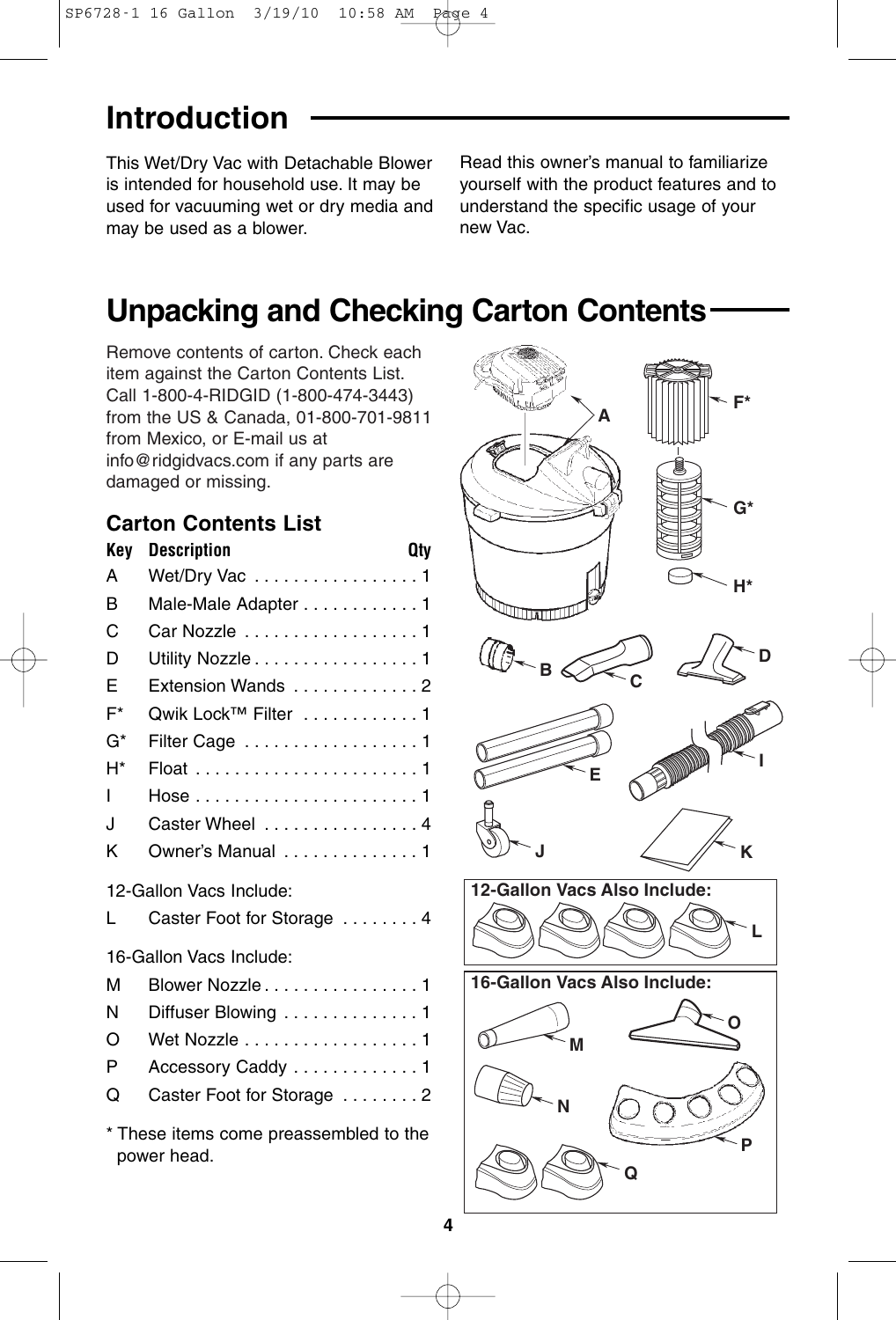### **Filter Removal and Installation**

#### **Removal and Installation of the Qwik Lock™ Filter**

#### **Filter Removal:**

- 1. Hold the filter tabs of the Qwik Lock™ filter in each hand.
- 2. With one thumb on the Qwik Lock™ stud, which protrudes through the integrated filter plate, lift up on the filter tabs while pushing down on the stud.
- 3. This action will cause the filter to release from the filter cage. Slide filter off cage.

#### **Filter Installation:**

- 1. Carefully slide the Qwik Lock™ filter over the filter cage and press down on the outside edge of the filter until the rubber gasket on the bottom of the filter seats securely around the base of the filter cage and against the lid.
- 2.Align the small center hole in the top of the filter over the Qwik Lock™ stud on the filter cage. Press firmly on top of the filter near the stud to allow the filter to snap over the ball on the end of the stud. The filter is now attached.



**NOTE:** Failure to properly seat the bottom gasket could result in debris bypassing the filter.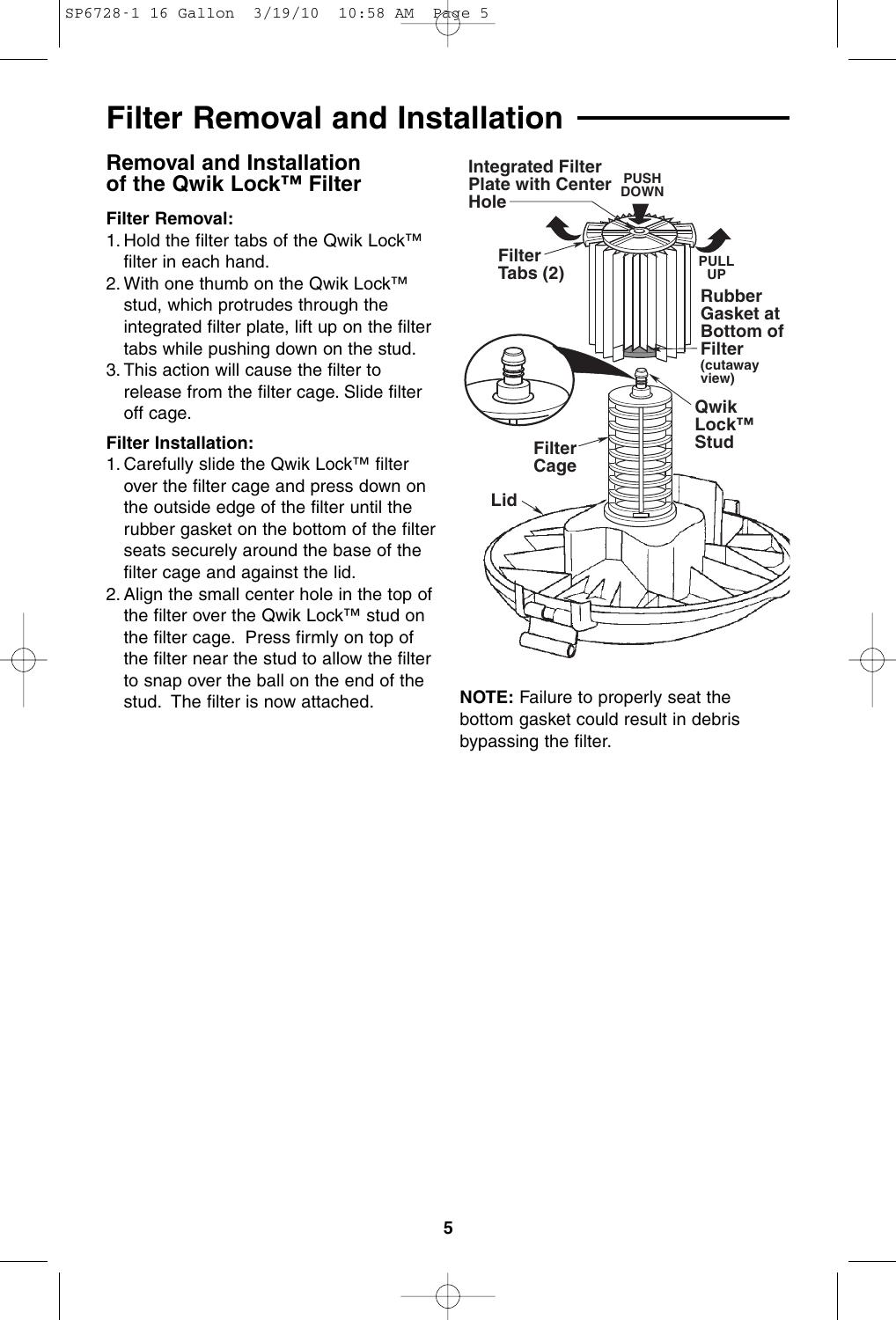### **Accessory Caddy/Caster Assembly**

**NOTE:** The accessory caddy is not included with all models. If your Vac does not include this caddy, continue to the Caster/Caster Foot Assembly section.

- 1. Remove the power head and lid assembly from the dust drum and set aside.
- 2. Turn the dust drum upside down on the floor.
- 3. Insert the accessory caddy into the bottom of drum, as shown, on the opposite side of the drain cap.
- 4.Push on the accessory caddy until it is flush with bottom of dust drum.
- 5. Insert the caster stem into the socket of the accessory caddy as shown (2 places).
- 6. Push on the caster until the ball on the caster stem is inserted all the way into the socket.You will hear the ball snap into the socket and the caster will swivel easily when positioning is correct.



### **Caster/Caster Foot Assembly**

With the power head and lid assembly removed from the drum, and the drum upside down on the floor:

- 1. Insert the 2 caster feet into the bottom of drum, as shown on the 2 locations near the drain cap.
- 2. Push on the caster foot until the foot is flush with bottom of the dust drum.
- 3. Insert the caster stem into the socket of the caster foot, as shown (2 places).
- 4. Push on the caster until the ball on the caster stem is inserted all the way into the socket. You will hear the ball snap into the socket and the caster will swivel easily when positioning is correct.

**NOTE:** For those Vacs that do not include the caddy from the previous section, your Vac will include four caster feet and four casters. Repeat the previous instructions on the back of the drum with the two remaining caster feet and casters.

5. Turn the drum upright.

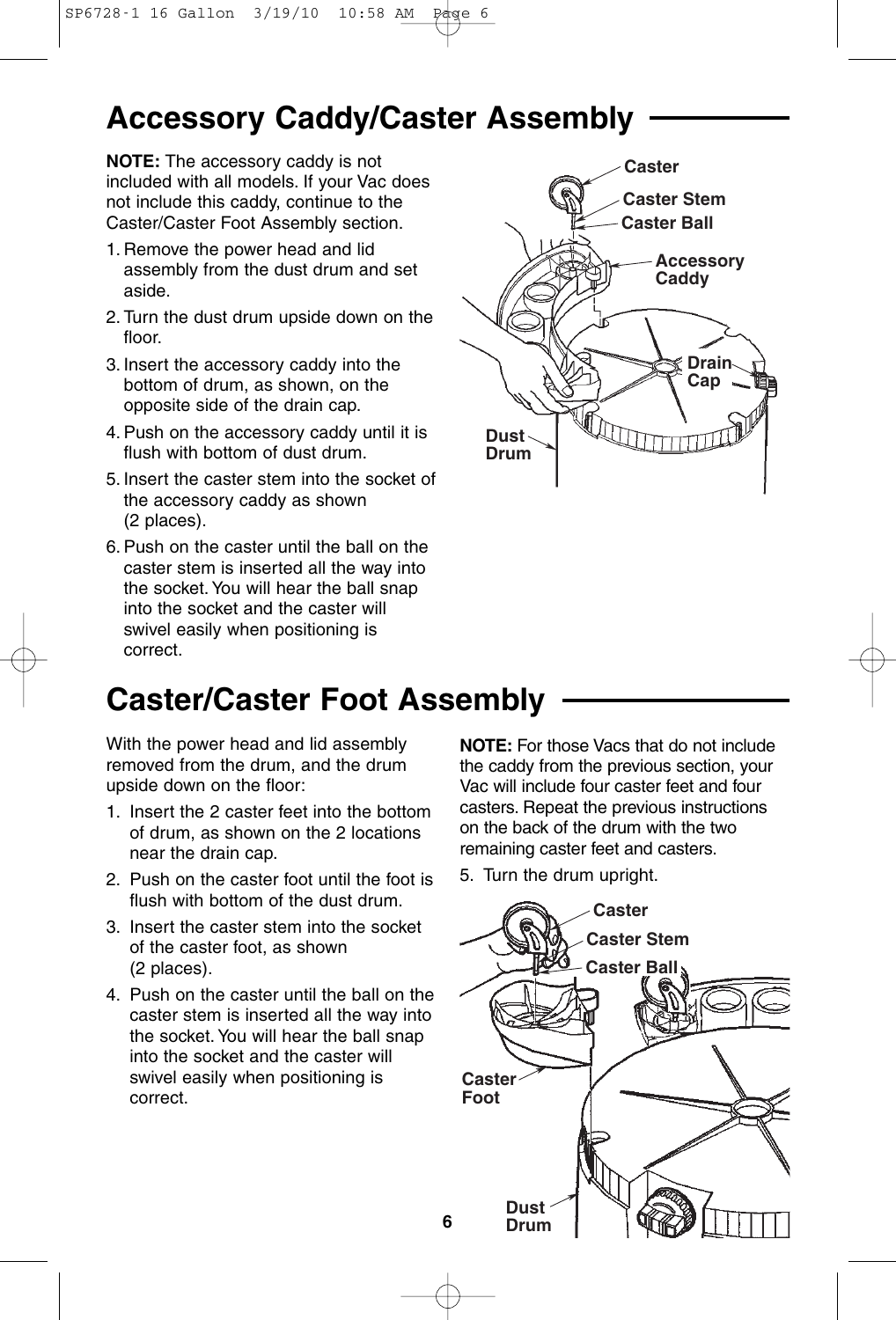## **To Store Your Accessories**

Your RIDGID Wet/Dry Vac is designed to provide better stability, mobility and accessory storage with the accessory caddy. Located on the caddy are five storage pockets. Conveniently store accessory nozzles and extension wands on these locations and use the front 2 caster feet storage pockets for the hose or any of the accessories.



## **Wet/Dry Vac Assembly**

- 1. Locate the lid assembly and the drum/ caster foot/caddy assembly (assembled earlier).
- 2. Position the lid assembly with the inlet of the unit located in line with the drain cap on the dust drum.
- 3. To assemble the lid assembly to the drum/caster foot/caddy assembly, lower the lid assembly onto the dust drum. Rotate both latches down until you hear them snap over the lip of the drum.



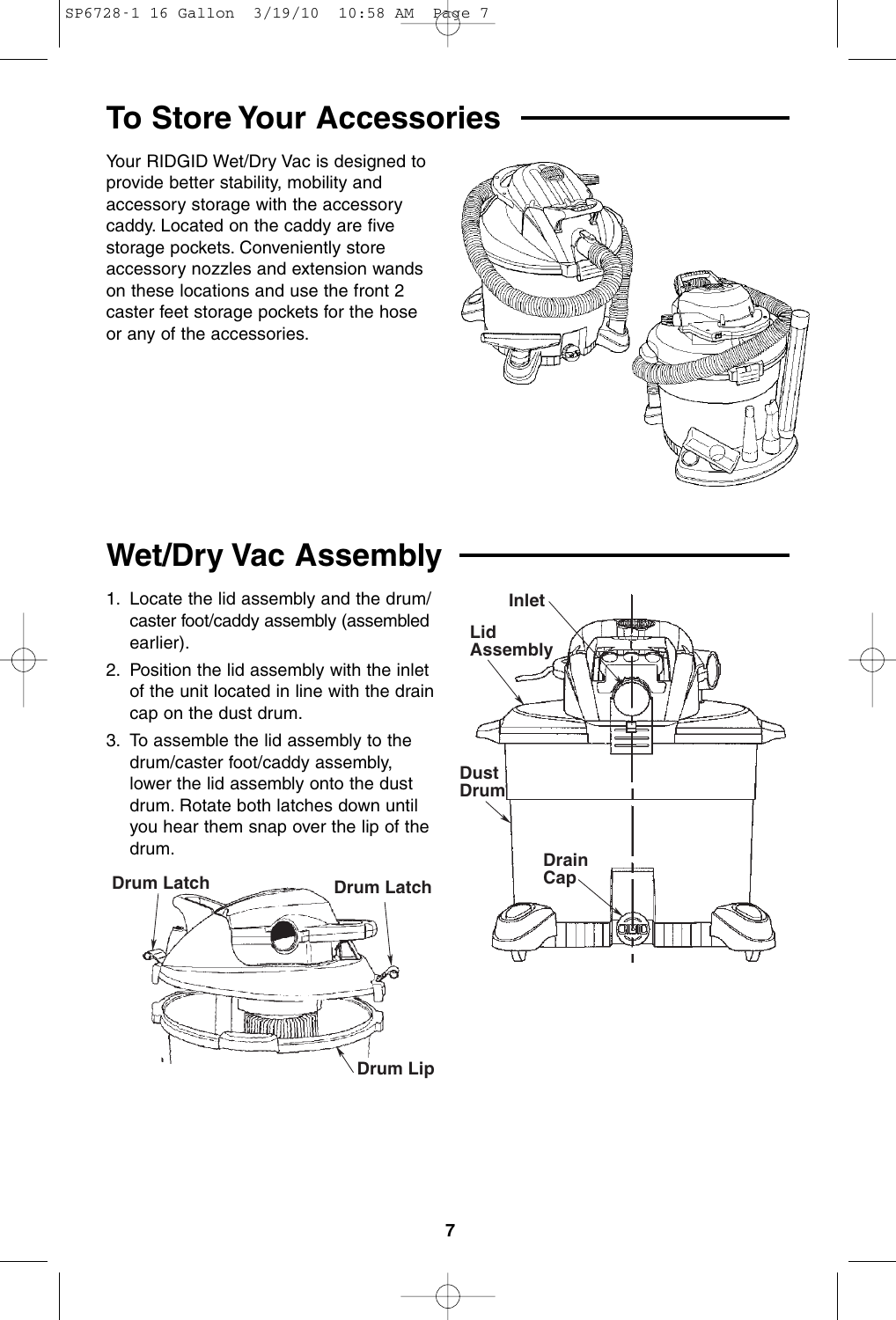### **Positioning Detachable Blower (Power Head Assembly)**

1. To remove the detachable blower from the lid assembly, press down on the power head latch under the detachable blower handle and lift the blower off the lid of the Vac. To replace the blower back onto the lid assembly, proceed to the following

instructions.



- **Power Head**  MATHALIAN **Latch Drum Latch Lid Assembly**
- 2. On top of the detachable blower (opposite the handle side of the blower); there is a molded plastic lead that is used to assist assembling the unit. Position the lead into the indented area above the "Pull Handle".
- 3. Rotate the detachable blower down until the travel of the unit stops.
- 4. Lightly press down on the carry handle of the detachable blower until you hear the slight "snap" of the power head latch engaging the blower. The detachable blower is now latched to the lid assembly.



5. Your new Wet/Dry Vac is ready for use. With the Wet/Dry Vac completely assembled and ready for use, insert the push button end of the "Tug-a-Long" hose into the inlet of the Vac. The hose should snap into place. To remove the hose from the Vac, press the release button in the hose assembly and pull the hose out of the Vac inlet, as shown.

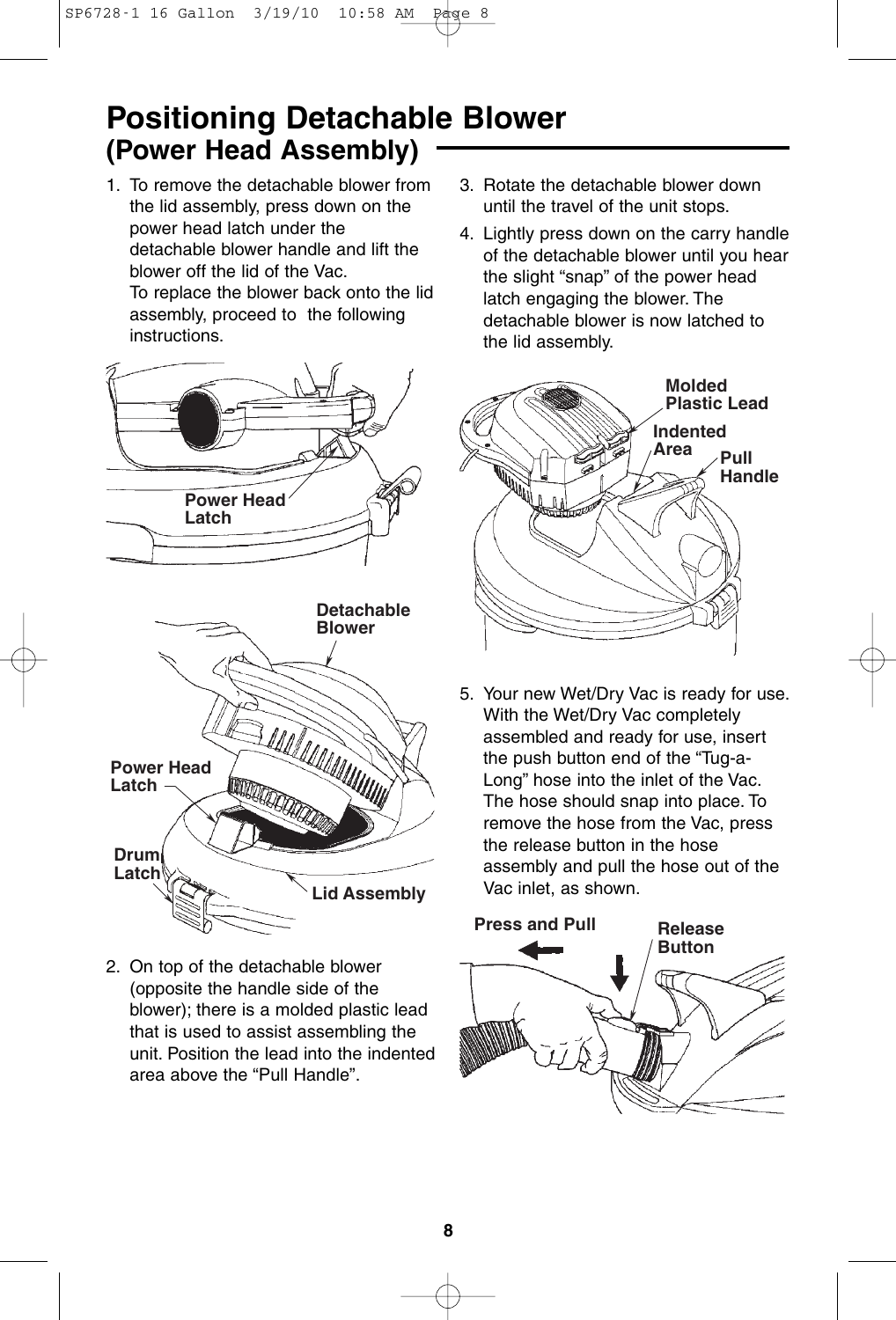### **Operation**

**WARNING: To reduce the risk of fire, explosion, or damage to Vac: !**

- **Do not leave Vac running while unattended you may fail to notice important signs indicating abnormal operation such as loss of suction, debris/liquid exiting exhaust, or abnormal motor noises. Immediately stop using Vac if you notice these signs.**
- **Do not leave Vac plugged-in when not in use.**
- **Do not continue running when float has cut off suction.**
- **Do not operate Vac in areas with flammable gases, vapors or explosive dust in the air. Sparks inside the motor can ignite airborne flammables. Flammable gases and vapors include: lighter fluid, solvent-type cleaners, oil-based paints, gasoline, alcohol, or aerosol sprays. Flammable dusts include: coal, magnesium, aluminum, grain, or gun powder.**
- **Do not vacuum up explosive dusts, flammable liquids, or hot ashes.**
- **Do not use Vac as a sprayer.**

**WARNING: To reduce the risk of electric shock or injury: !**

- **Do not expose to rain or allow liquid to enter motor compartment. Store indoors.**
- **Do not handle plug, switch, or Vac with wet hands.**
- **Do not service Vac while it is plugged-in. If your Vac is not working as it should, has missing parts, has been dropped, damaged, left outdoors, or dropped into water, return it to an independent service center or call customer service.**
- **• When using an extension cord, use only outdoor-rated cords that are in good condition.**
- **Do not allow the connection to come into contact with liquid.**
- **• Do not vacuum toxic materials to reduce the risk of inhaling the vapors or dust.**

To reduce the risk of electric shock, this Vac has a polarized plug (one blade is wider than the other). Except for 230 volt models, this plug will fit in a polarized outlet only one way. If the plug does not fit fully in the outlet, reverse the plug. If it still does not fit, contact a qualified electrician to install the proper outlet. Do not change the plug in any way.

After you plug the power cord into the outlet, turn the unit on by pushing the switch from position "O" to position "l". The symbols used on the switch actuator are international "On & Off" symbols.

$$
\bigcirc = \mathsf{OFF} \qquad \qquad \mathsf{I} = \mathsf{ON}
$$

**NOTE:** When using the unit in the vacuuming mode, always insert the air diffuser in the exhaust port on the detachable blower. This breaks up the direct flow of air and diffuses it.

Familiarize yourself with the accessories included with the Vac. Each accessory may be used in various ways for vacuuming and blowing debris. Here is a list of the accessories and their uses.

**Extension Wands -** These wands can be connected together and provides additional length for more reach.

**Utility Nozzle -** General purpose nozzle for most vacuuming applications.

**Car Nozzle -** Dry pickup nozzle for car interiors and most upholstery cleaning.

**Male To Male Adapter -** Use this accessory to connect the blower nozzle to the exhaust of the power assembly

**Wet Nozzle -** Used for wet pickup on smooth surfaces to pick up liquid and dry the surface in one stroke.

**Blower Nozzle -** Attached to the end of a hose or directly to the power assembly concentrates the air for blowing applications.

**Diffuser -** Insert in the exhaust of the Vac while vacuuming and the air exiting the exhaust is "diffused". This breaks up the air coming out of the exhaust.

**Hose -** Provides transfer of vacuum or blowing capability to work site. Provides the means of attaching extension wands and nozzles.

**Accessory Caddy -** Store all the accessories with your Vac.

**Caster Feet -** Store accessories with your Vac.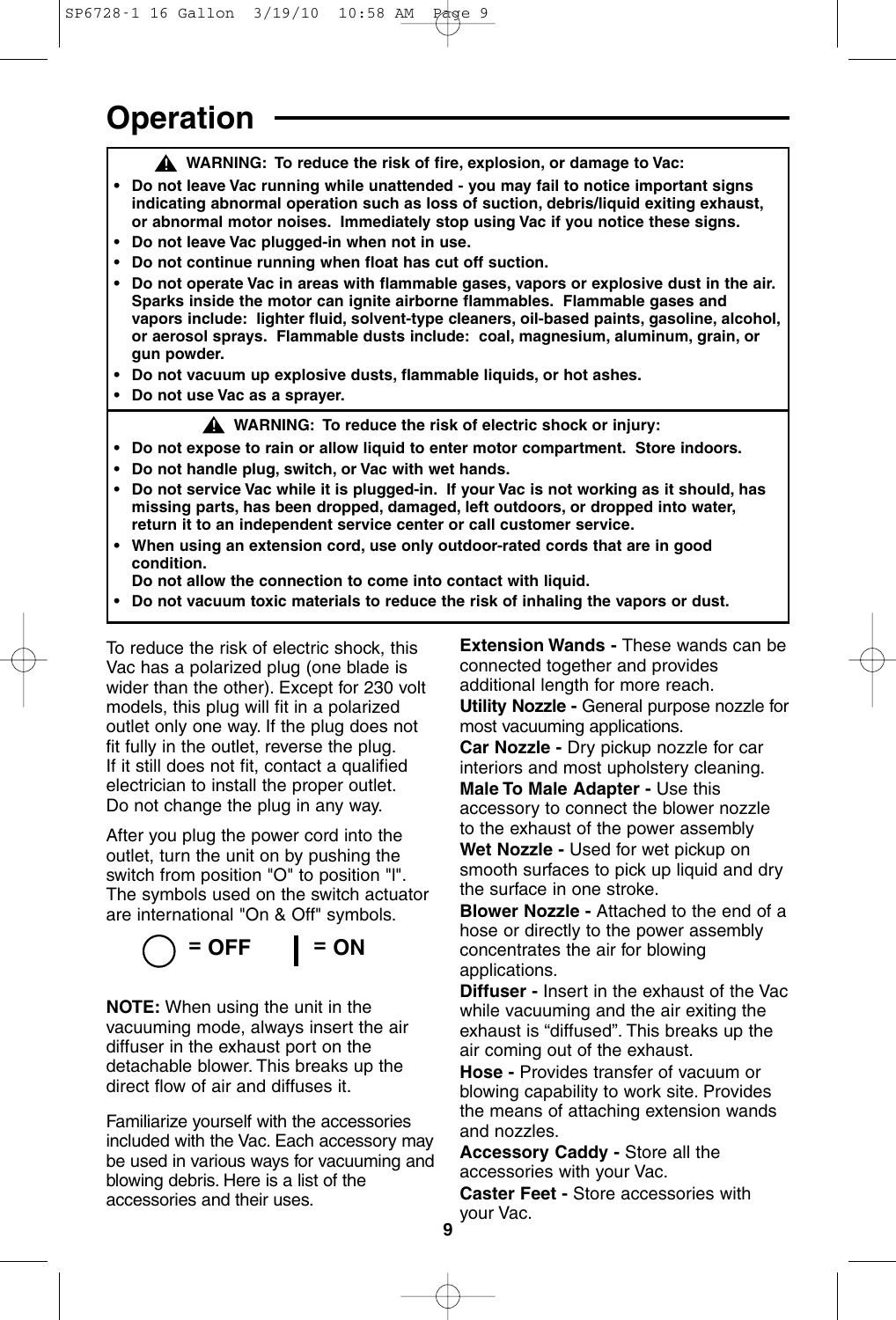# **Operation (continued)**

### **Vacuuming Dry Materials**

- 1. The filter must always be in correct position at all times to avoid leaks and possible damage to Vac.
- 2. When using your Vac to pick up very fine dust, it will be necessary for you to empty the drum and clean the filter at more frequent intervals to maintain peak Vac performance.

**NOTE:** A dry filter is necessary to pick up dry material. If you use your Vac to pick up material when the filter is wet, the filter will clog quickly and be very difficult to clean.

### **Vacuuming Liquids**

- 1. When picking up small amounts of liquid the filter may be left in place.
- 2. When picking up large amounts of liquid we recommend that the filter be removed. If the filter is not removed, it will become saturated and misting may appear in the exhaust.

**WARNING: Do not operate ! without filter cage and float, as they prevent liquid from entering the impeller and damaging the motor.**

- 3. When the liquid in the drum reaches a predetermined level, the float mechanism will rise automatically to cut off air-flow. You will know that the float has risen because Vac airflow ceases and the motor noise will become higher in pitch, due to increased motor speed. When this happens, turn off the Vac, unplug the power cord, and empty the drum.
- 4.After using the Vac to pick up liquids, the filter must be dried to avoid possible mildew and damage to the filter.

**IMPORTANT:** To reduce the risk of damage to the Vac, do not run motor with float in raised position.

### **Emptying the Drum**

**WARNING: To reduce the risk of ! injury from accidental starting, unplug power cord before emptying the drum.**

- 1. To remove the lid to empty contents of the dust drum simply lift the two drum latches at the front and rear of the dust drum and lift the lid assembly up and off the dust drum and set to the side.
- 2. Lay the lid assembly upside down on a clean area while emptying drum or changing the filter.
- 3. Dump the drum contents into the proper waste disposal container.



4. If the contents are liquid, you may dispose by using the drain provided in the drum for easy emptying. Simply unscrew the drain cap and allow the liquid to drain completely out of the Vac drum.

**WARNING: To reduce the risk of ! back injury or falls, do not lift a Vac heavy with liquid or debris. Scoop or drain enough contents out to make the Vac light enough to lift comfortably.**

### **Moving the Wet/Dry Vac**

Should it become necessary to pick the Vac up to move it, the handles on the sides of the dust drum are used to lift. To maneuver the Vac, the pull handle above the inlet should be used.

### **Blowing Feature**

Your Wet/Dry Vac has a "detachable blower". It has the capability to be used as a dedicated blower for yard work, patio cleanup and workshop applications to blow sawdust and other debris.

**WARNING: Always wear safety ! eyewear complying with ANSI Z87.1 (or in Canada, CSA Z94.3) before using as a blower.**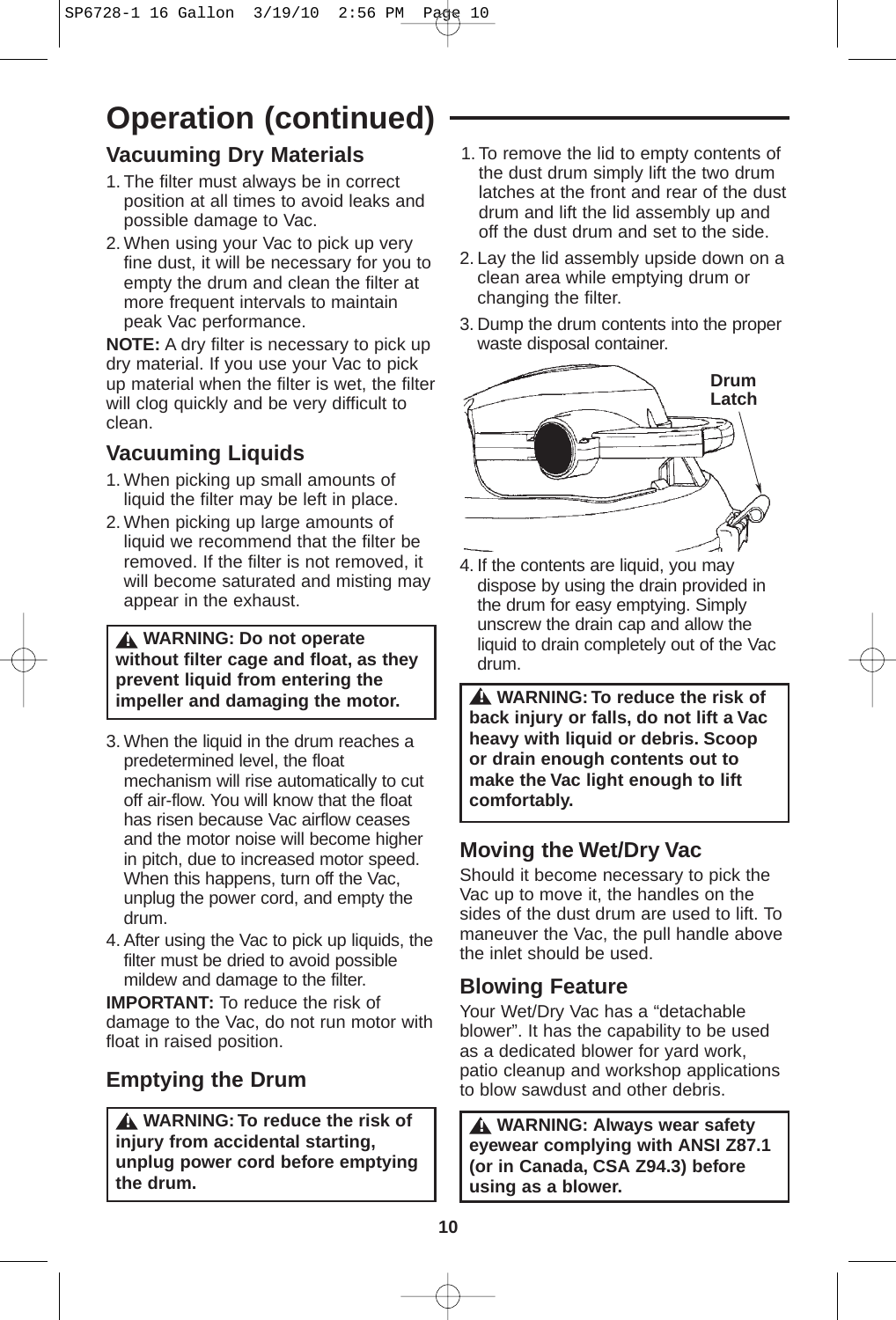## **Operation (continued)**

**WARNING: To reduce the risk of ! injury to bystanders, keep them clear of blowing debris.**

**CAUTION: Wear a dust mask if ! blowing creates dust which might be inhaled.**

**CAUTION:To reduce the risk of ! hearing damage, wear ear protectors when using the Vac/Blower for extended time or in a noisy area.**

- 1. Familiarize yourself with the detachable blower portion of your Wet/Dry Vac.
- 2. Remove the detachable blower of your Vac by pressing down on the power head latch under the handle of the detachable blower. (This power head latch holds the detachable blower to the lid assembly.)



3. Lift the detachable blower up by raising the handle upward and pulling the unit away from its nested position on the lid.

#### **Assemble the Detachable Blower for "Blowing"**

This may be assembled three ways:

- 1. Insert the small end of one of the extension wands into the blowing port of the detachable blower. Insert the malemale adapter into the extension wand and install the blower nozzle or car nozzle onto the male-male adapter. - OR -
- 2. Insert the male-male adapter into the blowing port of the detachable blower. Connect the large end of the extension wand to the male-male adapter. Connect the blower nozzle or car nozzle to the extension wand. If the additional reach is not needed, simply omit the wand, and connect the blower nozzle or car nozzle to the male-male adapter.



- 3. The Wet/Dry Vac may also be used for blowing using the seven foot hose supplied with the Wet/Dry Vac. Install the male-male adapter in the blowing port of the Wet/Dry Vac. The malemale adapter will insert into the inside of the push button end of the Vac hose. Assemble the hose to the malemale adapter and connect the blower nozzle or car nozzle to the opposite end of the hose. The unit is ready for blowing applications.
- 4. Turn the blower "ON" by toggling the switch in the handle of the blower to the "ON" position.

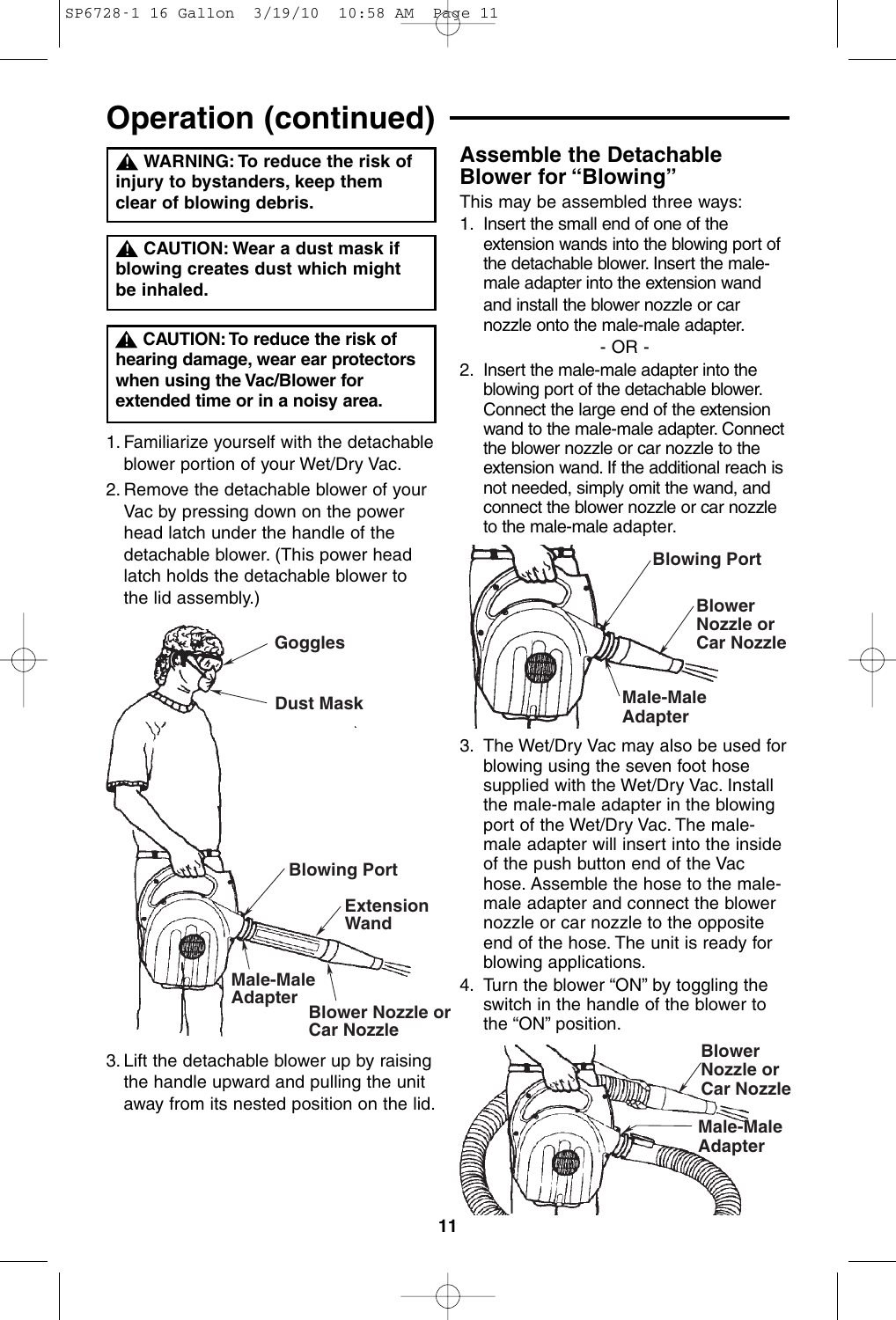## **Maintenance**

### **Blower Intake**

**WARNING: To reduce the risk of ! injury from accidental starting, unplug power cord before changing or cleaning filter or foam pad.**

After using the detachable blower of your Wet/Dry Vac, examine the bottom of the blower for dust and debris. Check to see if the intake to the blower has debris stuck to the plastic vents and foam pad.

To clean the foam pad under the intake shield of the detachable blower:

- 1. Remove the three screws holding the intake shield.
- 2. Lift the intake shield off and set aside.
- 3. Lift the foam pad away from the detached blower, the foam pad holder will also lift away from the blower.
- 4. Remove the foam pad from pad holder and set the foam pad holder to the side. Clean the foam pad in warm soapy water or brush debris away. Allow foam pad to dry.



5. Examine foam pad for reuse. If you need to replace it, check the service part section of this manual.

- 6. Replace foam pad holder on blower with the tabs away from the blower. Reinstall foam pad under the tabs of the holder.
- 7. Reinstall intake shield and 3 screws.

The unit is ready for use.

### **Filter**

**NOTE:** The filter is made of high quality paper designed to stop very small particles of dust. The filter can be used for dry debris or small amounts of liquid. Handle the filter carefully when removing to clean or installing it. Creases in the filter pleats may occur from installation but will not affect the performance of the filter.

### **Filter Cleaning**

Your filter should be cleaned often to maintain peak Vac performance.

Be sure to dry the filter before storing or picking up dry debris.

**IMPORTANT:** After cleaning, check the filter for tears or small holes. Do not use a filter with holes or tears in it. Even a small hole may allow a lot of dust to come out of the exhaust port of your Vac. Replace it immediately.

### **Filter Removal**

Refer to page 5 "Filter Removal and Installation" Section of this manual.

**IMPORTANT:** To avoid damage to the blower wheel and motor, always reinstall the filter before using the Vac for dry material pickup.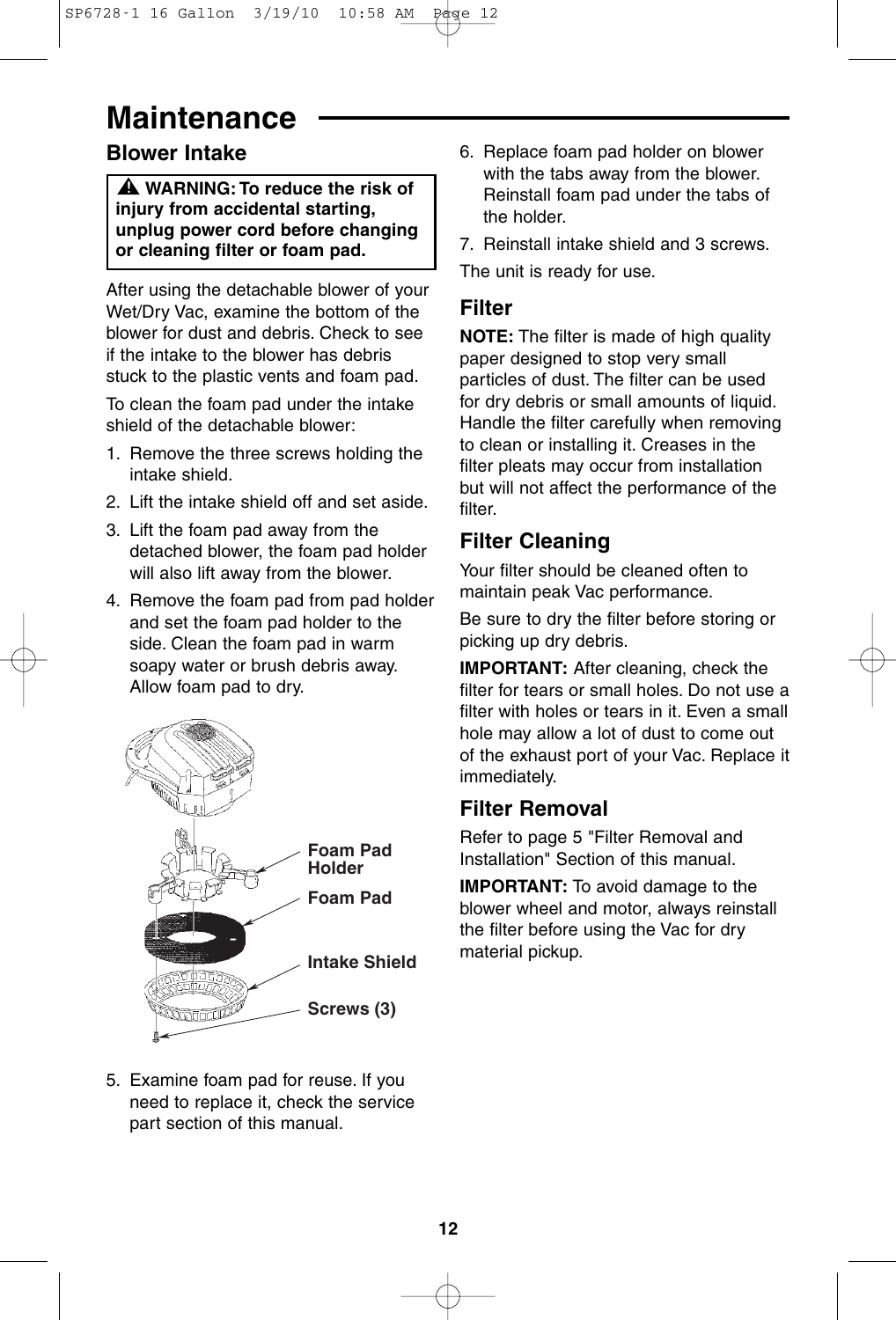## **Maintenance (continued)**

### **Cleaning A Dry Filter**

- 1. Light cleaning of some dry debris can be accomplished without removing the filter from the Vac. Simply slap your hand on top of the lid while the Vac is turned off.
- 2. Clean the filter in an open area. Cleaning SHOULD be done outdoors and not in the living quarters.
- 3. Remove filter from Vac. Gently tap filter against the inside wall of your dust drum. The debris will loosen and fall.
- 4. For thorough cleaning of dry filter with fine dust (no debris), run water through it as described under "Cleaning A Wet Filter".

### **Cleaning A Wet Filter**

Remove filter from Vac, run water through the filter from a hose or spigot. Take care that water pressure from the hose is not strong enough to damage filter.

### **Installation**

Refer to page 5 "Filter Removal and Installation" Section of this manual.

Allow the filter to dry before reinstalling and storing the Vac.

### **Cleaning and Disinfecting the Wet/Dry Vac**

To keep your Wet/Dry Vac looking its best, clean the outside with a cloth dampened with warm water and mild soap.

To clean the drum:

- 1. Dump debris out.
- 2. Wash drum thoroughly with warm water and mild soap.
- 3. Wipe out with dry cloth.

Before prolonged storage or as needed (i.e.; waste water pick up) the drum should be disinfected.

To disinfect the drum:

- 1. Pour 1 gallon of water and 1 teaspoon chlorine bleach into the drum.
- 2. Let solution stand for 20 minutes, carefully swishing every few minutes, making sure to wet all inside surfaces of the drum.
- 3. Empty drum after 20 minutes. Rinse with water until bleach smell is gone. Allow drum to dry completely before sealing the motor on the drum.

### **Cord Maintenance**

When vacuuming is complete, unplug the cord and wrap it around the motor cover. If the power cord is damaged, it must be replaced by the manufacturer or their service agent or by similarly qualified personnel to reduce the risk of accident.

#### **Storage**

Before storing your Vac, the drum should be emptied and cleaned. The cord should be wrapped around the unit and the hose should be stored as described in this manual. Accessories should be kept in the same area as the Vac so they can be readily available. The Vac should be stored indoors.



### **Casters**

If your casters are noisy, you may put a drop of oil on the roller shaft to make them quieter.

**WARNING: To assure product ! SAFETY and RELIABILITY, repairs and adjustments should be performed by Authorized Service Centers, always using RIDGID replacement parts.**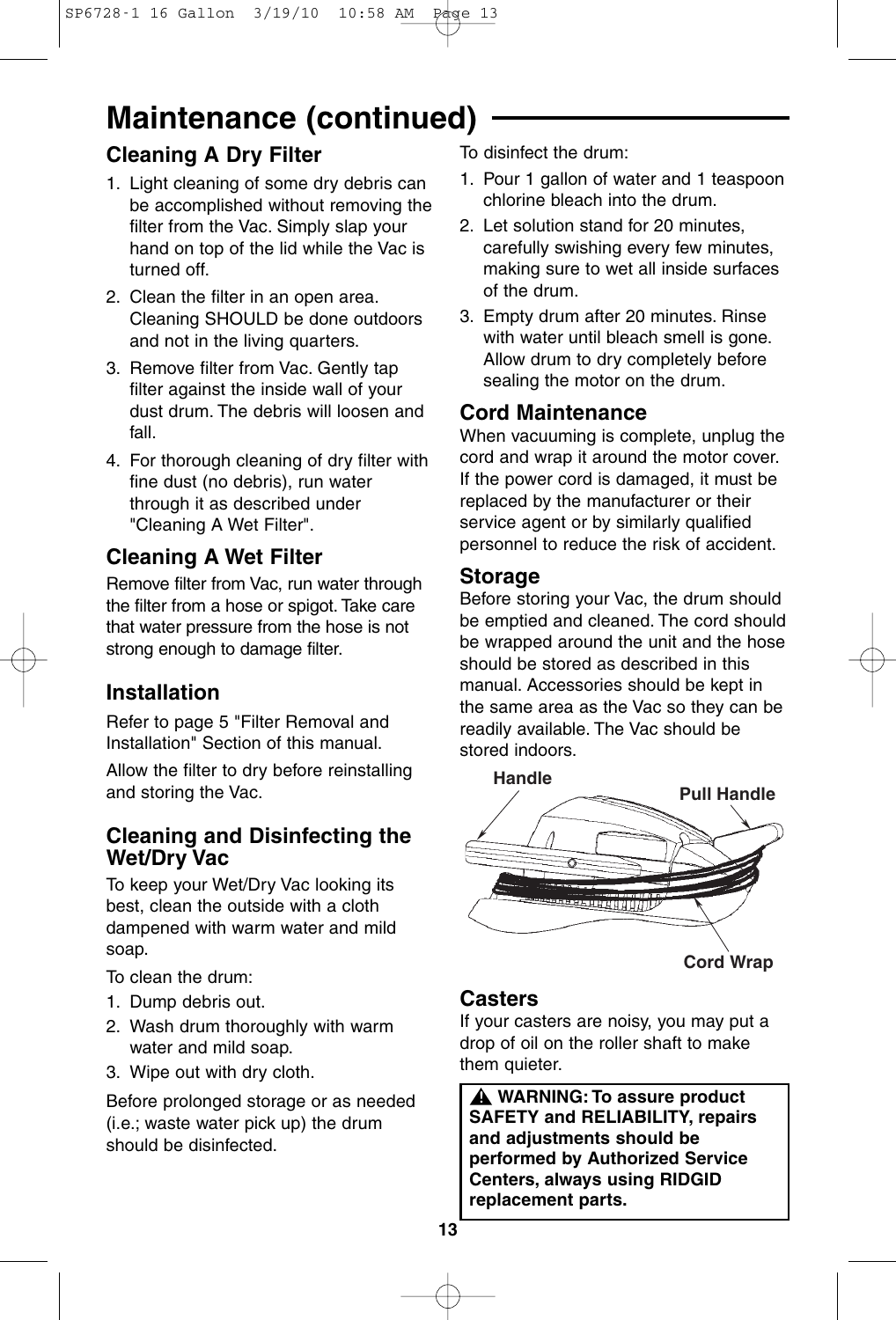## **Repair Parts**

### **12 U.S. Gallon/16 U.S. Gallon Wet/Dry Vac With Detachable Blower Model Numbers WD12800/WD16650/WD1665EX0/WD16700/WD1670EX0**

**RIDGID parts are available on-line at www.ridgidparts.com**

Always order by Part Number - Not by Key Number

#### **WARNING ! SERVICING OF DOUBLE-INSULATED WET/DRY VAC**

**In a double-insulated Wet/Dry Vac, two systems of insulation are provided instead of grounding. No grounding means is provided on a double-insulated appliance, nor should a means for grounding be added. Servicing a doubleinsulated Wet/Dry Vac requires extreme care and knowledge of the system, and should be done only by qualified service personnel. Replacement parts for a double-insulated Wet/Dry Vac must be identical to the parts they replace. Your double-insulated Wet/Dry Vac is marked with the words "DOUBLE<br>INSULATED" and the symbol <u>[11]</u> (square within a square) may also be Insulate within a square) may also be marked on the appliance.**

**To reduce the risk of injury from electrical shock, unplug power cord before servicing the electrical parts of the Wet/Dry Vac.**

| Key<br>No.     | 12 Gallon<br>Part No. | 16 Gallon<br>Part No. | <b>Description</b>                       |
|----------------|-----------------------|-----------------------|------------------------------------------|
| 1              | 823200A               | 823200A               | Float                                    |
| $\overline{c}$ | 823201-3              | 823201-3              | <b>Filter Cage</b>                       |
| 3              | VF4000                | VF4000                | † Owik Lock™ Filter                      |
| 4              |                       | 832641                | Drum                                     |
| 5              | 73185                 | 73185                 | Drain Cap                                |
| 6              | 828833                | 828833                | Caster Foot w/Storage                    |
| $\overline{7}$ | 73102                 | 73102                 | Caster                                   |
| 8              |                       | 828843                | Caddy Accessory                          |
| 9              | 826387                | 826387                | Drum Latch                               |
| 10             | 826832-2              | 826832-2              | Lid                                      |
| 11             | 826833-1              | 826833-1              | Handle Pull                              |
| 12             |                       | 510014                | Blower Assembly (WD16650 & WD16700 Only) |
| 12             |                       | 510068                | Blower Assembly (WD1665EX0 & WD1670EX0)  |
| 13             | 818961                | 818961                | Spacer                                   |
| 14             | 832804-1              | 818413                | <b>Blower Wheel</b>                      |
| 15             | 315534-1              | 315534-1              | Washer                                   |
| 16             | 826817                | 826817                | Nut                                      |
| 17             |                       | 822480                | <b>Blowing Diffuser</b>                  |
| 18             | 828993                | 828993                | Male-Male Adapter                        |
| 19             | 826388                | 826388                | Latch Powerhead                          |
| 20             | VT2509                | VT2509                | <b>Utility Nozzle</b>                    |
| 21             | VT2503                | VT2503                | Car Nozzle                               |
| 22             |                       | VT2506                | <b>Blower Nozzle</b>                     |
| 23             |                       | VT2510                | <b>Wet Nozzle</b>                        |
| 24             |                       | 822256                | Squeegee                                 |
| 25             | VT2508                | VT2508                | <b>Extension Wands</b>                   |
| 26             | 826356-1              | 826356-1              | Hose Locking 2-1/2" x 7"                 |
| 27             | SP6728                | SP6728                | Owner's Manual                           |

† These replacement parts are available where you purchased your Vac.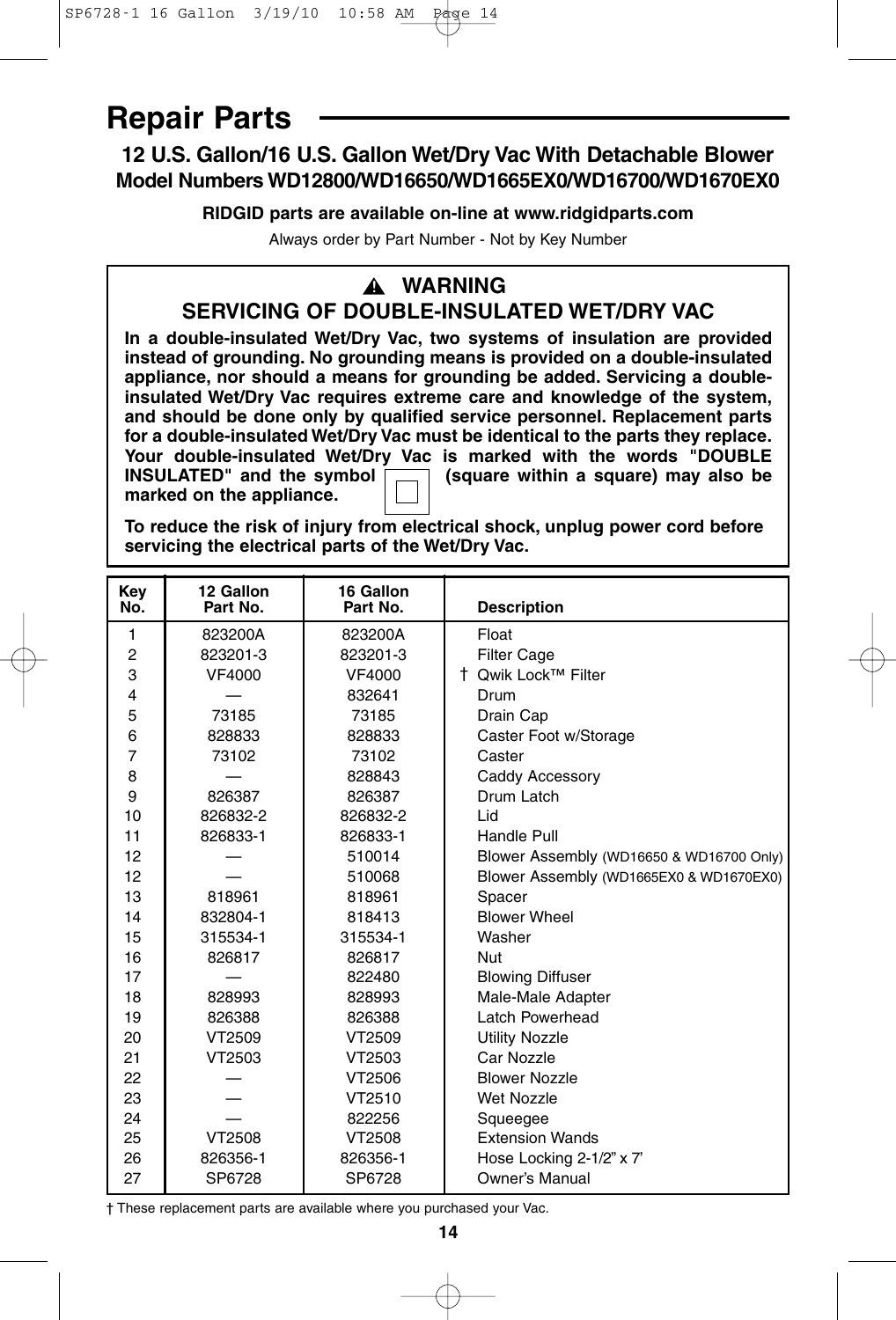### **Repair Parts (continued)**

**12 U.S. Gallon/16 U.S. Gallon Wet/Dry Vac With Detachable Blower RIDGID parts are available on-line at www.ridgidparts.com**

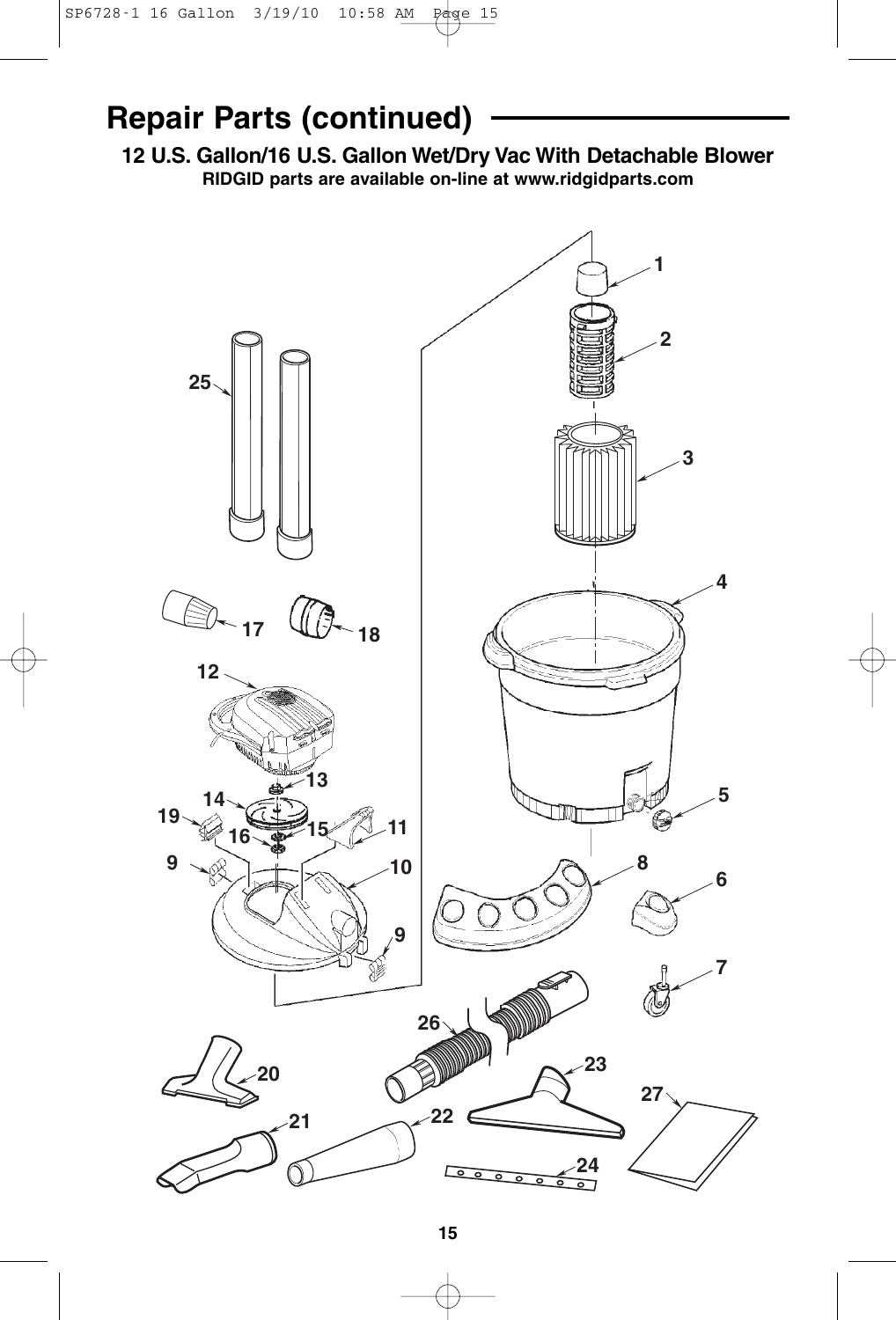



#### **What is covered**

RIDGID® tools are warranted to be free of defects in workmanship and material.

#### **How long coverage lasts**

This warranty lasts for the lifetime of the RIDGID® tool. Warranty coverage ends when the product becomes unusable for reasons other than defects in workmanship or material.

#### **How can you get service**

To obtain the benefit of this warranty, deliver via prepaid transportation the complete product to RIDGE TOOL COMPANY, Elyria, Ohio, or any authorized RIDGID® INDEPENDENT SERVICE CENTER. Pipe wrenches and other hand tools should be returned to the place of purchase.

#### **What we will do to correct problems**

Warranted products will be repaired or replaced, at RIDGE TOOL's option, and returned at no charge; or, if after three attempts to repair or replace during the warranty period the product is still defective, you can elect to receive a full refund of your purchase price.

#### **What is not covered**

Failures due to misuse, abuse or normal wear and tear are not covered by this warranty. RIDGE TOOL shall not be responsible for any incidental or consequential damages.

#### **How local law relates to the warranty**

Some states do not allow the exclusion or limitation of incidental or consequential damages, so the above limitation or exclusion may not apply to you. This warranty gives you specific rights, and you may also have other rights, which vary, from state to state, province to province, or country to country.

#### **No other express warranty applies**

This FULL LIFETIME WARRANTY is the sole and exclusive warranty for RIDGID® products. No employee, agent, dealer, or other person is authorized to alter this warranty or make any other warranty on behalf of the RIDGE TOOL COMPANY.

#### **Stock No. WD1280 / WD1665 / WD1665EX / WD1670 / WD1670EX Model No. WD12800 / WD16650 / WD1665EX0 / WD16700 / WD1670EX0 Serial Number**

Model and serial numbers may be found on the side of the power head. You should record both model and serial numbers in a safe place for future use.

### **FOR QUESTIONS OR INFORMATION CONTACT US AT 1-800-4-RIDGID (1-800-474-3443) from the US and Canada 01-800-701-9811 from Mexico**

**www.ridgidvacs.com**

**Please have your Model Number and Serial Number on hand when calling.**



**Emerson Tool Company A Division Of Emerson Electric Co.**

**c 2010 Emerson**

Part No. SP6728 Form No. SP6728-1 Printed in Mexico 03/10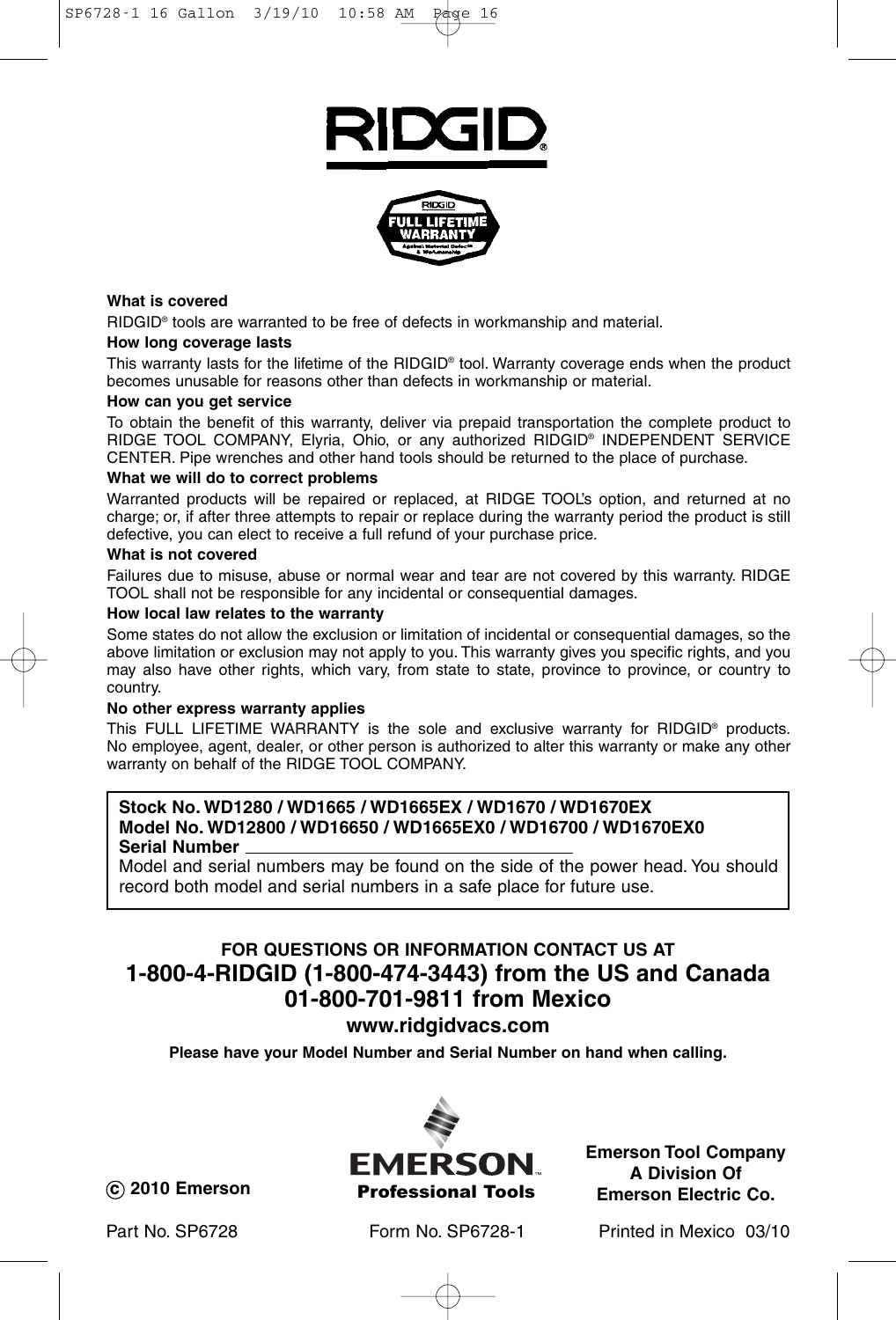

## **MANUAL DEL USUARIO**

**ASPIRADORA PARA MOJADO/SECO DE 12 GALONES EE.UU./45 LITROS Y DE 16 GALONES EE.UU./60 LITROS CON SOPLADOR DESMONTABLE**

### WD12800 WD16650, WD1665EX0 WD16700, WD1670EX0



#### **¿PREGUNTAS O COMENTARIOS? COMUNÍQUESE CON NOSOTROS EN www.ridgidvacs.com 1-800-4-RIDGID (1-800-474-3443) desde los EE.UU. y Canadá 01-800-701-9811 desde México**

**ADVERTENCIA:** Para reducir el riesgo de lesiones, el usuario debe leer y entender el manual del **!** usuario antes de utilizar este producto.

Gracias por comprar un producto RIDGID.

### **GUARDE ESTE MANUAL PARA REFERENCIA FUTURA**

No. de pieza SP6728 Impreso en México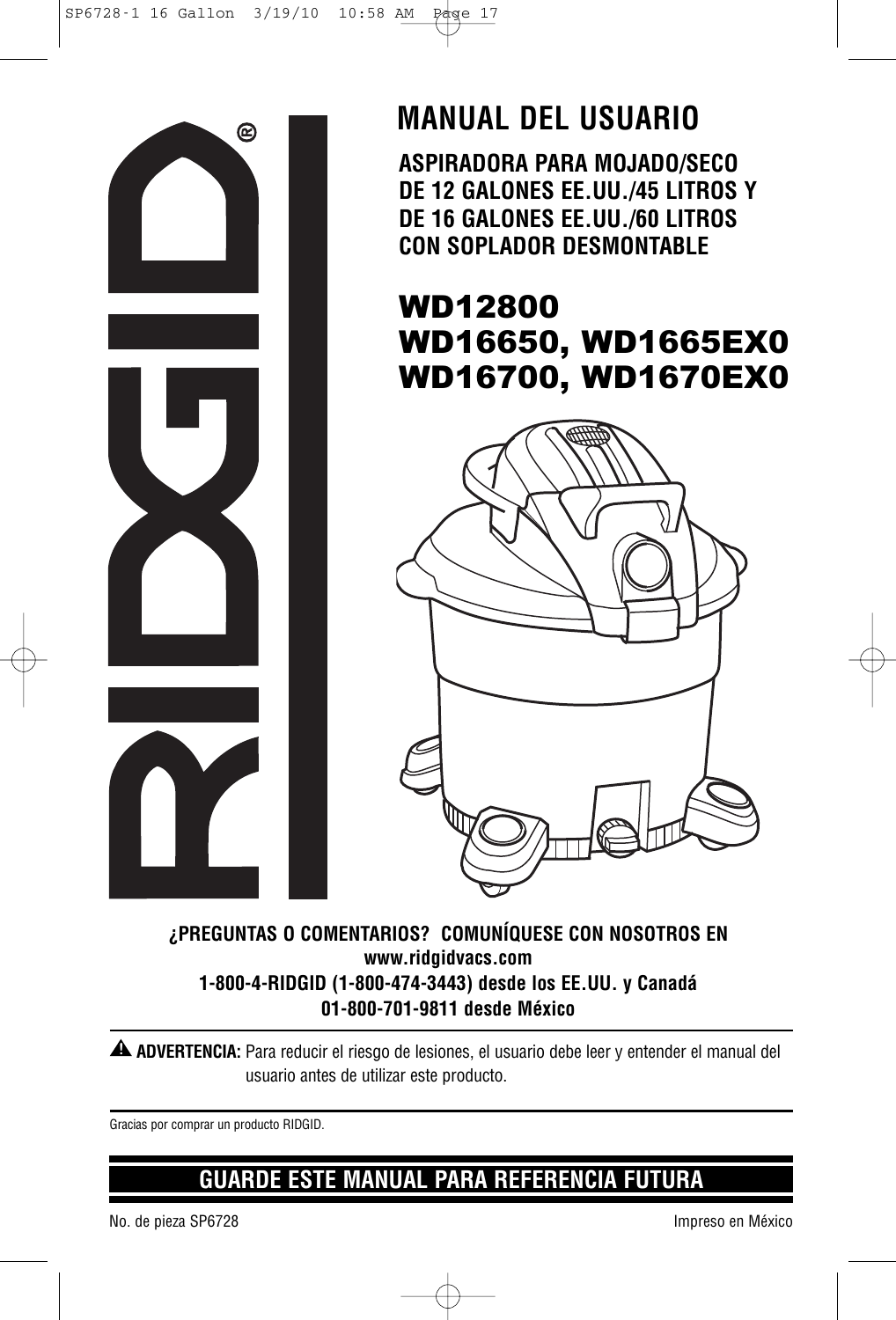## **Indice**

| Sección                                         | Página | Sección                                      | Página |
|-------------------------------------------------|--------|----------------------------------------------|--------|
| Instrucciones de seguridad importantes 18       |        | Recogida de líquidos con la aspiradora26     |        |
|                                                 |        | Vaciado del tambor 26                        |        |
| Desempaquetado y comprobación                   |        | Traslado de la aspiradora para mojado/seco26 |        |
| del contenido de la caja de cartón20            |        |                                              |        |
| Remoción e instalación del filtro 21            |        | Ensamblaje del soplador desmontable          |        |
| Ensamblaje de la base porta accesorios y        |        |                                              |        |
|                                                 |        |                                              |        |
| Ensamblaje de las ruedecillas y los pies        |        |                                              |        |
|                                                 |        |                                              |        |
|                                                 |        | Limpieza y desinfección de la aspiradora     |        |
| Ensamblaje de la aspiradora para mojado/seco 23 |        |                                              |        |
| Posicionamiento del soplador desmontable        |        | Mantenimiento del cordón 29                  |        |
| (ensamblaje del cabezal del motor)24            |        |                                              |        |
|                                                 |        |                                              |        |
| Recogida de materiales secos                    |        | Piezas de repuesto 30                        |        |
|                                                 |        |                                              |        |

|--|--|

| Recogida de líquidos con la aspiradora26                                        |  |
|---------------------------------------------------------------------------------|--|
|                                                                                 |  |
| Traslado de la aspiradora para mojado/seco26                                    |  |
| Dispositivo de soplado26                                                        |  |
| Ensamblaje del soplador desmontable                                             |  |
|                                                                                 |  |
|                                                                                 |  |
| Entrada del soplador $\ldots \ldots \ldots \ldots \ldots \ldots 28$             |  |
|                                                                                 |  |
| Limpieza y desinfección de la aspiradora                                        |  |
|                                                                                 |  |
| Mantenimiento del cordón 29                                                     |  |
|                                                                                 |  |
| Almacenamiento29                                                                |  |
|                                                                                 |  |
| Piezas de repuesto $\ldots \ldots \ldots \ldots \ldots \ldots \ldots \ldots 30$ |  |
|                                                                                 |  |
|                                                                                 |  |

# **INSTRUCCIONES DE SEGURIDAD IMPORTANTES**

La seguridad es una combinación de sentido común, permanecer alerta y saber cómo funciona la aspiradora para mojado/seco ("la aspiradora").

#### **Palabras de señal de seguridad**

**PELIGRO:** indica una situación peligrosa que, **!** si no se evita, **causará** la muerte o lesiones graves.

**ADVERTENCIA:** indica una situación peligrosa **!** que, si no se evita, **podría causar** la muerte o lesiones graves.

**PRECAUCIÓN:** indica una situación peligrosa **!** que, si no se evita, **pudiera causar** lesiones leves o moderadas

Cuando utilice la aspiradora, siga siempre las precauciones básicas de seguridad, incluyendo las siguientes:

#### **ADVERTENCIA– Para reducir el riesgo de incendio, sacudidas !**

**eléctricas o lesiones:**

- Lea y entienda este manual del usuario y todas las etiquetas que están colocadas en la aspiradora para mojado/seco antes de utilizarla.
- Utilice la aspiradora únicamente de la manera que se describe en este manual.
- No deje la aspiradora en marcha mientras esté desatendida. Usted podría no notar señales importantes que indiquen un funcionamiento anormal, tal como pérdida de succión, residuos o líquido que salen por el escape o ruidos anormales del motor. Deje de usar la aspiradora inmediatamente si observa estas señales.
- No abandone la aspiradora cuando esté enchufada. Desenchúfela del tomacorriente cuando no la esté utilizando y antes de realizar servicio de revisión.
- Las chispas que se producen en el interior del motor pueden incendiar los vapores inflamables o el polvo. Para reducir el riesgo de incendio o explosión: No use la aspiradora cerca de líquidos, gases, o polvos combustibles como gasolina u

otros combustibles, líquido encendedor, limpiadores, pinturas a base de aceite, gas natural, hidrógeno, polvo de carbón, polvo de magnesio, polvo de aluminio, polvo de granos de cereal o pólvora.

- No recoja con la aspiradora nada que esté ardiendo o humeando, como cigarrillos, fósforos o cenizas calientes.
- No recoja con la aspiradora polvo de panel de yeso ni hollín frío o ceniza fría de chimenea con un filtro estándar. Estos materiales pueden pasar por el filtro y ser expulsados de vuelta al aire. Utilice un filtro para polvo fino en lugar de un filtro estándar.
- Para reducir el riesgo de que se produzcan peligros para la salud causados por vapores o polvo, no recoja con la aspiradora materiales tóxicos.
- Para reducir el riesgo de descargas eléctricas, no exponga la aspiradora a la lluvia ni deje que entren líquidos en el compartimiento del motor. Guarde la aspiradora en un lugar interior.
- No permita que la aspiradora se utilice como un juguete. Se necesita prestar máxima atención cuando sea utilizada por niños o cerca de éstos.
- No use la aspiradora con un filtro desgarrado o sin tener el filtro instalado, excepto cuando recoja con ella líquidos de la manera que se describe en este manual. Los residuos secos absorbidos por el impulsor podrían dañar el motor o ser expulsados de vuelta al aire.
- Apague la aspiradora antes de desenchufarla.
- Para reducir el riesgo de lesiones debidas a un arranque accidental, desenchufe el cordón de energía antes de cambiar o limpiar el filtro.
- No desenchufe la aspiradora tirando del cordón. Para desenchufarla, agarre el enchufe y no el cordón.
- No use la aspiradora con el cordón dañado, el enchufe dañado u otras piezas dañadas. Si la aspiradora no funciona como debe, le faltan piezas, se ha caído, ha sido dañada, se ha dejado a la intemperie o se ha caído al agua, llame a servicio al cliente RIDGID.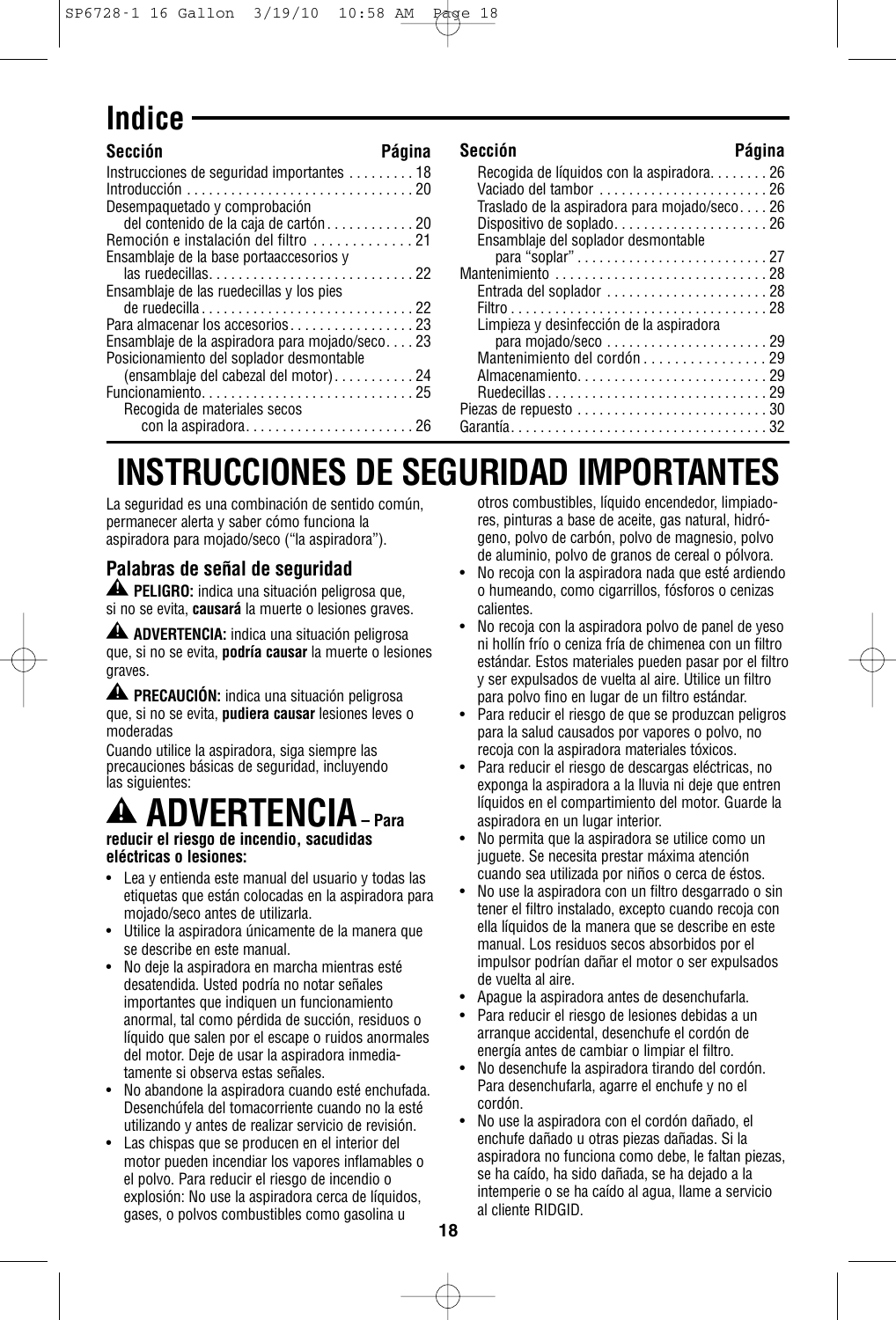- No tire de la aspiradora usando el cordón ni la lleve por el cordón, ni use el cordón como asa, ni cierre una puerta sobre el cordón, ni tire del cordón alrededor de bordes o esquinas afilados. No pase la aspiradora en marcha sobre el cordón. Mantenga el cordón alejado de las superficies calientes.
- No maneje el enchufe, el interruptor o la aspiradora con las manos mojadas.
- Utilice únicamente cordones de extensión que tengan capacidad nominal para uso a la intemperie. Los cordones de extensión que estén en malas condiciones o tengan un tamaño de alambre demasiado pequeño pueden crear peligros de incendio y descargas eléctricas. Para reducir el riesgo de estos peligros, asegúrese de que el cordón esté en buenas condiciones y que el líquido no entre en contacto con la conexión. No utilice un cordón de extensión que tenga conductores con un diámetro menor al calibre 16 (AWG). Para reducir la pérdida de potencia, utilice un cordón de extensión de calibre 14 si la longitud es de 25 a 50 pies, y de calibre 12 si la longitud es de 50 pies o más.
- Esta aspiradora para mojado/seco tiene aislamiento doble, lo cual elimina la necesidad de un sistema independiente de conexión a tierra. Utilice únicamente piezas de repuesto idénticas. Lea las instrucciones de servicio de revisión de las aspiradoras para mojado/seco con aislamiento doble.
- No ponga ningún objeto en las aberturas de ventilación. No recoja nada con la aspiradora cuando cualquiera de las aberturas de ventilación esté bloqueada; mantenga dichas aberturas libres de polvo, pelusa, pelo o cualquier cosa que pueda reducir el flujo de aire.
- Mantenga el pelo, la ropa holgada, los dedos y todas las partes del cuerpo alejados de las aberturas y de las piezas móviles.
- Para reducir el riesgo de caídas, tenga cuidado adicional al limpiar en escaleras.
- Para reducir el riesgo de lesiones de espalda o caídas, no levante una aspiradora que pese mucho debido a que contiene líquido o residuos. Vacíe parcialmente la aspiradora sacando los residuos o drenando el líquido para hacer que sea cómodo levantarla.
- Para reducir el riesgo de lesiones corporales o daños a la aspiradora, utilice únicamente accesorios recomendados por Ridgid.
- Cuando utilice la aspiradora como soplador desmontable:
	- Dirija la descarga de aire solamente hacia el área de trabajo.
	- Apague la unidad antes de ponerla en el piso o de soltar el agarre del asa.
	- No deposite la unidad en líquido; el resultado podría ser descargas eléctricas.
	- No dirija el aire hacia las personas que estén presentes.
	- Mantenga alejados a los niños durante la operación de soplado.
- No utilice el soplador para trabajos que no sean soplar suciedad y residuos.
- No use la aspiradora como rociador.
- Use protección ocular de seguridad.
- Para reducir el riesgo de lesiones en los ojos, use protección ocular de seguridad. La utilización de cualquier aspiradora utilitaria o soplador utilitario puede hacer que se soplen objetos extraños hacia los ojos, lo cual puede causar daños graves en los ojos.

#### **PRECAUCIÓN: !**

- Para reducir el riesgo de daños a la audición, use protectores de oídos cuando utilice la aspiradora durante muchas horas seguidas o cuando la emplee en un área ruidosa.
- Para operaciones que generan polvo, use una máscara antipolvo.
- Las descargas de estática son comunes cuando la humedad relativa del aire es baja. Si recoge residuos finos con la aspiradora, se puede depositar carga estática en la manguera o en la aspiradora. El mejor remedio para reducir la frecuencia de las descargas de estática en su casa o cuando use esta aspiradora es añadir humedad al aire con un humidificador.

Siga las siguientes advertencias que aparecen en la caja del motor de la aspiradora.



AISLAMIENTO DOBLE. NO SE REQUIERE CONEXION A TIERRA.

CUANDO HAGA SERVICIO DE REVISIÓN DE LA ASPIRADORA, UTILICE ÚNICAMENTE PIEZAS DE REPUESTO IDÉNTICAS.

#### **ADVERTENCIA: !**

- **• Para su propia seguridad, lea y entienda el manual del operador.**
- **• No tenga en marcha la aspiradora desatendida.**
- **• No recoja cenizas calientes, carbón caliente, materiales tóxicos ni inflamables ni otros materiales peligrosos.**
- **• No use la aspiradora alrededor de líquidos o vapores explosivos.**

**ADVERTENCIA: Cuando utilice el soplador: ! Use anteojos de seguridad que tengan la etiqueta "ANSI Z87.1" en el paquete. Apague la unidad antes de dejarla en el piso o dejar de agarrar el asa. Podrían producirse descargas eléctricas si se utiliza en superficies mojadas. Dirija la descarga de la herramienta solamente hacia el área de trabajo. No dirija la descarga hacia las personas que se encuentren presentes. Mantenga alejados a los niños.**

**ADVERTENCIA: Para reducir el riesgo de sacudidas eléctricas, no exponga la aspiradora a la lluvia y almacénela en interiores.**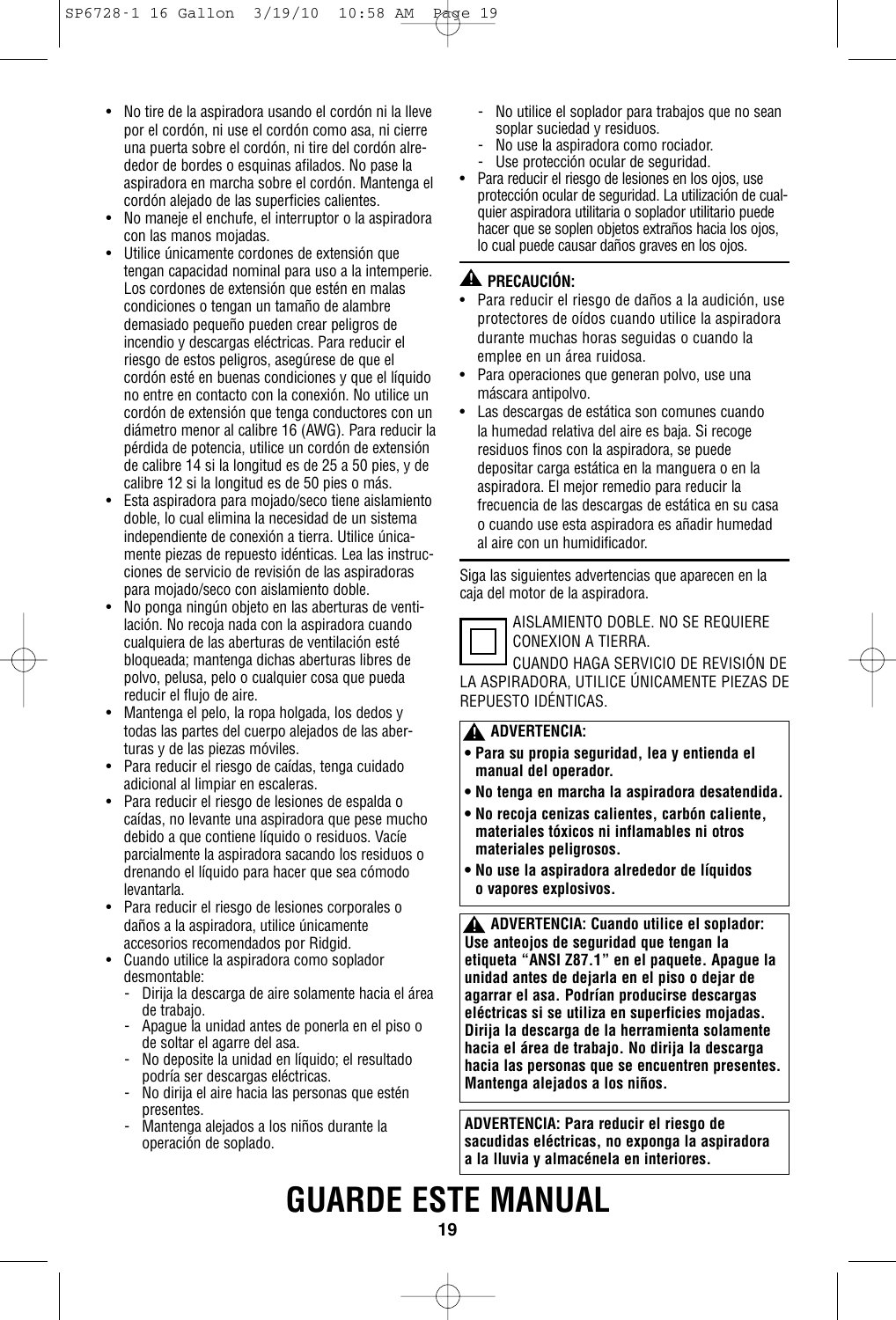## **Introducción**

Esta aspiradora para mojado/seco con soplador desmontable está diseñada para uso doméstico solamente. Se puede utilizar para recoger materiales mojados o secos y se puede usar como soplador.

Lea este manual del usuario para familiarizarse con las características del producto y para entender la utilización específica de su nueva aspiradora.

### **Desempaquetado y comprobación del contenido de la caja de cartón**

Saque todo el contenido de la caja de cartón. Asegúrese de que no falte ningún artículo utilizando la lista del contenido de la caja. Llame al 1-800-4-RIDGID (1-800-474-3443) desde los EE.UU. y Canadá, y al 01-800-701-9811 desde México, o envíenos un correo electrónico a info@ridgidvacs.com si cualquier pieza está dañada o falta.

### **Lista del contenido de la caja de cartón Clave Descripción Cant.**

| Aspiradora para mojado/seco 1<br>A                                  |  |
|---------------------------------------------------------------------|--|
| Adaptador macho-macho 1<br>B                                        |  |
| C                                                                   |  |
| D                                                                   |  |
| F                                                                   |  |
| F*                                                                  |  |
| G*                                                                  |  |
| H*                                                                  |  |
| I                                                                   |  |
| J.                                                                  |  |
| K                                                                   |  |
| Las aspiradoras de 12 galones incluyen:                             |  |
| Pie de ruedecilla para almacenamiento4<br>L                         |  |
| Las aspiradoras de 16 galones incluyen:                             |  |
| М                                                                   |  |
| N                                                                   |  |
| O                                                                   |  |
| P                                                                   |  |
| Pie de ruedecilla para almacenamiento2<br>Ω                         |  |
| * Estos artículos vienen preensamblados en el<br>cabezal del motor. |  |

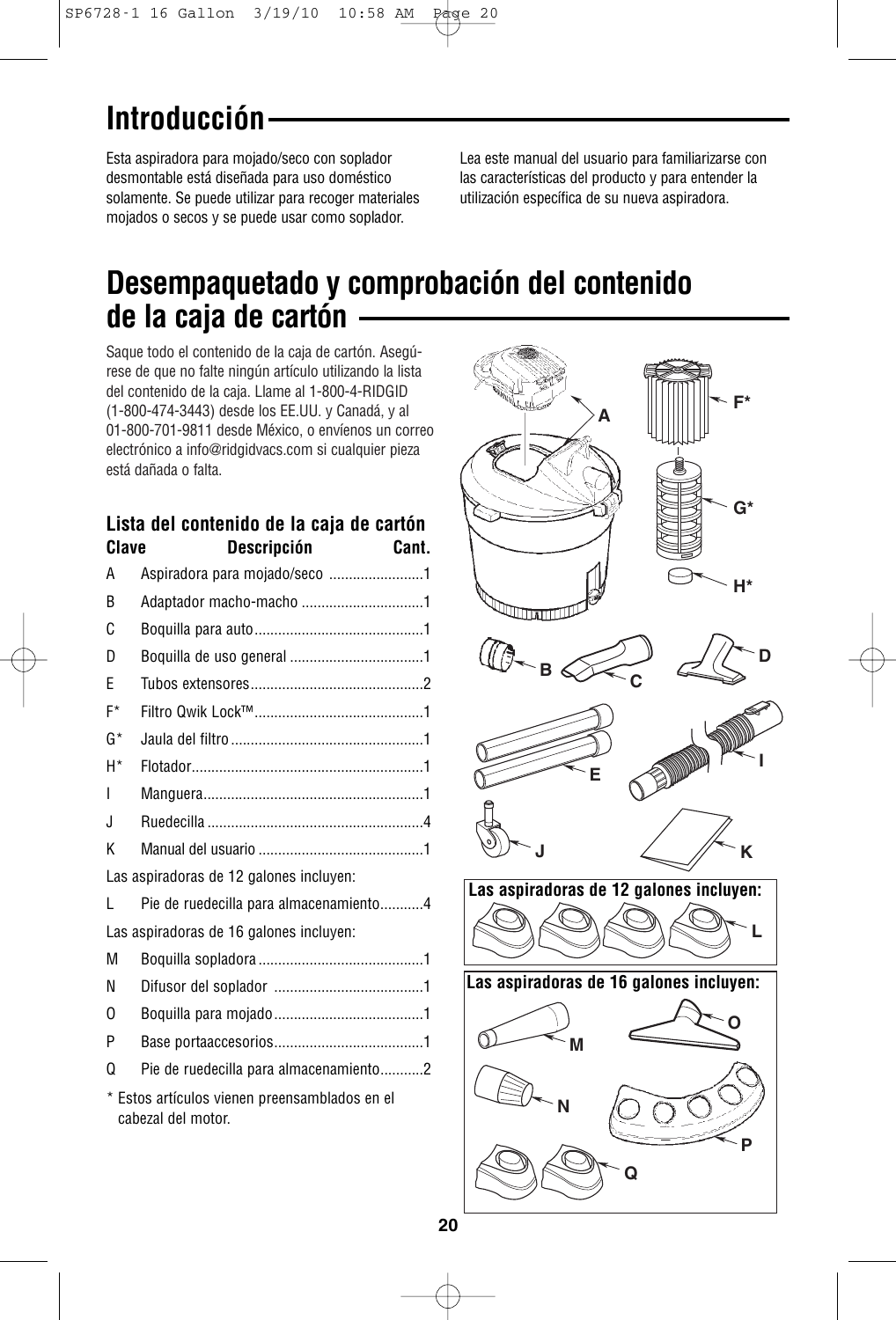## **Remoción e instalación del filtro**

#### **Remoción e instalación del filtro Qwik Lock™**

#### **Remoción del filtro:**

- 1. Sostenga las lengüetas del filtro Qwik Lock™ en cada mano.
- 2. Con un dedo pulgar en el vástago Qwik Lock™, que sobresale a través de la placa del filtro integrada, levante las lengüetas del filtro a la vez que empuja hacia abajo sobre el vástago.
- 3. Esta acción hará que el filtro se suelte de la jaula del filtro. Deslice el filtro hasta retirarlo de la jaula.

#### **Instalación del filtro:**

- 1. Deslice cuidadosamente el filtro Qwik Lock™ sobre la jaula del filtro y presione hacia abajo sobre el borde exterior del filtro hasta que el empaque de goma ubicado en la parte inferior del filtro se asiente firmemente alrededor de la base de la jaula del filtro y contra la tapa.
- 2. Alinee el agujero central pequeño ubicado en la parte superior del filtro sobre el vástago Qwik Lock™ ubicado en la jaula del filtro. Presione firmemente sobre la parte de arriba del filtro cerca del vástago, para permitir que el filtro se acople a presión sobre la bola ubicada en el extremo del vástago. Una vez hecho esto, el filtro estará instalado.



**NOTA:** Si no se asienta apropiadamente el empaque inferior, el resultado podría ser que los residuos pasen por alto el filtro.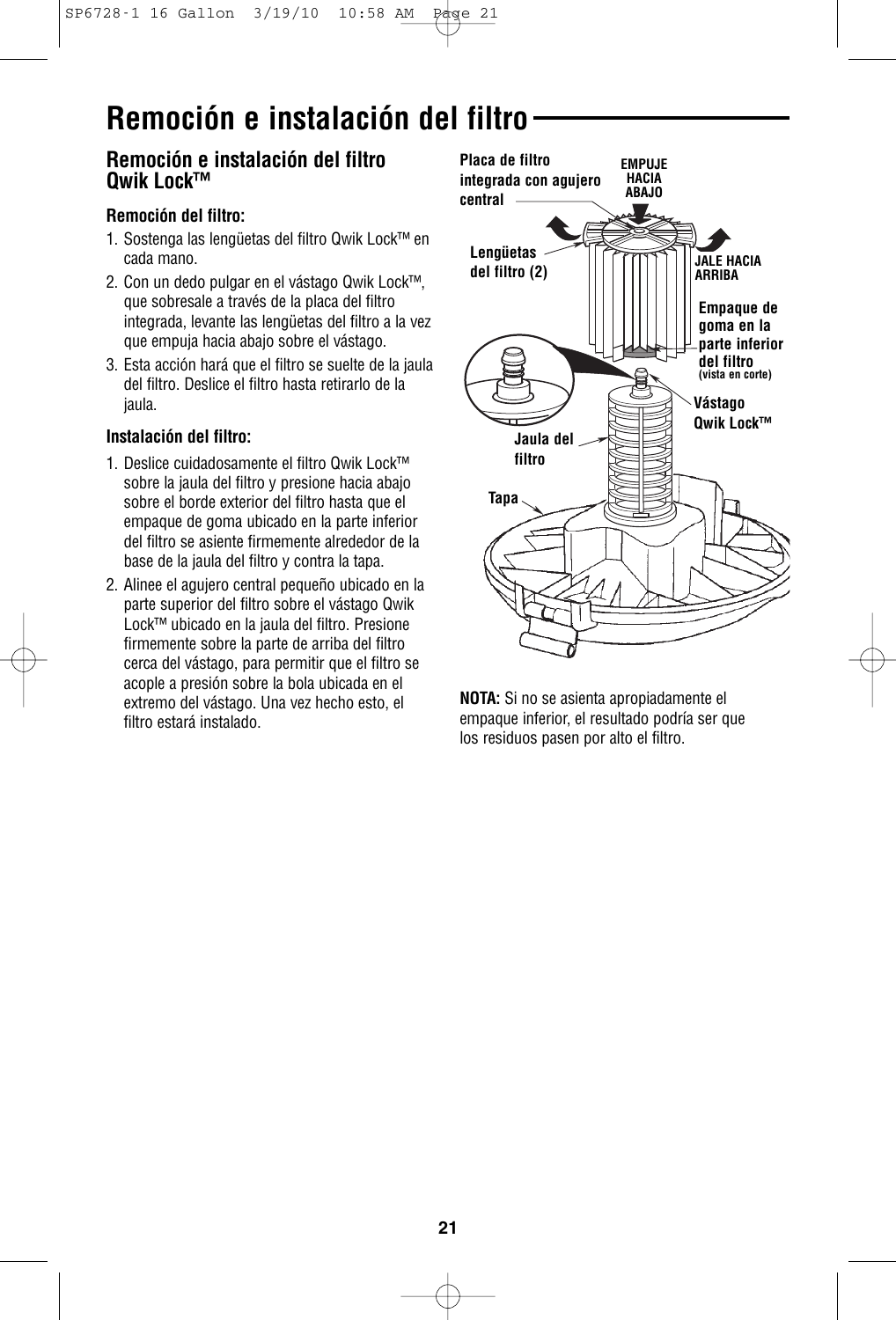## **Ensamblaje de la base portaaccesorios y las ruedecillas**

**NOTA:** La base de soporte para accesorios no está incluida con todos los modelos. Si su aspiradora no incluye esta base de soporte, continúe en la sección "Ensamblaje de las ruedecillas y los pies pie de ruedecilla".

- 1. Quite el cabezal del motor y el ensamblaje de la tapa del tambor para polvo y póngalos a un lado.
- 2. Coloque el tambor para polvo en posición invertida en el piso.
- 3. Inserte la base portaaccesorios en la parte inferior del tambor, de la manera que se muestra en la ilustración, en el lado opuesto a la tapa del drenaje.
- 4. Empuje sobre la base portaaccesorios hasta que esté al ras con la parte inferior del tambor para polvo.
- 5. Introduzca el vástago de la ruedecilla en el receptáculo de la base portaaccesorios de la manera que semuestra en la ilustración (2 lugares).
- 6. Empuje sobre la ruedecilla hasta que la bola del vástago de la ruedecilla esté introducida completamente en el receptáculo. Oirá como la bola se acopla a presión en el receptáculo y la ruedecilla pivotará fácilmente cuando el posicionamiento sea correcto.

### **Ensamblaje de las ruedecillas y los pies de ruedecilla**

Con el cabezal del motor y el ensamblaje de la tapa quitados del tambor y con el tambor ubicado en posición invertida en el piso:

- 1. Introduzca los 2 pies de ruedecilla en la parte inferior del tambor, de la manera que se muestra en la ilustración, en las 2 ubicaciones que están cerca de la tapa del drenaje.
- 2. Empuje sobre el pie de la ruedecilla hasta que dicho pie esté al ras con la parte inferior del tambor para polvo.
- 3. Introduzca el vástago de la ruedecilla en el receptáculo del pie de la ruedecilla, de la manera que se muestra en la ilustración (2 lugares).
- 4. Empuje sobre la ruedecilla hasta que la bola del vástago de la ruedecilla esté introducida completamente en el receptáculo. Oirá como la bola se acopla a presión en el receptáculo y la ruedecilla pivotará fácilmente cuando el posicionamiento sea correcto.

**NOTA:** En el caso de las aspiradoras que no incluyan la base de soporte para accesorios de la sección anterior, la aspiradora incluirá cuatro pies de ruedecilla y cuatro

ruedecillas. Repita las instrucciones previas incluidas en la parte trasera del tambor con los dos pies de ruedecilla y las dos ruedecillas restantes.

5. Ponga el tambor en posición al derecho.



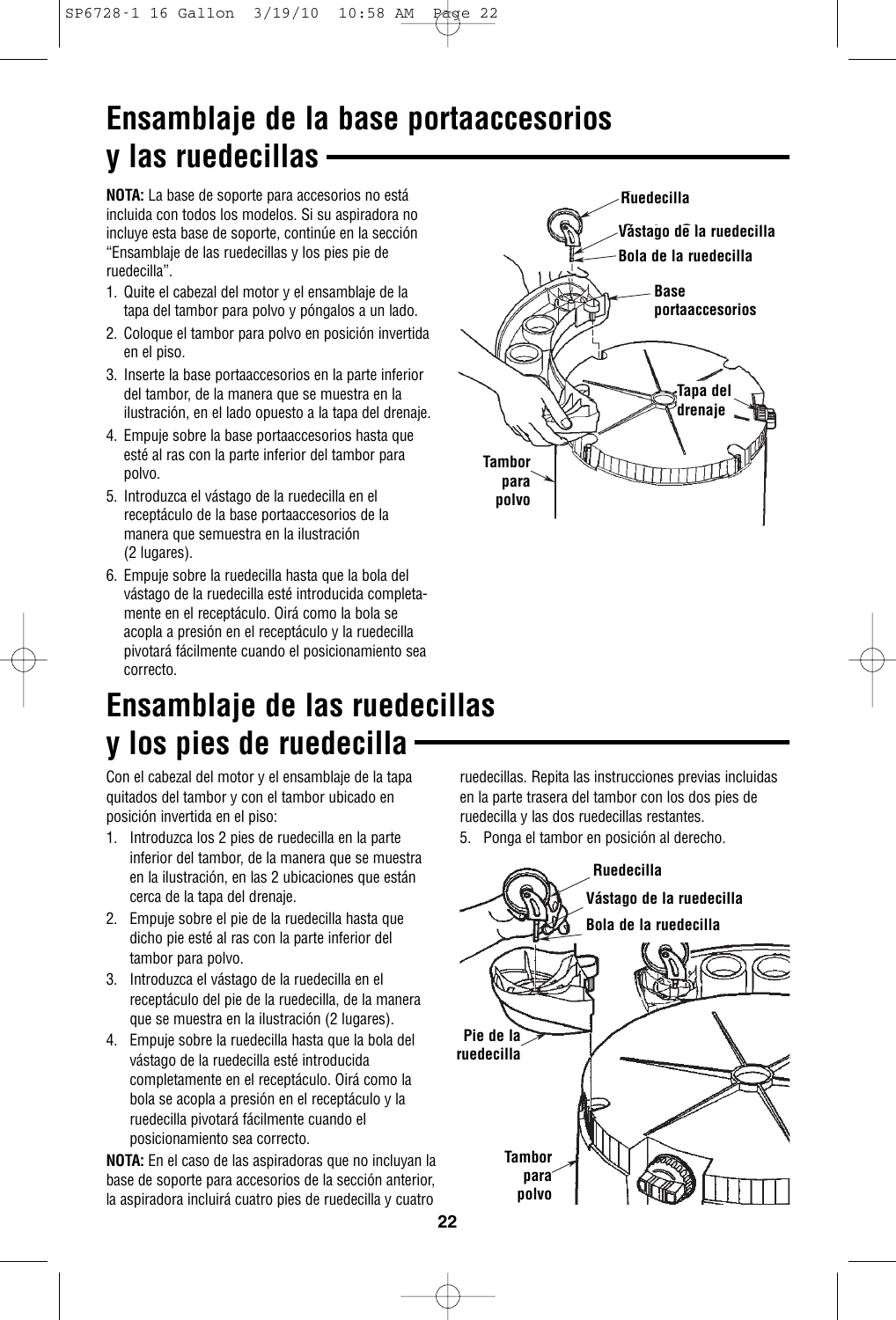## **Para almacenar los accesorios**

La aspiradora para mojado/seco RIDGID está diseñada para brindar mejor estabilidad, movilidad y almacenamiento de accesorios con la base portaaccesorios. En la base portaaccesorios hay ubicados cinco bolsillos de almacenamiento. Almacene convenientemente las boquillas y los tubos extensores accesorios en estas ubicaciones y utilice los bolsillos de almacenamiento de los 2 pies de ruedecilla delanteros para la manguera o cualquiera de los accesorios.



## **Ensamblaje de la aspiradora para mojado/seco**

- 1. Localice el ensamblaje de la tapa y el ensamblaje del tambor/pies de ruedecilla/base portaaccesorios (montados anteriormente).
- 2. Posicione el ensamblaje de la tapa con la entrada de la unidad ubicada en línea con la tapa del drenaje del tambor para polvo.
- 3. Para montar el ensamblaje de la tapa en el ensamblaje del tambor/pies de ruedecilla/base portaaccesorios, baje el ensamblaje de la tapa sobre el tambor para polvo. Gire ambos pestillos hacia abajo hasta que los oiga acoplarse a presión sobre el reborde del tambor.



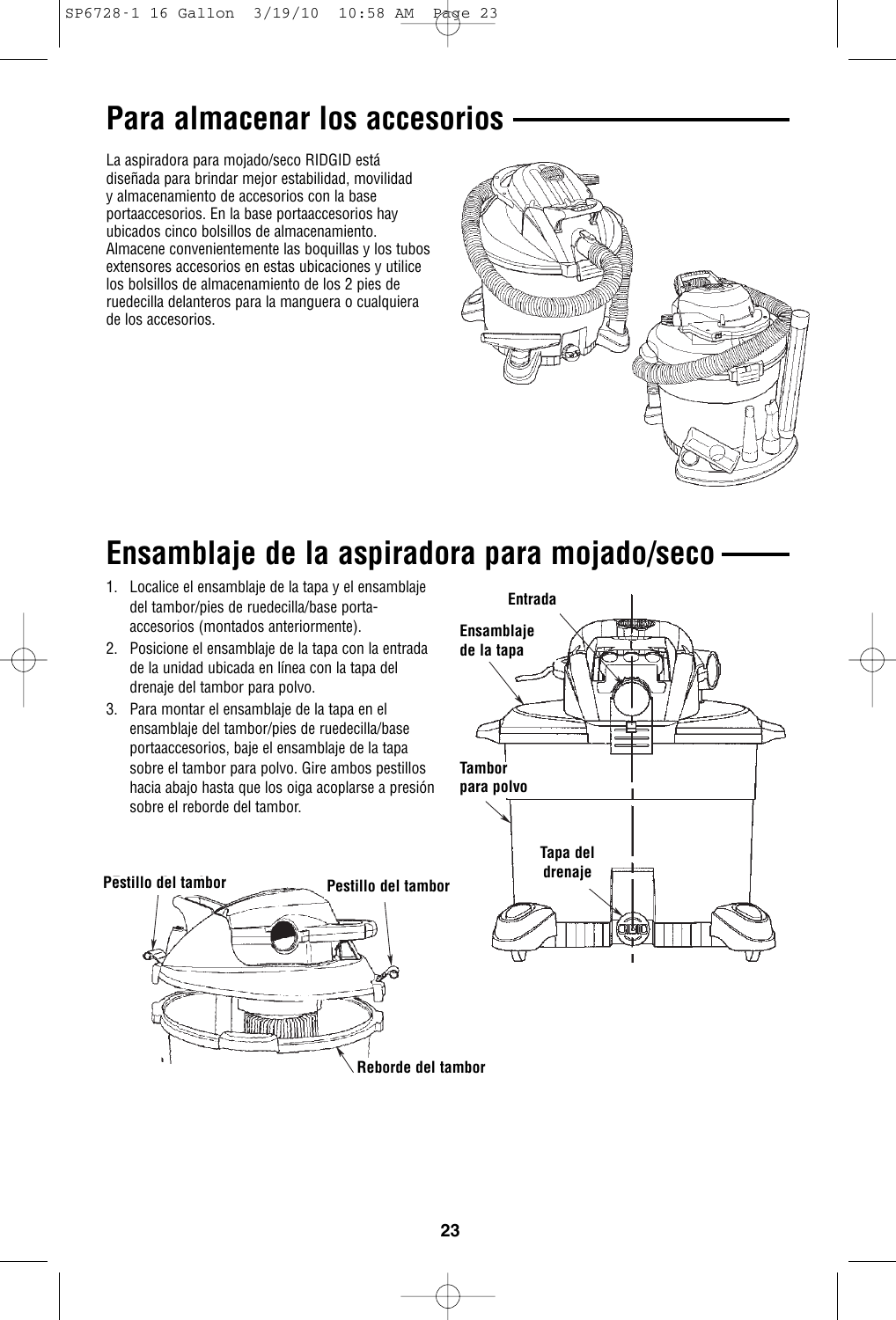### **Posicionamiento del soplador desmontable (ensamblaje del cabezal del motor)**

1. Para quitar el soplador desmontable del ensamblaje de la tapa, presione hacia abajo sobre el pestillo del cabezal del motor debajo del asa del soplador desmontable y levante el soplador para separarlo de la tapa de la aspiradora.

Para colocar de nuevo el soplador en el ensamblaje de la tapa, siga las instrucciones que aparecen a continuación.



2. Encima del soplador desmontable (opuesto al lado del mango del soplador) hay una conexión de plástico que se utiliza para ayudar a ensamblar la unidad. Posicione dicha conexión en el área indentada que está encima del "asa de tracción".

- 3. Gire el soplador desmontable hacia abajo hasta que el recorrido de la unidad se detenga.
- 4. Presione ligeramente hacia abajo sobre el asa de transporte del soplador desmontable hasta que oiga un ligero "chasquido" del pestillo del cabezal del motor que acopla el soplador. Después de esto, el soplador desmontable estará sujeto al ensamblaje de la tapa.



5. Su nueva aspiradora para mojado/seco está lista para utilizarse. Con la aspiradora para mojado/seco completamente ensamblada y lista para utilizarse, introduzca en la entrada de la aspiradora el extremo de la manguera "arrastrable con la aspiradora" que tiene el botón pulsador. La manguera debe acoplarse a presión en su sitio. Para quitar la manguera de la aspiradora, presione el botón de liberación que está en el ensamblaje de la manguera y tire de la manguera hasta sacarla de la entrada de la aspiradora, de la manera que se muestra en la ilustración.

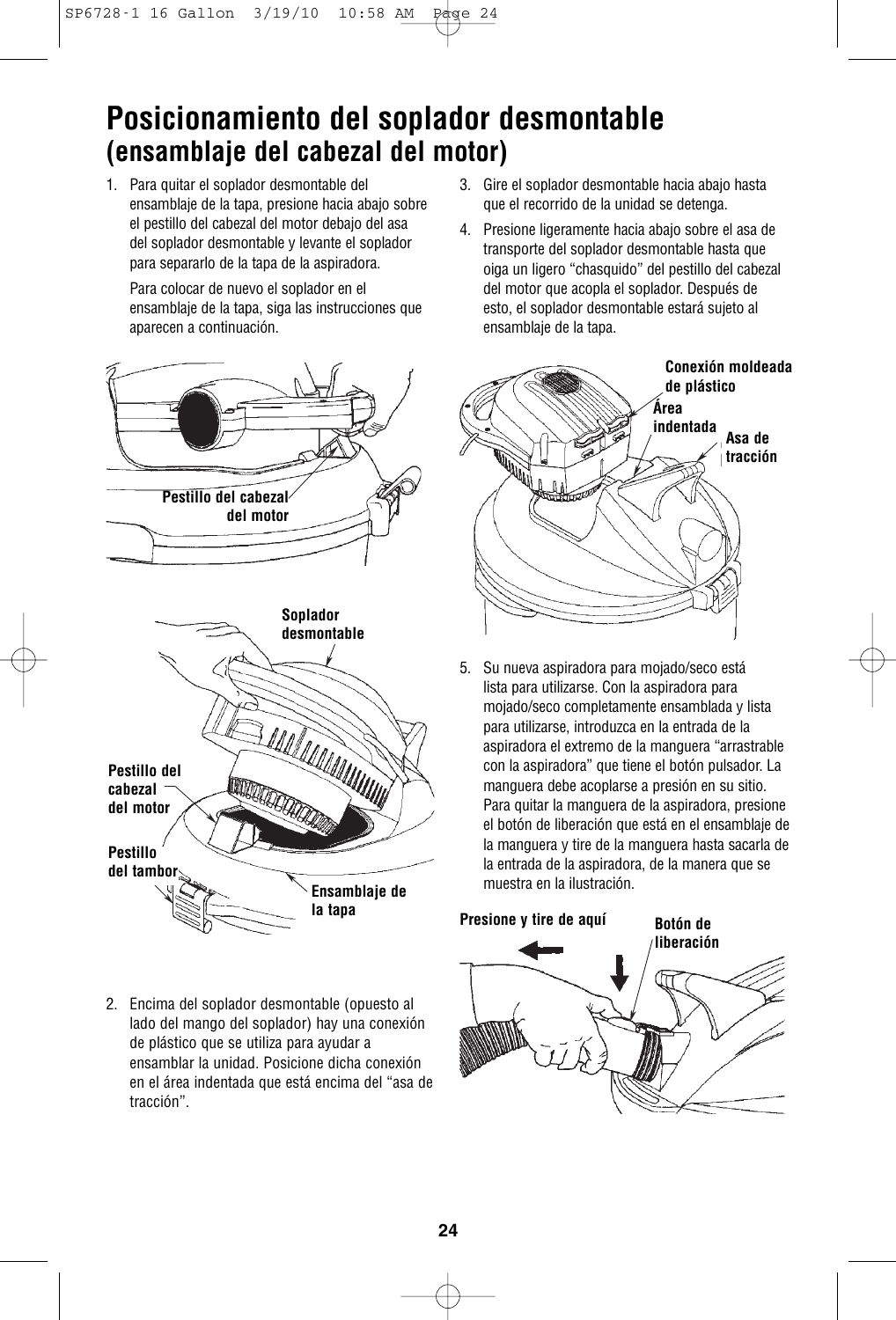### **Funcionamiento**

**ADVERTENCIA: Para reducir el riesgo de incendio, explosión o daños a la aspiradora: !**

- **No deje la aspiradora en marcha mientras esté desatendida. Usted podría no notar señales importantes que indiquen un funcionamiento anormal, tal como pérdida de succión, residuos o líquido que salen por el escape o ruidos anormales del motor. Deje de usar la aspiradora inmediatamente si observa estas señales.**
- **No deje la aspiradora enchufada cuando no se esté utilizando.**
- **No continúe usando la aspiradora cuando el flotador haya cortado la succión.**
- **No utilice la aspiradora en áreas con gases inflamables, vapores inflamables o polvo explosivo en el aire. Las chispas generadas dentro del motor pueden incendiar los materiales inflamables suspendidos en el aire. Los gases inflamables y los vapores inflamables incluyen: líquido encendedor, limpiadores tipo solvente, pinturas a base de aceite, gasolina, alcohol o rociadores tipo aerosol. Los polvos inflamables incluyen: polvo de carbón, polvo de magnesio, polvo de aluminio, polvo de grano de cereal o pólvora.**
- **No recoja con la aspiradora polvos explosivos, líquidos inflamables ni cenizas calientes.**
- **No use la aspiradora como un rociador.**

**ADVERTENCIA: Para reducir el riesgo de descargas eléctricas o lesiones: !**

- **No exponga la aspiradora a la lluvia ni deje que entre líquido en el compartimiento del motor. Almacene la aspiradora en un lugar interior.**
- **No maneje el enchufe, el interruptor o la aspiradora con las manos mojadas.**
- **No haga servicio de ajustes y reparaciones de la aspiradora mientras esté enchufada. Si la aspiradora no está funcionando como debería, le faltan piezas, se ha caído, está dañada, se ha dejado a la intemperie o se ha caído al agua, devuélvala a un centro de servicio independiente o llame a servicio al cliente.**
- **Cuando utilice un cordón de extensión, utilice únicamente cordones con capacidad nominal para uso a la intemperie que estén en buenas condiciones. No deje que la conexión entre en contacto con líquido.**
- **No recoja con la aspiradora materiales tóxicos, para reducir el riesgo de inhalar los vapores o el polvo.**

Para reducir el riesgo de sacudidas eléctricas, este aparato electrodoméstico tiene un enchufe polarizado (un terminal es más ancho que el otro). Excepto en el caso de los modelos de 230 V, este enchufe encajará solamente de una manera en un enchufe polarizado. Si el enchufe no entra por completo en el tomacorriente, déle la vuelta. Si sigue sin entrar, póngase en contacto con un electricista competente para instalar el tomacorriente adecuado. No haga ningún tipo de cambio en el enchufe.

Después de enchufar el cordón de energía en el tomacorriente, encienda la unidad empujando el interruptor de la posición "O" a la posición "|". Los símbolos utilizados en el accionador del interruptor son los símbolos internacionales de "encendido y apagado".

## **= APAGADO = ENCENDIDO**

**NOTA:** Cuando se utilice la unidad en el modo de aspiración, introduzca siempre el difusor de aire en el orificio de escape que está en el soplador desmontable. Esto interrumpe el flujo directo de aire y lo disipa.

Familiarícese con los accesorios que se incluyen con la aspiradora. Cada accesorio puede utilizarse de varias maneras para limpiar con la aspiradora y soplar residuos. A continuación aparece una lista de los accesorios y sus usos.

**Tubos extensores:** Estos tubos pueden conectarse entre sí y proporcionan longitud adicional para tener más alcance.

**Boquilla de uso general:** Boquilla de uso general para la mayoría de aplicaciones de aspiración.

**Boquilla para auto:** Boquilla para recoger materiales secos en interiores de auto y en la mayoría de limpiezas de tapicería.

**Adaptador macho-macho:** Utilice este accesorio para conectar la boquilla sopladora al escape del ensamblaje del cabezal del motor.

**Boquilla para mojado:** Se utiliza para recoger materiales mojados en superficies lisas con el fin de recoger líquidos y secar la superficie en una sola pasada. **Boquilla sopladora:** Al acoplar la boquilla sopladora al extremo de una manguera o directamente al ensamblaje del cabezal del motor, dicha boquilla concentra el aire para realizar aplicaciones de soplado. **Difusor:** Al introducir el difusor en el escape de la aspiradora mientras se está aspirando con ella, se "disipa" el aire que sale por el escape. Esto dispersa el aire que sale por el escape.

**Manguera:** Proporciona transferencia de capacidad de aspiración o soplado al lugar de trabajo. Proporciona los medios para acoplar los tubos extensores y las boquillas.

**Base portaaccesorios:** Almacene todos los accesorios con la aspiradora.

**Pies de ruedecilla:** Almacene accesorios con la aspiradora.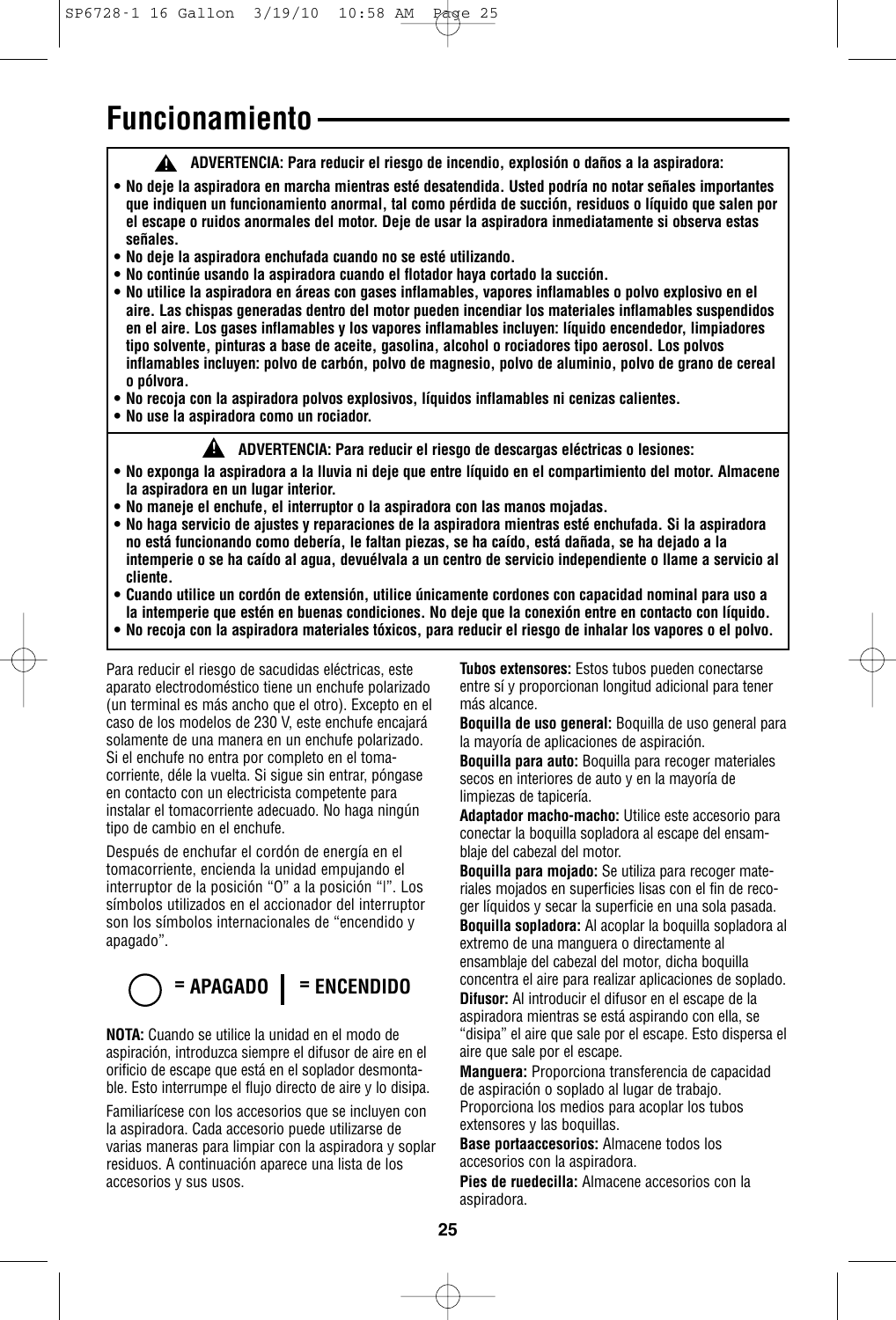## **Funcionamiento (continuación)**

#### **Recogida de materiales secos con la aspiradora**

- 1. El filtro debe estar siempre en posición correcta, en todo momento, para evitar fugas y posibles daños a la aspiradora.
- 2. Al utilizar la aspiradora para recoger polvo muy fino, será necesario que usted vacíe el tambor y limpie el filtro a intervalos más frecuentes para mantener un rendimiento óptimo

**NOTA:** Se necesita un filtro seco para recoger material seco. Si utiliza la aspiradora para recoger polvo cuando el filtro está mojado, éste se atascará rápidamente y será muy difícil limpiarlo.

#### **Recogida de líquidos con la aspiradora**

- 1. Al recoger pequeñas cantidades de líquido se podrá dejar puesto el filtro.
- 2. Al recoger grandes cantidades de líquido recomendamos quitar el filtro. Si no se quita el filtro, éste se saturará y podrá aparecer niebla en el escape.

**ADVERTENCIA: No utilice la aspiradora sin la ! jaula del filtro y el flotador, ya que estas piezas evitan que entre líquido en el impulsor y dañe el motor.**

- 3. Cuando el líquido que se encuentre en el tambor alcance un nivel predeterminado, el mecanismo del flotador subirá automáticamente para cortar el flujo de aire. Sabrá que el flotador ha subido porque el flujo de aire de la aspiradora cesará y subirá el tono del ruido del motor debido a que se producirá un aumento de la velocidad del mismo. Cuando esto suceda, apague la aspiradora, desenchufe el cordón de energía y vacíe el tambor.
- 4. Después de usar la aspiradora para recoger líquidos, se debe secar el filtro para evitar posible moho y daños al filtro.

**IMPORTANTE:** Para reducir el riesgo de daños a la aspiradora, no tenga en marcha el motor con el flotador en la posición elevada.

#### **Vaciado del tambor**

**ADVERTENCIA: Para reducir el riesgo de ! lesiones debidas a un arranque accidental, desenchufe el cordón de energía antes de vaciar el tambor.**

1. Para quitar la tapa con el fin de vaciar el contenido del tambor para polvo, simplemente suba los dos pestillos del tambor que están en la parte delantera y trasera del tambor para polvo, levante

el ensamblaje de la tapa hasta separarlo del tambor para polvo y ponga dicho ensamblaje a un lado.

- 2. Coloque el ensamblaje de la tapa en posición invertida sobre un área limpia mientras vacía el tambor o cambia el filtro.
- 3. Vierta el contenido del tambor en el recipiente adecuado de eliminación de residuos.



4. Si el contenido es líquido, puede sacarlo de la aspiradora utilizando el drenaje suministrado en el tambor para vaciarlo fácilmente. Simplemente desenrosque la tapa del drenaje y deje que salga todo el líquido del tambor de la aspiradora.

**ADVERTENCIA: Para reducir el riesgo de que ! se produzcan lesiones en la espalda o caídas, no levante la aspiradora si pesa demasiado debido a que contiene líquido o residuos. Saque o haga salir una cantidad suficiente del contenido para hacer que la aspiradora sea suficientemente liviana como para poder levantarla cómodamente.**

#### **Traslado de la aspiradora para mojado/seco**

En caso de que sea necesario levantar la aspiradora para trasladarla, las asas ubicadas en los lados del tambor para polvo se usan para levantar la aspiradora. Para maniobrar la aspiradora, se debe usar el asa de empuje que está sobre la entrada de la unidad.

#### **Dispositivo de soplado**

La aspiradora para mojado seco cuenta con un "soplador desmontable". Tiene capacidad para usarse como soplador dedicado para trabajo de jardín, limpieza de patios y aplicaciones de taller para soplar serrín y otros residuos.

**ADVERTENCIA: Use siempre protectores ! oculares de seguridad que cumplan con la norma ANSI Z87.1 (o en Canadá, con la norma CSA Z94.3) antes de utilizar la aspiradora como soplador.**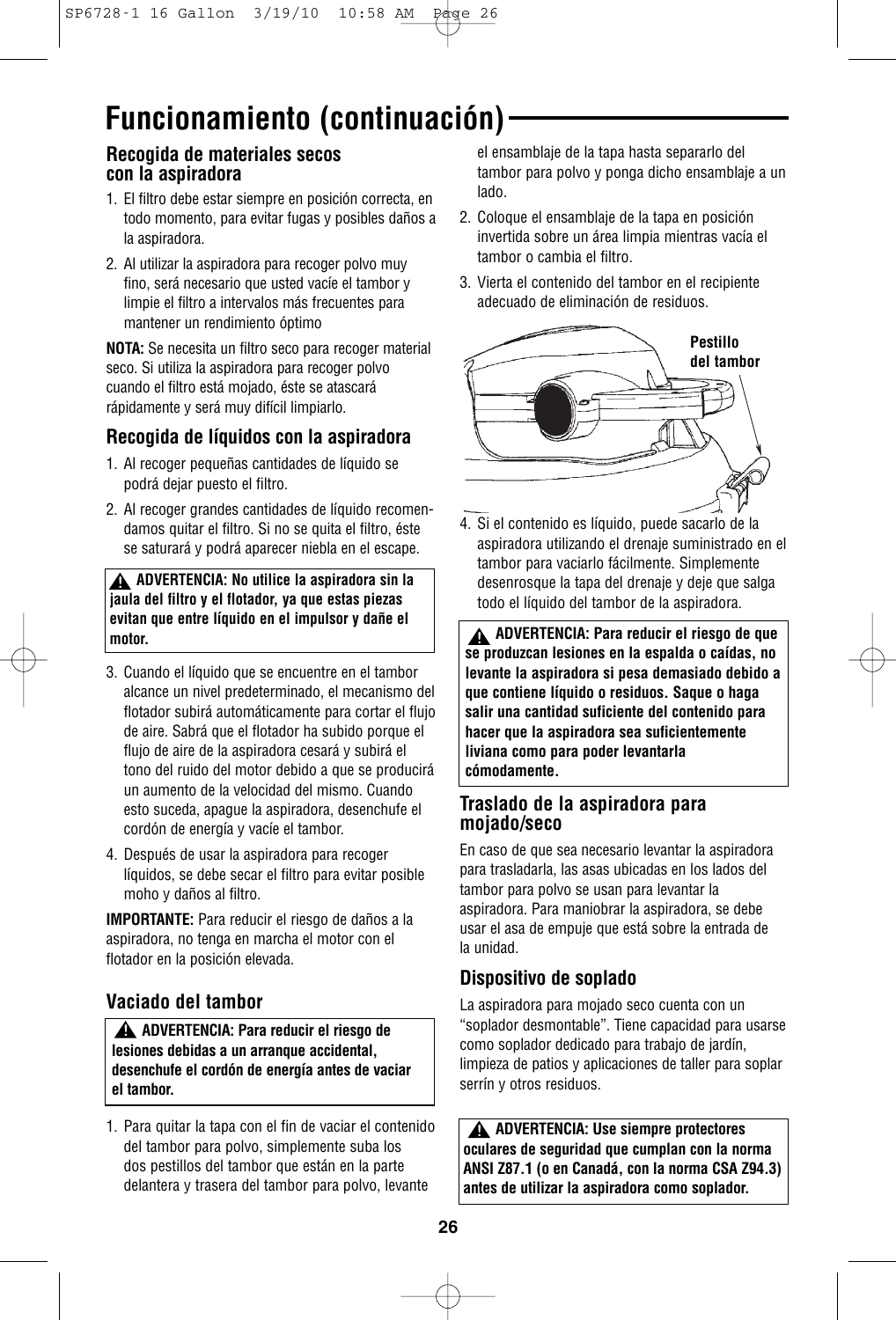## **Funcionamiento (continuación)**

**ADVERTENCIA: Para reducir el riesgo de ! lesiones a las personas que estén presentes, manténgalas alejadas de los residuos soplados.**

**PRECAUCIÓN: Use una máscara antipolvo si ! el soplado genera polvo que podría ser inhalado.**

**PRECAUCIÓN: Para reducir el riesgo de daños ! a la audición, use protectores de oídos cuando utilice la aspiradora/soplador durante muchas horas seguidas o cuando la utilice en un área ruidosa.**

- 1. Familiarícese con la porción del soplador desmontable de la aspiradora para mojado/seco.
- 2. Quite el soplador desmontable de la aspiradora presionando hacia abajo sobre el pestillo del cabezal del motor que está debajo del asa del soplador desmontable. (Este pestillo del cabezal del motor sujeta el soplador desmontable al ensamblaje de la tapa.)



3. Levante el soplador desmontable subiendo el asa y tirando de la unidad de manera que se aleje de su posición encajada en la tapa.

#### **Ensamblaje del soplador desmontable para "soplar"**

El soplador se puede ensamblar de tres maneras.

- 1. Introduzca el extremo pequeño de uno de los tubos extensores en el orificio de soplado del soplador desmontable. Introduzca el adaptador macho-macho en el tubo extensor e instale la boquilla sopladora en el adaptador macho-macho. - O -
- 2. Introduzca el adaptador macho-macho en el orifico de soplado del soplador desmontable. Conecte el extremo grande del tubo extensor al adaptador macho-macho. Conecte la boquilla sopladora al tubo extensor. Si no se necesita alcance adicional, simplemente no utilice el tubo extensor y conecte la boquilla sopladora al adaptador macho-macho.



- 3. La aspiradora para mojado/seco también puede utilizarse para soplar utilizando la manguera de siete pies de longitud suministrada con la aspiradora para mojado/seco. Instale el adaptador macho-macho en el orificio de soplado de la aspiradora para mojado/seco. El adaptador macho-macho se introducirá en el interior del extremo de la manguera de aspiración que tiene el botón pulsador. Ensamble la manguera en el adaptador macho-macho y conecte la boquilla sopladora al lado contrario de la manguera. Una vez que haya hecho esto, la unidad estará lista para realizar aplicaciones de soplado.
- 4. Encienda el soplador basculando el interruptor que está en el asa del soplador hasta la posición "ON" (encendido).

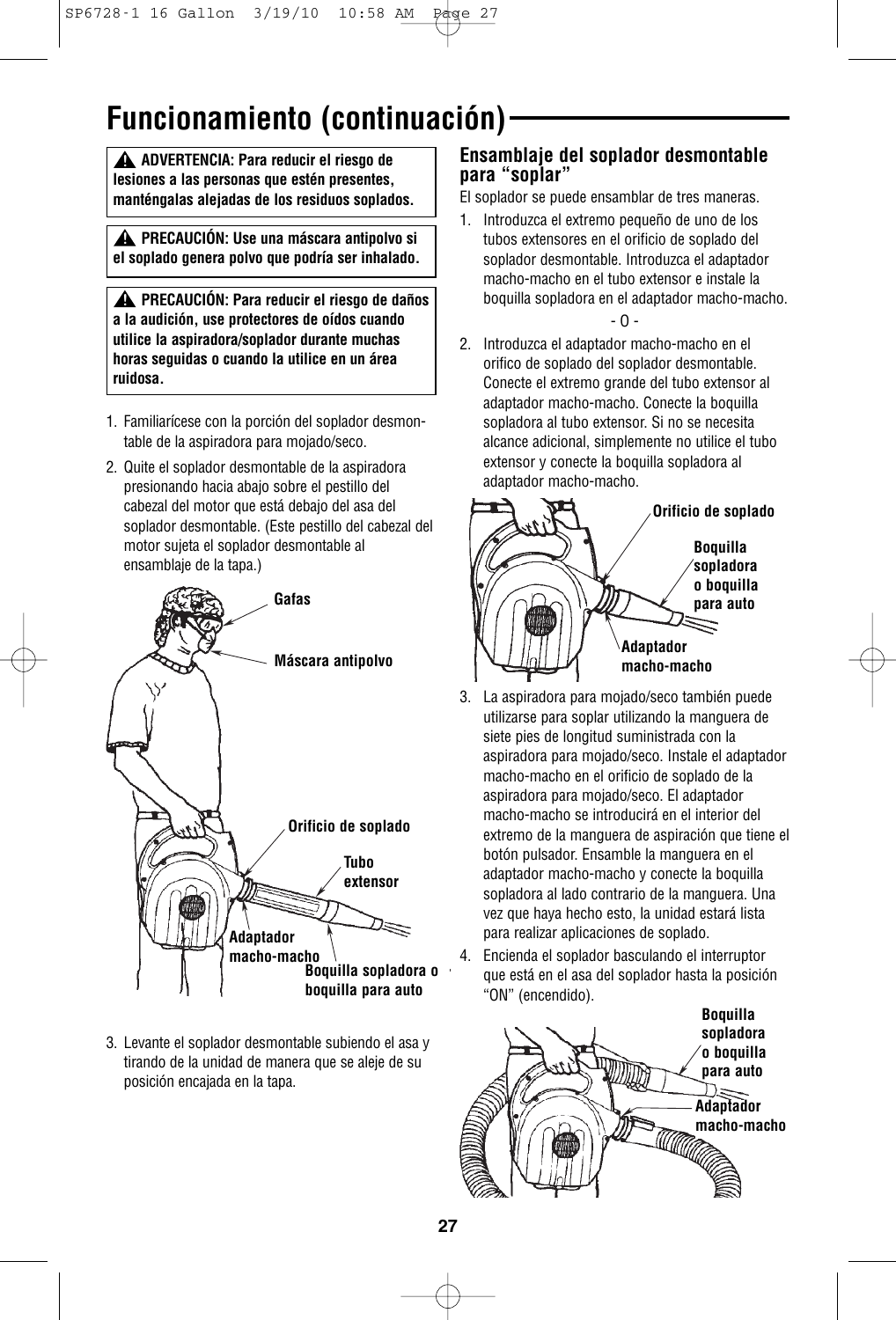## **Mantenimiento**

### **Entrada del soplador**

**ADVERTENCIA: Para reducir el riesgo de ! lesiones debidas a un arranque accidental, desenchufe el cordón de energía antes de cambiar o limpiar el filtro o la almohadilla de espuma.**

Después de usar el soplador desmontable de la aspiradora para mojado/seco, examine el fondo del soplador para ver si hay polvo y residuos. Compruebe si la entrada al soplador tiene residuos adheridos a las aberturas de ventilación de plástico y la almohadilla de espuma.

Para limpiar la almohadilla de espuma ubicada debajo del protector de la entrada del soplador desmontable:

- 1. Quite los tres tornillos que sujetan el protector de la entrada.
- 2. Levante el protector de la entrada y luego póngalo a un lado.
- 3. Levante la almohadilla de espuma alejándola del soplador desmontable. El soporte de la almohadilla de espuma también se levantará separándose del soplador.
- 4. Quite la almohadilla de espuma del soporte de la almohadilla de espuma y ponga dicho soporte a un lado. Limpie la almohadilla de espuma en agua jabonosa templada o quítele los residuos con un cepillo. Deje que la almohadilla de espuma se seque.



5. Examine si la almohadilla de espuma se puede volver a utilizar. Si necesita cambiarla, revise la sección sobre piezas de servicio de este manual.

- 6. Vuelva a colocar el soporte de la almohadilla de espuma en el soplador con las lengüetas alejadas del soplador. Vuelva a instalar la almohadilla de espuma debajo de las lengüetas del soporte.
- 7. Reinstale el protector de la entrada y los tres tornillos.

La unidad está lista para usarse.

#### **Filtro**

**NOTA:** Este filtro está hecho de papel de alta calidad diseñado para detener partículas de polvo muy pequeñas. El filtro se puede usar para recoger material seco o pequeñas cantidades de líquido. Maneje el filtro cuidadosamente al quitarlo para limpiarlo o al instalarlo. Es posible que se produzcan arrugas en los pliegues del filtro, pero dichas arrugas no afectarán el funcionamiento del filtro.

#### **Limpieza del filtro**

El filtro se debe limpiar a menudo para mantener un rendimiento óptimo de la aspiradora.

Asegúrese de secar el filtro antes de guardar la aspiradora o de recoger residuos secos.

**IMPORTANTE:** Después de limpiar el filtro, compruebe si éste tiene desgarraduras o agujeros pequeños. No use un filtro que tenga agujeros o desgarraduras. Incluso un pequeño agujero puede permitir que salga mucho polvo por el orificio de salida de su aspiradora. Cámbielo inmediatamente.

#### **Remoción del filtro**

Consulte la sección de este manual "Remoción e instalación del filtro" en la página 21.

**IMPORTANTE:** Para evitar daños a la rueda del soplador y al motor, vuelva a instalar siempre el filtro antes de usar la aspiradora para recoger material seco.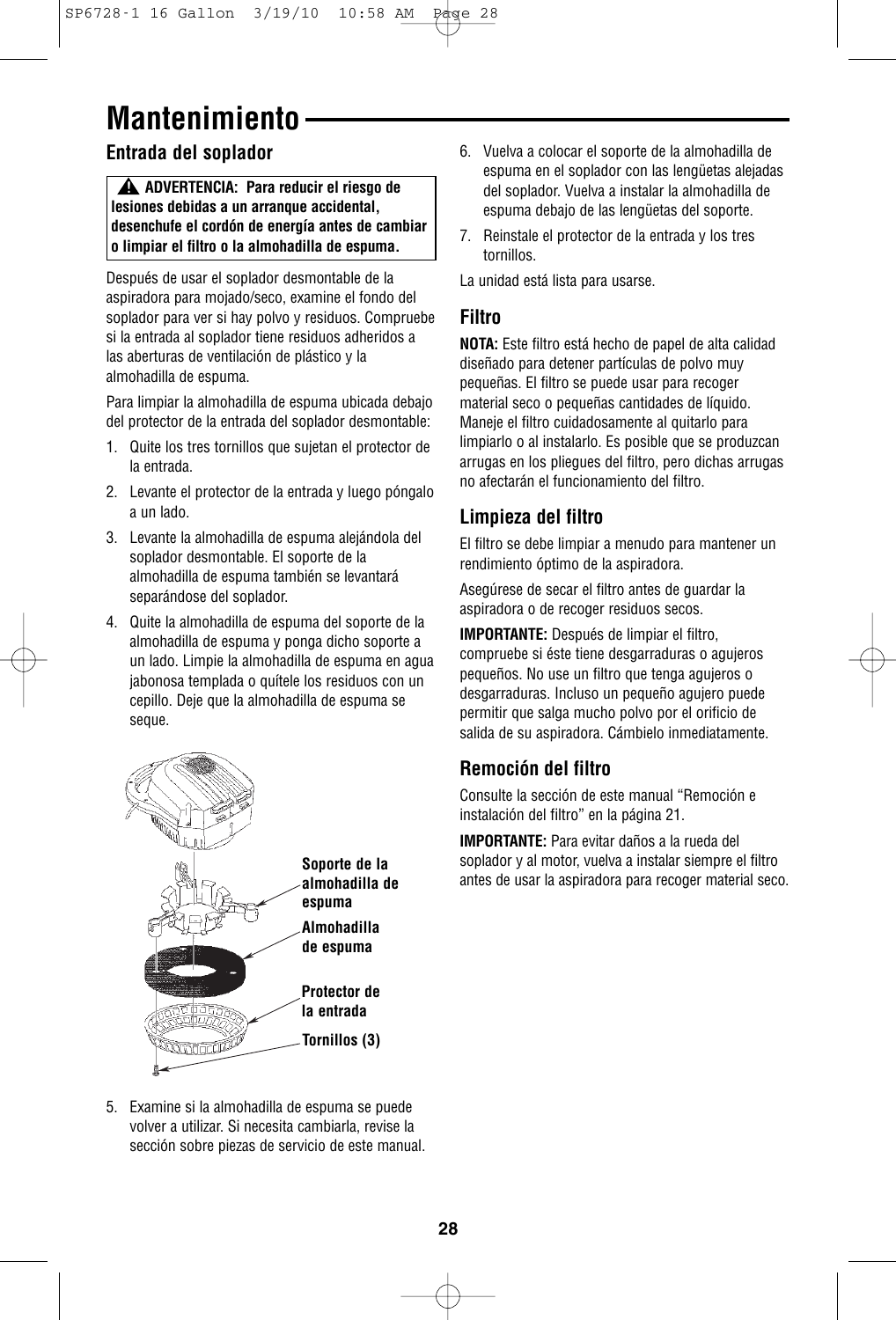# **Mantenimiento (continuación)**

#### **Limpieza de un filtro seco**

- 1. Se puede lograr una extracción parcial de residuos, sin quitar el filtro de la aspiradora, golpeando la parte superior de la tapa con la mano mientras la aspiradora está apagada.
- 2. Limpie el filtro en un área abierta. La limpieza SE DEBE realizar al aire libre y no en el interior de la vivienda.
- 3. Quite el filtro de la aspiradora. Golpee suavemente el filtro contra la pared interior del tambor para polvo. Los residuos se soltarán y caerán.
- 4. Para limpiar a fondo el filtro seco con polvo fino (sin residuos), pase agua a través de él, tal como se describe en la sección "Limpieza de un filtro mojado".

### **Limpieza de un filtro mojado**

Después de quitar el filtro, haga pasar agua a través de él usando una manguera o desde una espita. Tenga cuidado de que la presión del agua procedente de la manguera no sea tan fuerte como para dañar el filtro.

#### **Instalación**

Consulte la sección de este manual "Remoción e instalación del filtro" en la página 21.

Deje que el filtro se seque antes de volver a instalarlo y de guardar la aspiradora.

#### **Limpieza y desinfección de la aspiradora para mojado/seco**

Para mantener el mejor aspecto posible de la aspiradora para mojado/seco, limpie su exterior con un paño humedecido con agua templada y un jabón suave.

Para limpiar el tambor:

- 1. Vacíe de residuos el tambor.
- 2. Lave a fondo el tambor con agua templada y un jabón suave.
- 3. Limpie el tambor con un paño seco.

Antes de un almacenamiento prolongado o según sea necesario (por ejemplo, si se recogen aguas residuales), se debe desinfectar el tambor.

Para desinfectar el tambor:

- 1. Eche 1 galón de agua y 1 cucharadita de blanqueador de cloro en el tambor.
- 2. Deje que la solución repose durante 20 minutos y agítela cuidadosamente cada pocos minutos, asegurándose de mojar todas las superficies interiores del tambor.
- 3. Vacíe el tambor después de 20 minutos. Enjuáguelo con agua hasta que el olor a blanqueador desaparezca. Deje que el tambor se seque completamente antes de sellar el motor sobre el tambor.

### **Mantenimiento del cordón**

Cuando se haya completado la limpieza con la aspiradora, desenchufe el cordón y enróllelo alrededor de la cubierta del motor. Si el cordón de energía está dañado, debe ser reemplazado por el fabricante o su agente de servicio o por personal similarmente calificado, para reducir el riesgo de accidente.

#### **Almacenamiento**

Antes de almacenar la aspiradora, se debe vaciar y limpiar el tambor para polvo. El cordón se debe enrollar alrededor de la unidad y la manguera se debe almacenar de la manera descrita en este manual. Los accesorios se deben mantener en la misma área que la aspiradora para que estén al alcance de la mano cuando se necesiten. La aspiradora se debe almacenar en interiores.



#### **Ruedecillas**

Si las ruedecillas hacen ruido, puede poner una gota de aceite en el eje del rodillo para que hagan menos ruido.

**ADVERTENCIA: Para garantizar la SEGURIDAD ! y CONFIABILIDAD del producto, las reparaciones y los ajustes deben realizarlos Centros de Servicio autorizados, usando siempre piezas de repuesto RIDGID.**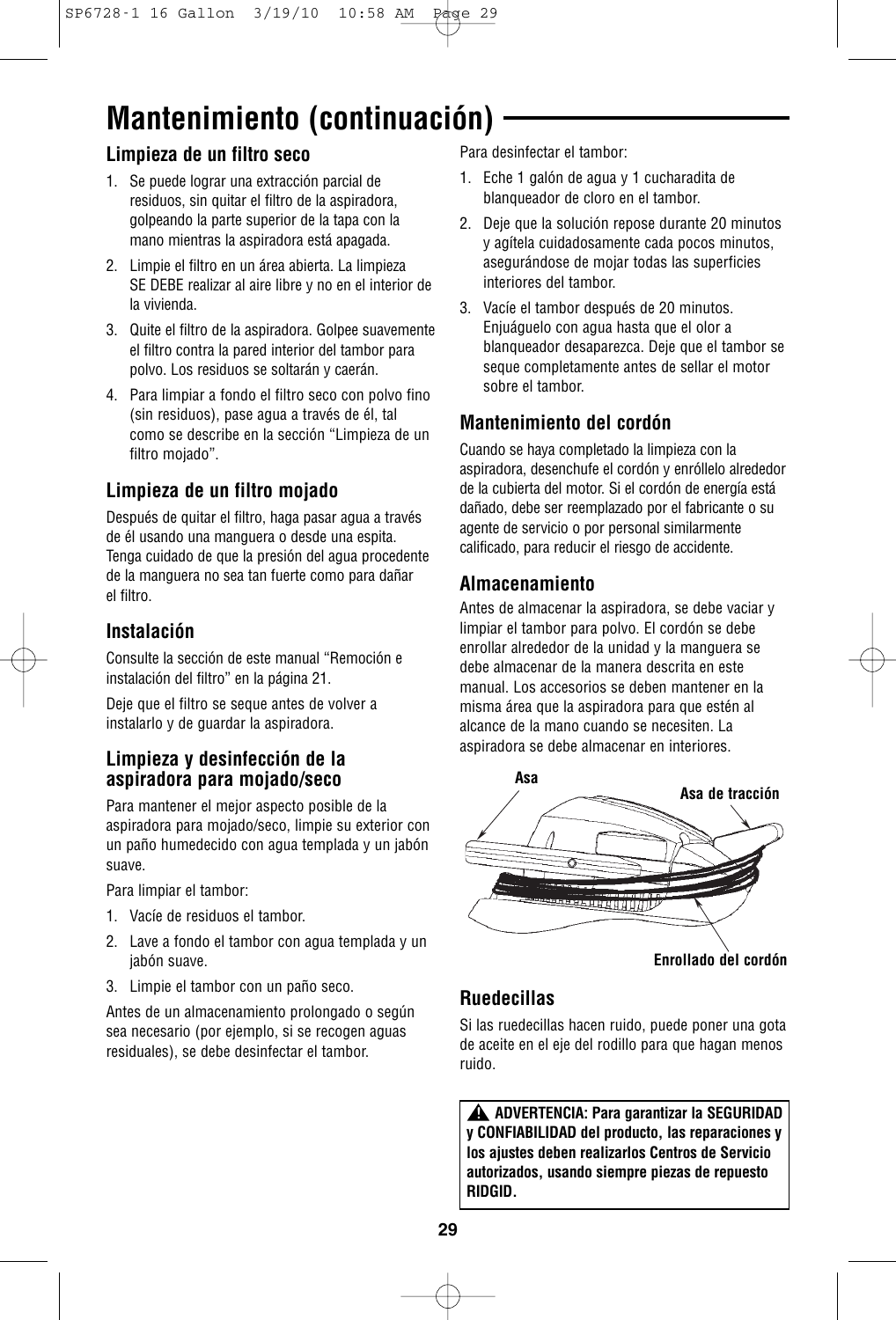## **Piezas de repuesto**

### **Aspiradora para mojado/seco de 12 galones EE.UU./ 16 galones EE.UU. con soplador desmontable**

### **Números de modelo WD12800/WD16650/WD1665EX0/WD16700/WD1670EX0**

**Las piezas RIDGID se encuentran disponibles en línea conectándose a www.ridgidparts.com**

Pida siempre por número de pieza —no por número de clave

#### **ADVERTENCIA !**

#### **SERVICIO DE AJUSTES Y REPARACIONES DE UNA ASPIRADORA PARA MOJADO/SECO CON AISLAMIENTO DOBLE**

**En una aspiradora para mojado/seco con aislamiento doble se proporcionan dos sistemas de aislamiento en vez de conexión a tierra. No se proporciona ningún medio de conexión a tierra en un aparato electrodoméstico con aislamiento doble, ni se debe añadir a éste ningún medio de conexión a tierra. El servicio de ajustes y reparaciones de una aspiradora para mojado/seco con aislamiento doble requiere extremado cuidado y conocimiento del sistema, y debe ser realizado únicamente por personal de servicio competente. Las piezas de repuesto para la aspiradora para mojado/seco con aislamiento doble deben ser idénticas a las piezas que reemplazan. La aspiradora para mojado/seco con aislamiento doble está marcada con las** palabras "DOUBLE INSULATED" (con aislamiento doble) y puede que el símbolo  $\Box$  (un cuadrado dentro **de un cuadrado) también esté marcado en los aparatos.**

**Para reducir el riesgo de lesiones por causa de descargas eléctricas, desenchufe el cordón de energía antes de hacer servicio de ajustes y reparaciones a las piezas eléctricas de la aspiradora para mojado/seco.**

| No. de<br>clave | 12 galones<br>No. de pieza | 16 galones<br>No. de pieza | <b>Descripción</b>                              |
|-----------------|----------------------------|----------------------------|-------------------------------------------------|
| 1               | 823200A                    | 823200A                    | Flotador                                        |
| $\overline{2}$  | 823201-3                   | 823201-3                   | Jaula del filtro                                |
| 3               | VF4000                     | VF4000                     | † Filtro Qwik Lock™                             |
| $\overline{4}$  |                            | 832641                     | Tambor                                          |
| 5               | 73185                      | 73185                      | Tapa del drenaje                                |
| 6               | 828833                     | 828833                     | Pie de ruedecilla con área de almacenamiento    |
| $\overline{7}$  | 73102                      | 73102                      | Ruedecilla                                      |
| 8               |                            | 828843                     | Base portaaccesorios                            |
| 9               | 826387                     | 826387                     | Pestillo del tambor                             |
| 10              | 826832-2                   | 826832-2                   | Tapa                                            |
| 11              | 826833-1                   | 826833-1                   | Asa de tracción                                 |
| 12              |                            | 510014                     | Ensamblaje de soplador (sólo WD16650 y WD16700) |
| 12              |                            | 510068                     | Ensamblaje de soplador (WD1665EX0 y WD1670EX0)  |
| 13              | 818961                     | 818961                     | Separador                                       |
| 14              | 832804-1                   | 818413                     | Rueda del soplador                              |
| 15              | 315534-1                   | 315534-1                   | Arandela                                        |
| 16              | 826817                     | 826817                     | Tuerca                                          |
| 17              |                            | 822480                     | Difusor del soplador                            |
| 18              | 828993                     | 828993                     | Adaptador macho-macho                           |
| 19              | 826388                     | 826388                     | Pestillo del cabezal del motor                  |
| 20              | VT2509                     | VT2509                     | Boquilla de uso general                         |
| 21              | VT2503                     | VT2503                     | Boquilla para auto                              |
| 22              |                            | VT2506                     | Boquilla sopladora                              |
| 23              |                            | VT2510                     | Boquilla para mojado                            |
| 24              |                            | 822256                     | Barredoras de goma                              |
| 25              | VT2508                     | VT2508                     | Tubos extensores                                |
| 26              | 826356-1                   | 826356-1                   | Manguera con cierre de 2-1/2 pulg. x 7 pies     |
| 27              | SP6728                     | SP6728                     | Manual del usuario                              |

† Estas piezas de repuesto se encuentran disponibles en el establecimiento donde compró la aspiradora.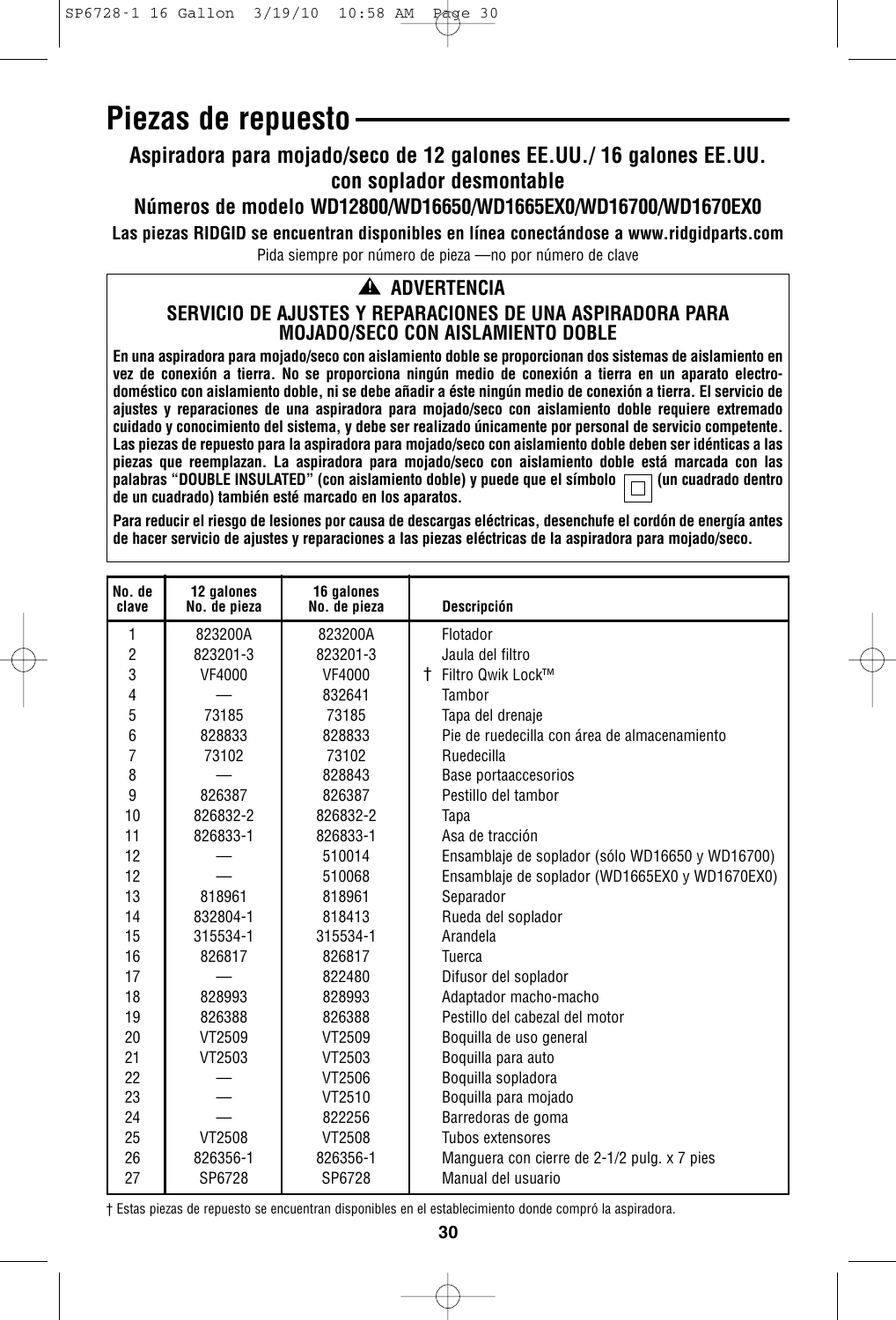## **Piezas de repuesto (continuación)**

**Aspiradora para mojado/seco de 12 galones EE.UU./ 16 galones EE.UU. con soplador desmontable**

**Las piezas RIDGID se encuentran disponibles en línea conectándose a www.ridgidparts.com**

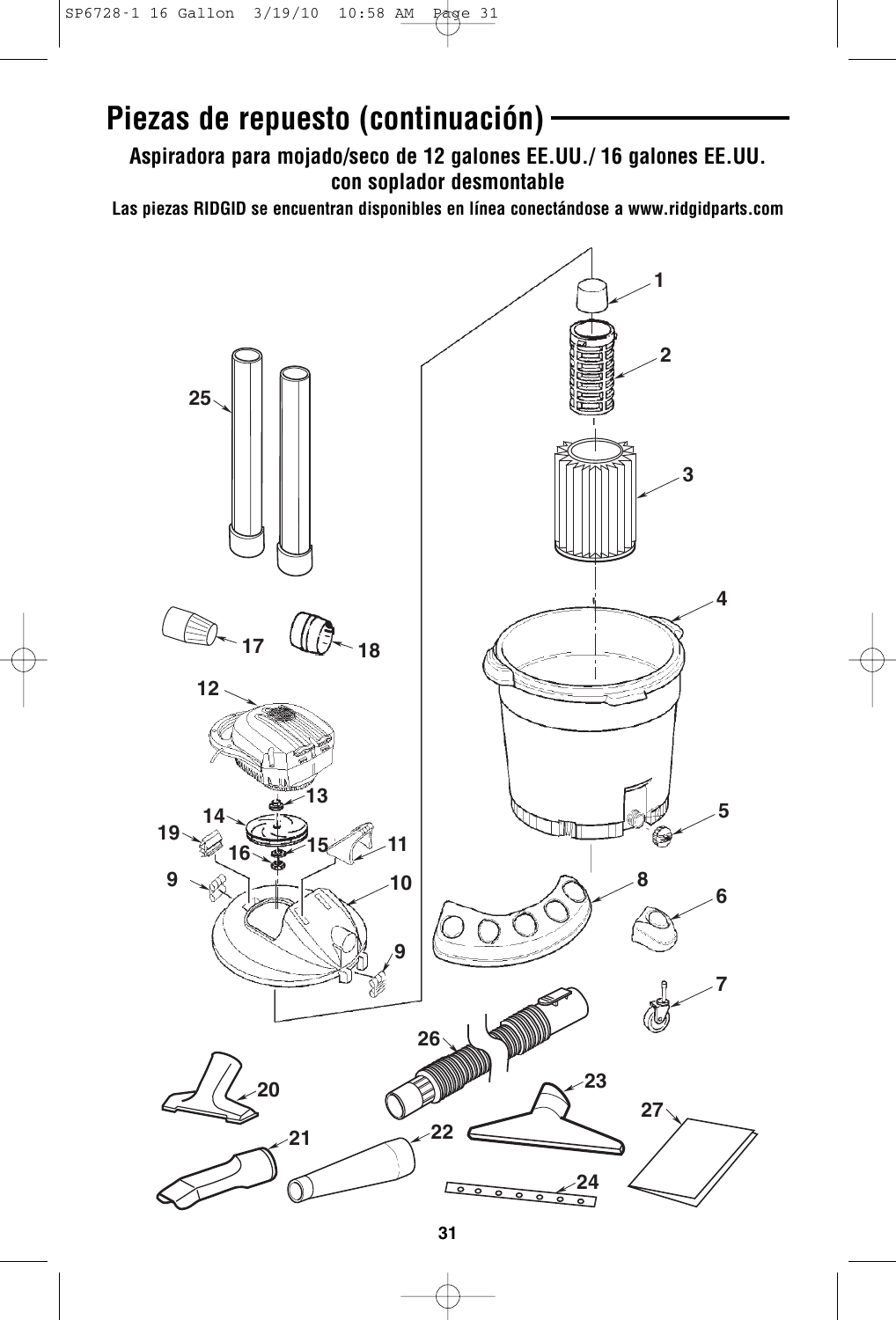

#### **Qué está cubierto**

Se garantiza que las herramientas RIDGID® están libres de defectos de fabricación y de materiales.

#### **Cuánto dura la cobertura**

Esta garantía dura toda la vida de la herramienta RIDGID®. La cobertura de garantía termina cuando el producto se vuelva inutilizable por motivos que no sean defectos de fabricación o de materiales.

#### **Cómo puede obtener servicio**

Para obtener el beneficio de esta garantía, envíe el producto completo mediante transporte prepagado a RIDGE TOOL COMPANY, Elyria, Ohio, o a cualquier CENTRO DE SERVICIO INDEPENDIENTE RIDGID®. Las llaves para tubos y otras herramientas de mano deben devolverse al establecimiento de compra.

#### **Qué haremos para corregir los problemas**

Los productos garantizados se repararán o reemplazarán, a opción de RIDGE TOOL, y se devolverán sin cargo; o si después de tres intentos de reparar o reemplazar un producto durante el período de garantía dicho producto sigue presentando defectos, usted podrá optar por recibir un reembolso completo por la cantidad del precio de compra.

#### **Qué no está cubierto**

Las averías debidas a uso incorrecto, abuso o desgaste por el uso normal no están cubiertas por esta garantía. RIDGE TOOL no será responsable de ningún daño incidental ni emergente.

#### **Cómo se relaciona la ley local con la garantía**

Algunos estados no permiten la exclusión o limitación de los daños incidentales o emergentes, por lo que es posible que la limitación o exclusión que antecede no tenga aplicación en su caso. Esta garantía le confiere a usted derechos específicos y es posible que también tenga otros derechos, que varían de un estado a otro, una provincia a otra o un país a otro.

#### **Ninguna otra garantía expresa tiene aplicación**

Esta GARANTÍA COMPLETA DE POR VIDA es la garantía única y exclusiva de los productos RIDGID®. Ningún empleado, agente, distribuidor u otra persona está autorizado a alterar esta garantía ni a dar ninguna otra garantía en nombre de RIDGE TOOL COMPANY.

#### **Nos. de existencias WD1280 / WD1665 / WD1665EX / WD1670 / WD1670EX Nos. de modelo WD12800 / WD16650 / WD1665EX0 / WD16700 / WD1670EX0**

#### **Número de serie**

El número de modelo y el de serie pueden encontrarse en el costado del cabezal del motor. Debe anotar tanto el número de modelo como el de serie en un lugar seguro para uso futuro.

#### **¿PREGUNTAS O COMENTARIOS? COMUNÍQUESE CON NOSOTROS EN**

### **1-800-4-RIDGID (1-800-474-3443) desde los EE.UU. y Canadá**

#### **01-800-701-9811 desde México**

**www.ridgidvacs.com**

**Por favor, tenga a mano su número de modelo y número de serie cuando llame.**



**Emerson Tool Company Una División de**

No. de pieza SP6728 No. de formulario SP6728-1 Impreso en México 03/10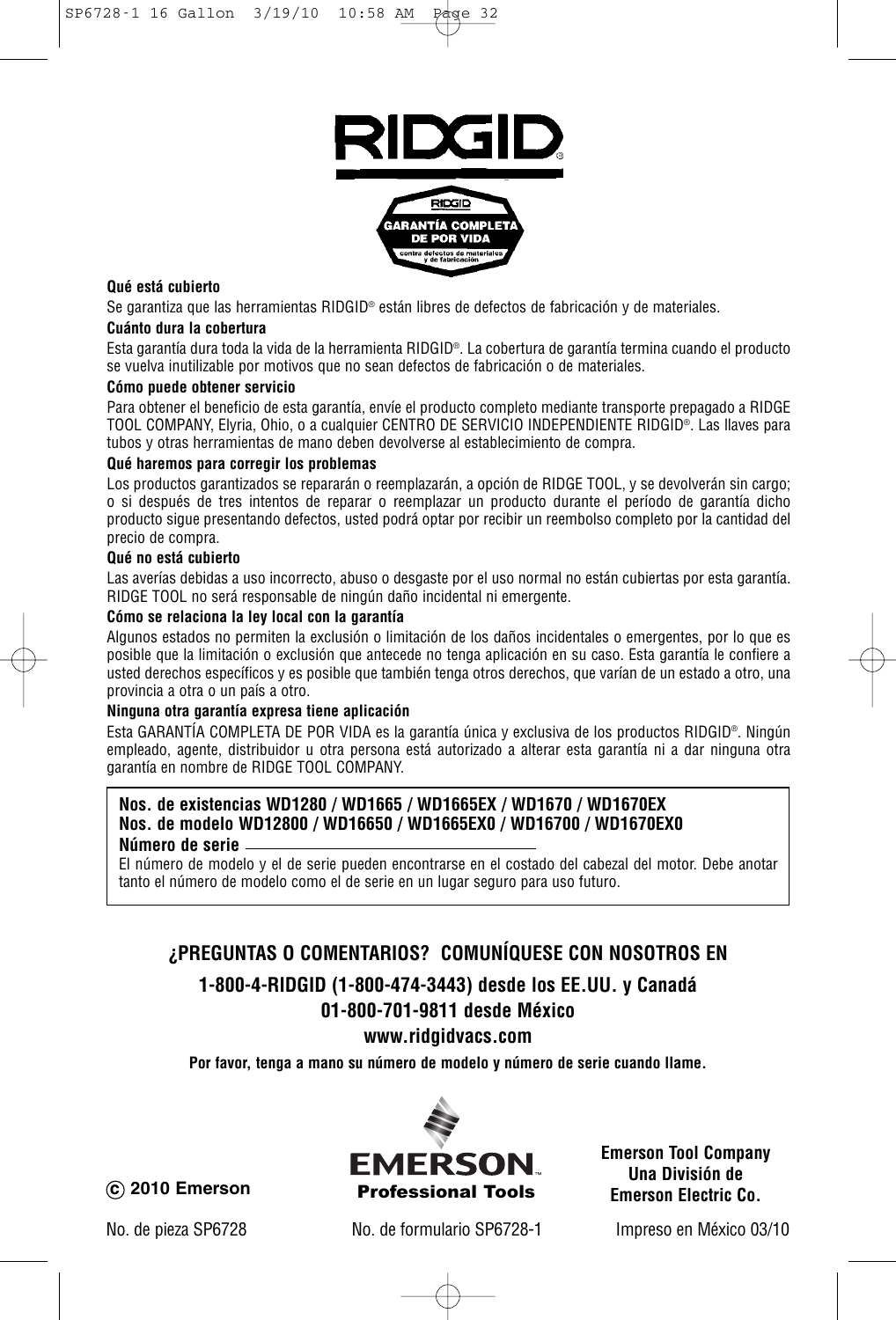

## **MODE D'EMPLOI**

**ASPIRATEUR DE LIQUIDES ET DE POUSSIÈRES 12 GALLONS É.-U./45 LITRES ET 16 GALLONS É.-U./60 LITRES AVEC SOUFFLERIE AMOVIBLE**

### WD12800 WD16650, WD1665EX0 WD16700, WD1670EX0



#### **EN CAS DE QUESTIONS OU POUR OBTENIR DES INFORMATIONS, VEUILLEZ NOUS CONTACTER AU : www.ridgidvacs.com 1-800-4-RIDGID (1-800-474-3443) depuis les États-Unis et le Canada 01-800-701-9811 depuis le Mexique**

### $\blacktriangle$  avertissement :

Pour réduire le risque de blessure, l'utilisateur doit lire et comprendre le mode d'emploi avant d'utiliser ce produit.

Merci d'avoir acheté un produit RIDGID.

### **CONSERVER CE MANUEL POUR RÉFÉRENCE FUTURE**

Pièce N° SP6728 Imprimé au Mexique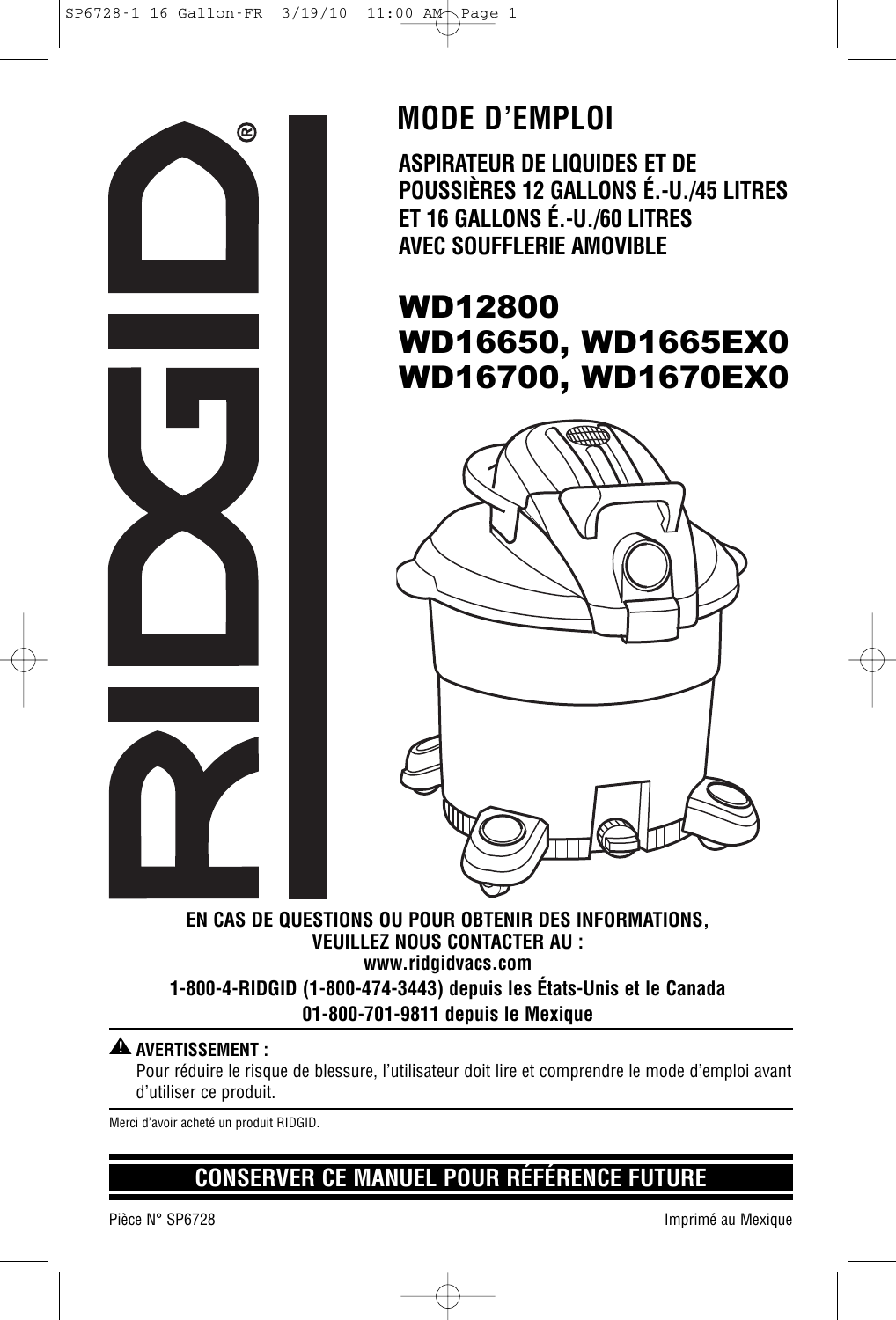## **Table des matières**

| <b>Sujet</b><br>Page                               |
|----------------------------------------------------|
| Instructions importantes relatives à la sécurité 2 |
|                                                    |
| Déballage et contrôle du contenu du carton  4      |
| Retrait et installation du filtre 5                |
| Assemblage de l'ensemble chariot                   |
| à accessoires et roulettes 6                       |
| Assemblage de l'ensemble roulette                  |
|                                                    |
|                                                    |
| Assemblage de l'aspirateur de liquides             |
|                                                    |
| Positionnement de la soufflerie amovible           |
| (ensemble de tête du moteur) 8                     |
| Fonctionnement 9                                   |
|                                                    |
|                                                    |

| Sujet                                     | Page |
|-------------------------------------------|------|
| Transport de l'aspirateur de liquides     |      |
|                                           |      |
|                                           |      |
| Assemblage de la soufflerie amovible      |      |
|                                           |      |
|                                           |      |
| Admission de la soufflerie 12             |      |
|                                           |      |
| Nettoyage et désinfection de l'aspirateur |      |
|                                           |      |
| Entretien du cordon d'alimentation  13    |      |
|                                           |      |
|                                           |      |
|                                           |      |
|                                           |      |

## **INSTRUCTIONS IMPORTANTES RELATIVES À LA SÉCURITÉ**

La sécurité est une combinaison de faire preuve de bon sens, rester vigilant et savoir comment votre aspirateur de liquides et de poussières (l'« aspirateur ») fonctionne.

#### **Termes de signalisation de questions de sécurité**

**DANGER :** indique une situation dangereuse qui, **!** si elle n'est pas évitée, **causera** la mort ou une blessure grave.

**AVERTISSEMENT :** indique une situation **!** dangereuse qui, si elle n'est pas évitée, **risque de causer** la mort ou une blessure grave.

**MISE EN GARDE :** indique une situation **!** dangereuse qui, si elle n'est pas évitée, **pourrait causer** une blessure légère ou modérée.

Prenez toujours des précautions élémentaires, notamment les précautions suivantes, lorsque vous utilisez votre aspirateur de liquides et de poussières :

## **AVERTISSEMENT !**

#### **– Pour réduire le risque d'incendie, de choc électrique ou de blessure :**

- Lisez et comprenez ce manuel et toutes les
- étiquettes placées sur l'aspirateur avant de mettre celui-ci en marche.
- N'utilisez l'aspirateur que comme cela est décrit dans ce mode d'emploi.
- Ne laissez pas en marche pendant que vous êtes absent – vous vous risqueriez de manquer des signes importants indiquant un fonctionnement anormal, comme une perte de puissance d'aspiration, la sortie de débris ou de liquides par la bouche de soufflage d'air ou des bruits anormaux en provenance du moteur. Cessez immédiatement d'utiliser l'aspirateur si vous constatez de tels signes.
- Ne laissez pas l'aspirateur sans surveillance quand il est branché dans une prise de courant. Débranchez-le de la prise quand il n'est pas utilisé et avant toute opération de maintenance.
- Des étincelles à l'intérieur du moteur risquent de mettre feu à des vapeurs ou poussières inflammables. Pour réduire le risque d'incendie ou

d'explosion : n'utilisez pas à proximité de gaz ou de liquides inflammables ou combustibles, ou de poussières explosives, comme de l'essence automobile ou d'autres fiouls, de l'essence à briquet, des produits de nettoyage, de la peinture à l'huile, du gaz naturel, de l'hydrogène, de la poussière de charbon, de la poussière de magnésium, de la poussière d'aluminium, de la poussière de céréales ou de la poudre.

- N'aspirez jamais de matières en train de brûler ou des matières fumigènes, telles que des cigarettes, des allumettes ou des cendres chaudes.
- N'aspirez jamais de poussières de plaques de plâtre, de suie ou de cendres de cheminée froides lorsqu'un filtre pour aspirateur de liquides et de poussières standard. Il s'agit de poussières très fines qui risqueraient d'être projetées à nouveau dans l'air ambiant. Utilisez un filtre à poussières fines à la place.
- Pour réduire le risque d'inhalation de vapeurs toxiques, n'aspirez pas de matériaux toxiques ou dangereux, et n'utilisez pas à proximité de tels matériaux.
- Pour réduire le risque de choc électrique, n'exposez pas à la pluie et empêchez l'entrée de liquides dans le compartiment du moteur. Rangez à l'intérieur.
- Ne laissez pas les enfants se servir de l'aspirateur comme d'un jouet. Il faut surveiller de très près quand il est utilisé par des enfants ou à proximité d'enfants.
- N'utilisez pas avec un filtre déchiré ou sans avoir installé de filtre, sauf quand vous aspirez des liquides, comme cela est décrit dans ce mode d'emploi. Des débris secs capturés par la roue risquent d'endommager le moteur ou d'être expulsés à nouveau dans l'air ambiant.
- Éteignez l'aspirateur avant de le débrancher.
- Pour réduire le risque de blessure pouvant être causée par une mise en marche accidentelle, débranchez le cordon d'alimentation avant de changer le filtre ou de le nettoyer.
- Ne débranchez pas en tirant sur le cordon. Pour débrancher, saisissez la fiche – pas le cordon.
- N'utilisez pas l'aspirateur avec une fiche, un cordon ou un autre composant endommagé. Si votre

**2**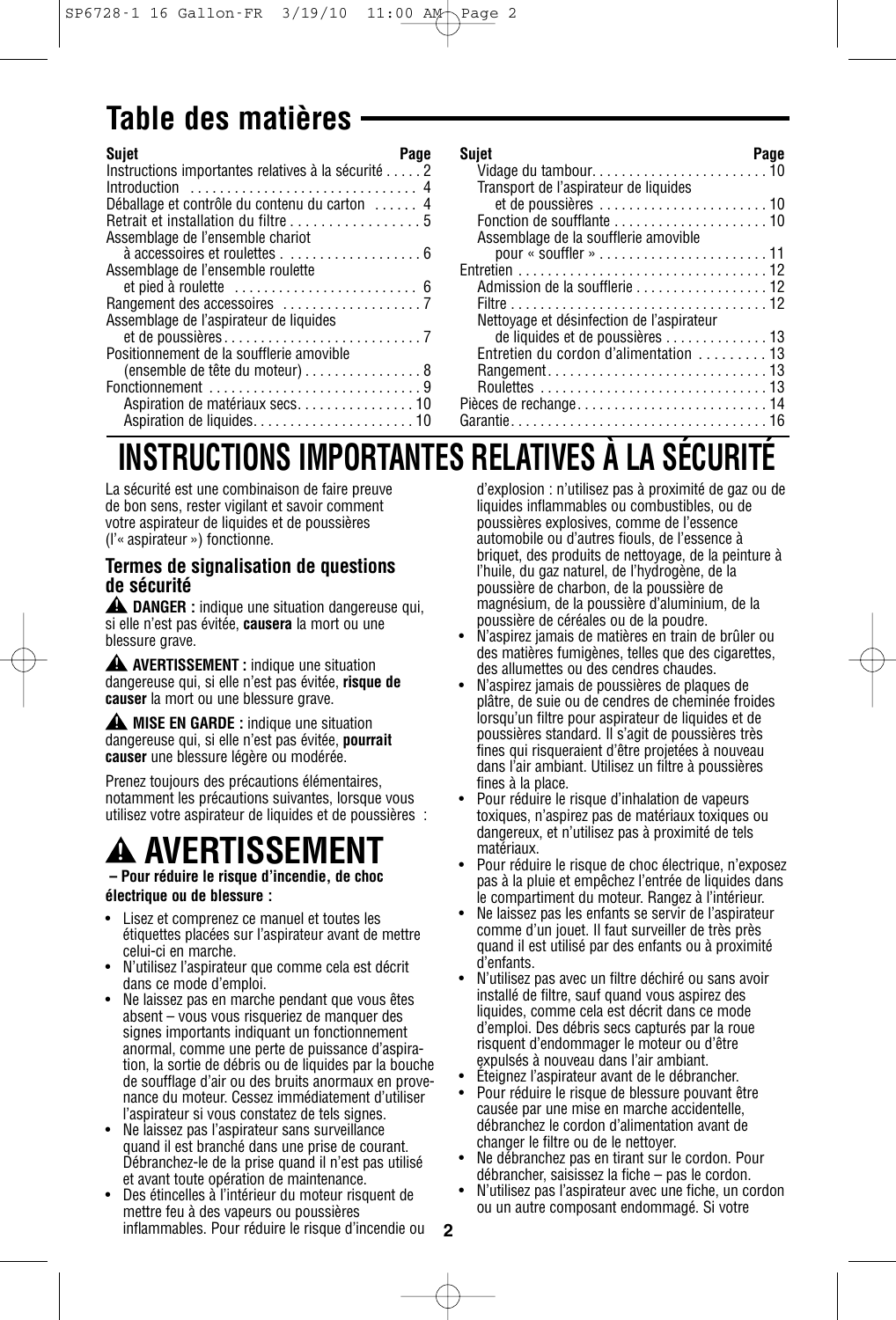aspirateur ne fonctionne pas comme il faut, s'il manque des pièces, s'il quelqu'un l'a laissé tomber, s'il est endommagé, s'il a été laissé à l'extérieur ou s'il est tombé dans de l'eau, téléphonez au service d'assistance à la clientèle RIDGID.

- Ne tirez pas l'aspirateur et ne le portez pas par son cordon, n'utilisez pas le cordon pour servir de poignée, ne fermez pas une porte sur le cordon et ne laissez pas le cordon tendu passer sur des bords ou des coins tranchants. Ne traînez pas l'aspirateur sur son cordon. Maintenez le cordon à distance des surfaces chauffées.
- Ne touchez pas la fiche, l'interrupteur ou l'aspirateur avec des mains mouillées.
- Utilisez seulement des cordons de rallonge qui sont conçus pour emploi à l'extérieur. Les cordons de rallonge en mauvais état ou trop petits en termes de calibre des fils peuvent poser des risques d'incendie et de choc électrique. Pour réduire le risque de tels dangers, inspectez les cordons pour vous assurer qu'ils sont en bon état et que le liquide n'entre pas en contact avec le raccordement. N'utilisez pas de cordons de rallonge dont les conducteurs ont un calibre inférieur à 16 AWG. Pour réduire la perte d'énergie, utilisez un cordon de rallonge de calibre 14 s'il mesure entre 7,5 et 15 mètres de long, ou de calibre 12 s'il mesure 15 mètres de long ou plus.
- Cet aspirateur de liquides et de poussières a une double isolation, ce qui élimine le besoin d'un système de mise à la terre séparé. Utilisez seulement des pièces de rechange identiques. Lisez les instructions concernant l'entretien des aspirateurs de liquides et de poussières à double isolation avant toute opération d'entretien.
- Ne mettez aucun objet dans les orifices de ventilation. N'aspirez pas quand de quelconques orifices de ventilation sont obstrués ; assurez-vous que ces orifices ne sont pas bloqués par de la poussière, de la peluche, des cheveux ou de quelconques objets pouvant réduire la circulation de l'air.
- Gardez les cheveux, les vêtements flottants, les doigts et toutes les parties du corps à distance des orifices et des pièces mobiles.
- Pour réduire le risque de chute, faites très attention lorsque vous utilisez l'aspirateur dans des escaliers.
- Pour réduire le risque de vous faire mal au dos ou de tomber, ne soulevez pas un aspirateur qui est lourd en raison de la présence de liquides ou de débris aspirés. Videz partiellement l'aspirateur en écopant ou en purgeant de façon à l'alléger pour pouvoir le soulever plus facilement.
- Pour réduire le risque de blessure ou le risque d'endommagement de l'aspirateur, n'utilisez que des accessoires recommandés par Ridgid.
- En cas d'utilisation de l'aspirateur comme soufflante :
	- Ne dirigez la décharge d'air que vers la zone de travail.
	- Éteignez l'appareil avant de le déposer sur le sol ou d'en relâcher la poignée.
	- Ne le posez pas dans un liquide ; ceci risquerait de causer un choc électrique.
	- Ne dirigez pas l'air vers des personnes présentes à proximité.
- Gardez les enfants à distance lors du fonctionnement de la soufflante.
- N'utilisez la soufflante que pour souffler des saletés et des débris.
- N'utilisez pas en guise de pulvérisateur.
- Portez des lunettes de sécurité.
- Pour réduire le risque de blessure pour les yeux, portez des lunettes de sécurité. L'utilisation de toute soufflante ou de tout aspirateur utilitaire peut toujours causer la projection de corps étrangers dans les yeux, ce qui risque d'entraîner des blessures graves aux yeux.

#### **MISE EN GARDE : !**

- Pour réduire le risque de perte auditive, portez des protecteurs d'oreilles lorsque vous vous servez de l'aspirateur pendant plusieurs heures ou quand vous l'utilisez dans un endroit bruyant.
- Portez un masque antipoussières en cas d'utilisation dans un environnement poussiéreux.
- Les décharges statiques sont fréquentes dans les endroits secs ou lorsque l'humidité relative de l'air ambiant est faible. L'aspiration de débris fins avec votre aspirateur peut déposer une charge statique sur le tuyau ou sur l'aspirateur. La meilleure chose à faire pour réduire la fréquence des décharges statiques chez vous ou lorsque vous utilisez cet aspirateur consiste à ajouter de l'humidité dans l'air avec un humidificateur.

Observez les avertissements suivants qui figurent sur le carter du moteur de votre aspirateur :

DOUBLEMENT ISOLÉ.



### MISE À LA TERRE NON NÉCESSAIRE.

POUR L'ENTRETIEN, N'UTILISEZ QUE DES PIÈCES DE RECHANGE IDENTIQUES L'ENTRETIEN.

#### **A** AVERTISSEMENT:

- **AVERTISSEMENT: • Pour votre propre sécurité, lisez et comprenez le manuel de l'opérateur.**
- **• Ne laissez jamais l'aspirateur en marche sans surveillance.**
- **• Ne ramassez pas de cendres chaudes, de charbon ou de matières toxiques, inflammables ou dangereuses.**
- **• N'utilisez pas à proximité de vapeurs ou de liquides explosifs.**

**AVERTISSEMENT: lorsque vous utilisez la ! soufflerie : portez des lunettes de sécurité comportant l'inscription « ANSI Z87.1 » sur l'emballage. Éteignez l'appareil avant de le poser à terre ou d'en relâcher la poignée. Il existe un risque de décharge électrique en cas d'utilisation sur des surfaces humides. Dirigez la décharge de l'outil exclusivement sur la zone de travail. Ne la dirigez pas en direction de personnes présentes. Gardez les enfants à distance.**

**AVERTISSEMENT: pour réduire le risque de choc électrique – n'exposez pas à la pluie – rangez à l'intérieur.**

# **CONSERVER CE MANUEL**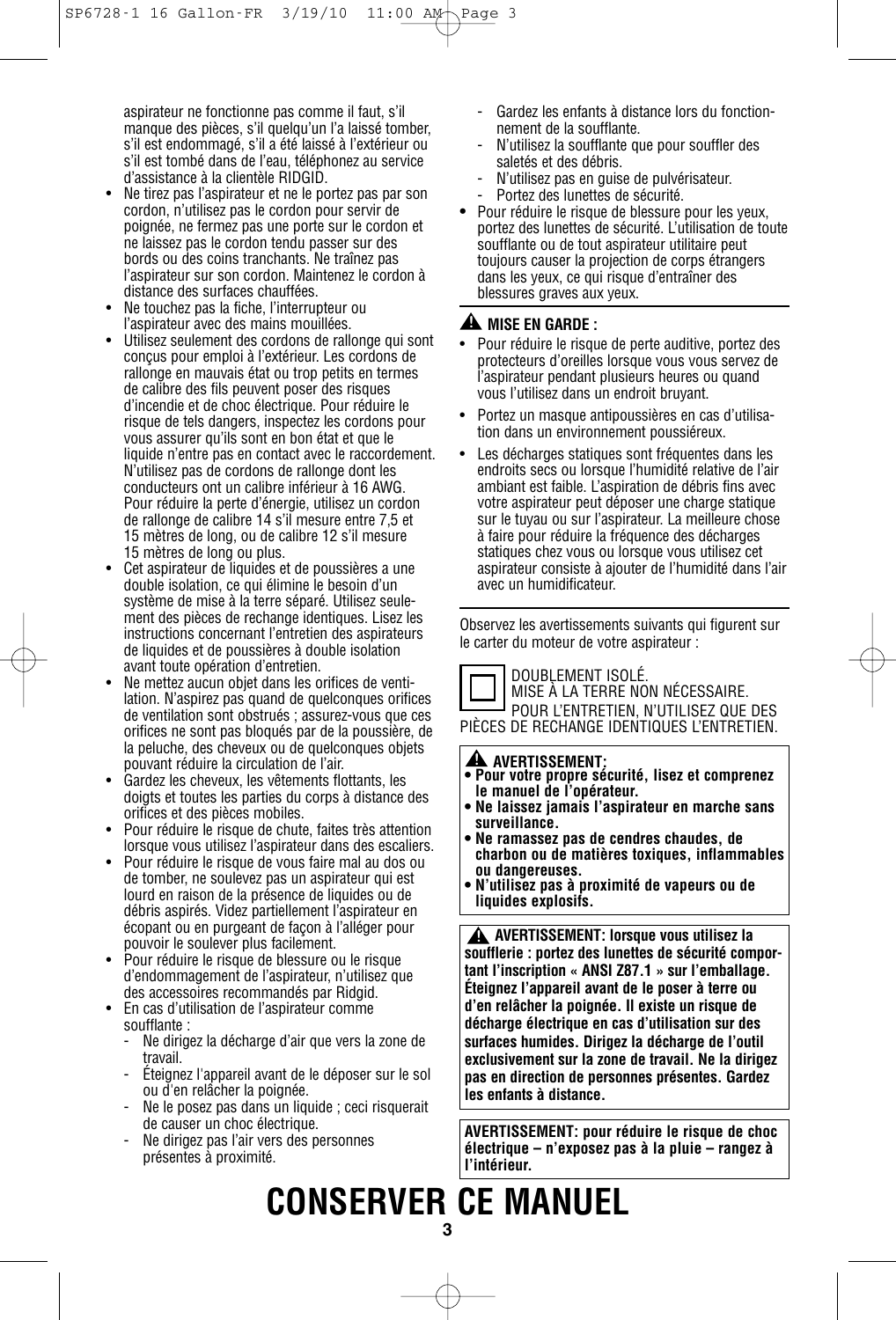## **Introduction**

Cet aspirateur de liquides et de poussières avec soufflerie amovible est conçu pour un emploi résidentiel. Il peut être utilisé pour aspirer des matières humides ou sèches, et il peut être utilisé comme soufflante.

Lisez ce mode d'emploi pour vous familiariser avec les fonctions du produit et pour comprendre les particularités d'utilisation de votre nouvel aspirateur.

### **Déballage et contrôle du contenu du carton**

Retirez tous les éléments se trouvant dans la boîte en carton. Inspectez chaque élément en le comparant à la liste incluse dans la boîte en carton. Téléphonez au 1-800-4-RIDGID (1-800-474-3443) depuis les États-Unis et le Canada, 01-800-701-9811 depuis le Mexique, ou envoyez-nous un courriel à info@ridgidvacs.com si de quelconques composants sont endommagés ou manquants.

| Liste du contenu de la boîte en carton |                                                                   |  |
|----------------------------------------|-------------------------------------------------------------------|--|
| Légende                                | <b>Description</b><br>Oté                                         |  |
| A                                      | Aspirateur de liquides et de poussières 1                         |  |
| R                                      | Raccord d'adaptation mâle-mâle1                                   |  |
| C                                      | Suceur pour véhicules1                                            |  |
| D                                      | Suceur à usages multiples 1                                       |  |
| F                                      |                                                                   |  |
| F*                                     |                                                                   |  |
| G*                                     |                                                                   |  |
| H*                                     |                                                                   |  |
| I                                      |                                                                   |  |
| J.                                     |                                                                   |  |
| K                                      |                                                                   |  |
|                                        | Les aspirateurs de 12 gallons incluent :                          |  |
| L                                      | Pied à roulette pour rangement                                    |  |
|                                        |                                                                   |  |
|                                        | Les aspirateurs de 16 gallons incluent :                          |  |
| М                                      | Éjecteur d'air de soufflerie1                                     |  |
| N                                      |                                                                   |  |
| 0                                      |                                                                   |  |
| P                                      |                                                                   |  |
| Ω                                      | Pied à roulette pour rangement                                    |  |
|                                        |                                                                   |  |
|                                        | * Ces articles sont fournis déjà assemblés sur le<br>bloc-moteur. |  |

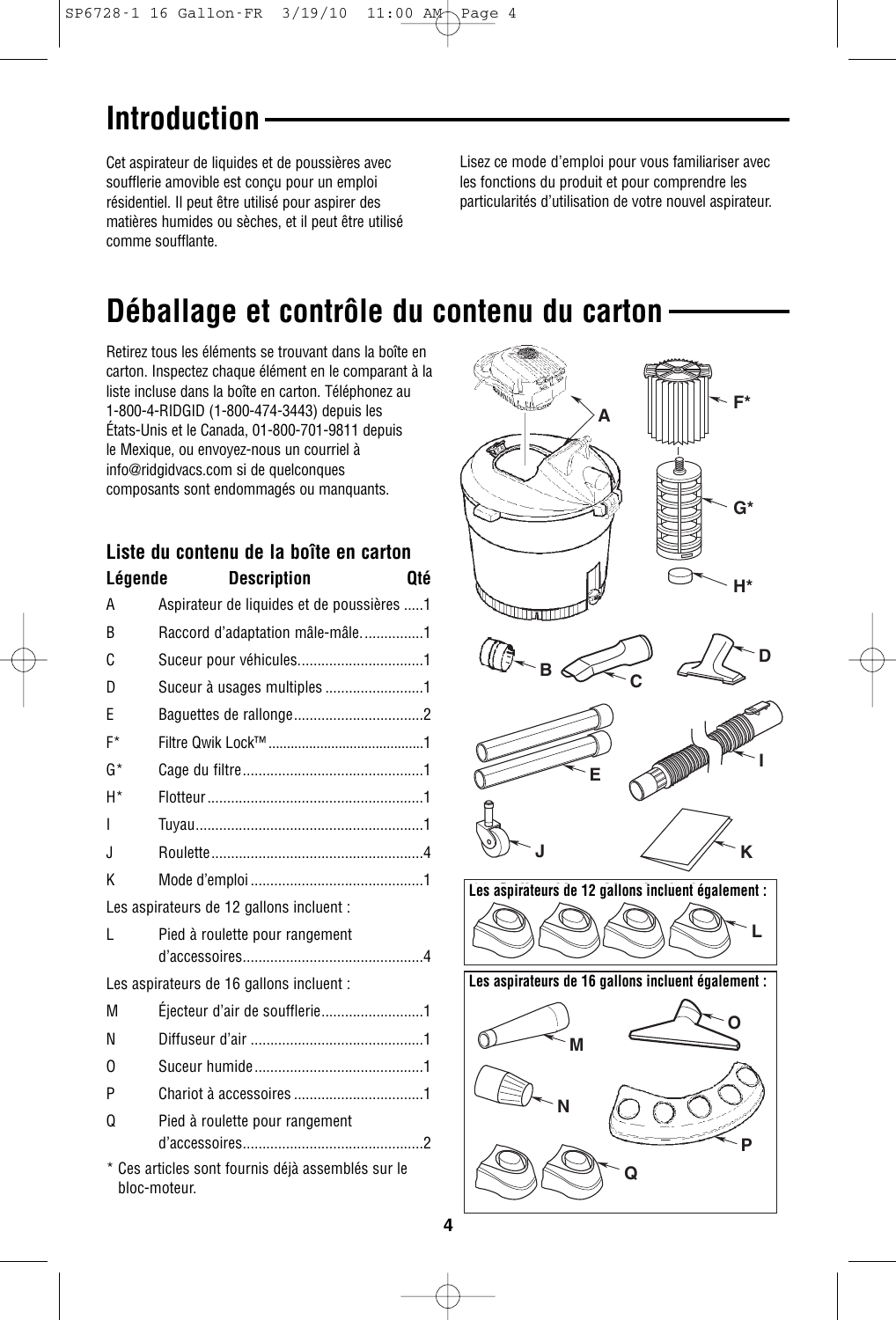## **Retrait et installation du filtre**

### **Retrait et installation du filtre Qwik Lock™**

#### **Retrait du filtre :**

- 1. Saisissez les deux languettes du filtre Qwik Lock™, une dans chaque main.
- 2. Placez un pouce sur le goujon Qwik Lock™, qui dépasse de la plaque de filtre intégrée, tirez sur les languettes du filtre et appuyez en même temps sur le goujon.
- 3. Cette action aura pour effet que le filtre sera relâché de la cage du filtre. Faites glisser le filtre pour le sortir de la cage.

#### **Installation du filtre :**

- 1. Faites glisser délicatement le filtre Qwik Lock™ par-dessus la cage du filtre et appuyez sur le bord extérieur du filtre jusqu'à ce que le joint d'étanchéité en caoutchouc sur le dessous du filtre soit solidement installé autour de la base de la cage du filtre et contre le couvercle.
- 2. Alignez le petit trou central sur le dessus du filtre au-dessus du goujon Qwik Lock™ sur la cage du filtre. Appuyez fermement sur le dessus du filtre, à proximité du goujon, pour permettre au filtre de s'emboîter sur l'embout sphérique du goujon. Le filtre est maintenant installé.



**REMARQUE :** si vous n'installez pas correctement le joint d'étanchéité du dessous, il est possible que des débris passent à côté du filtre.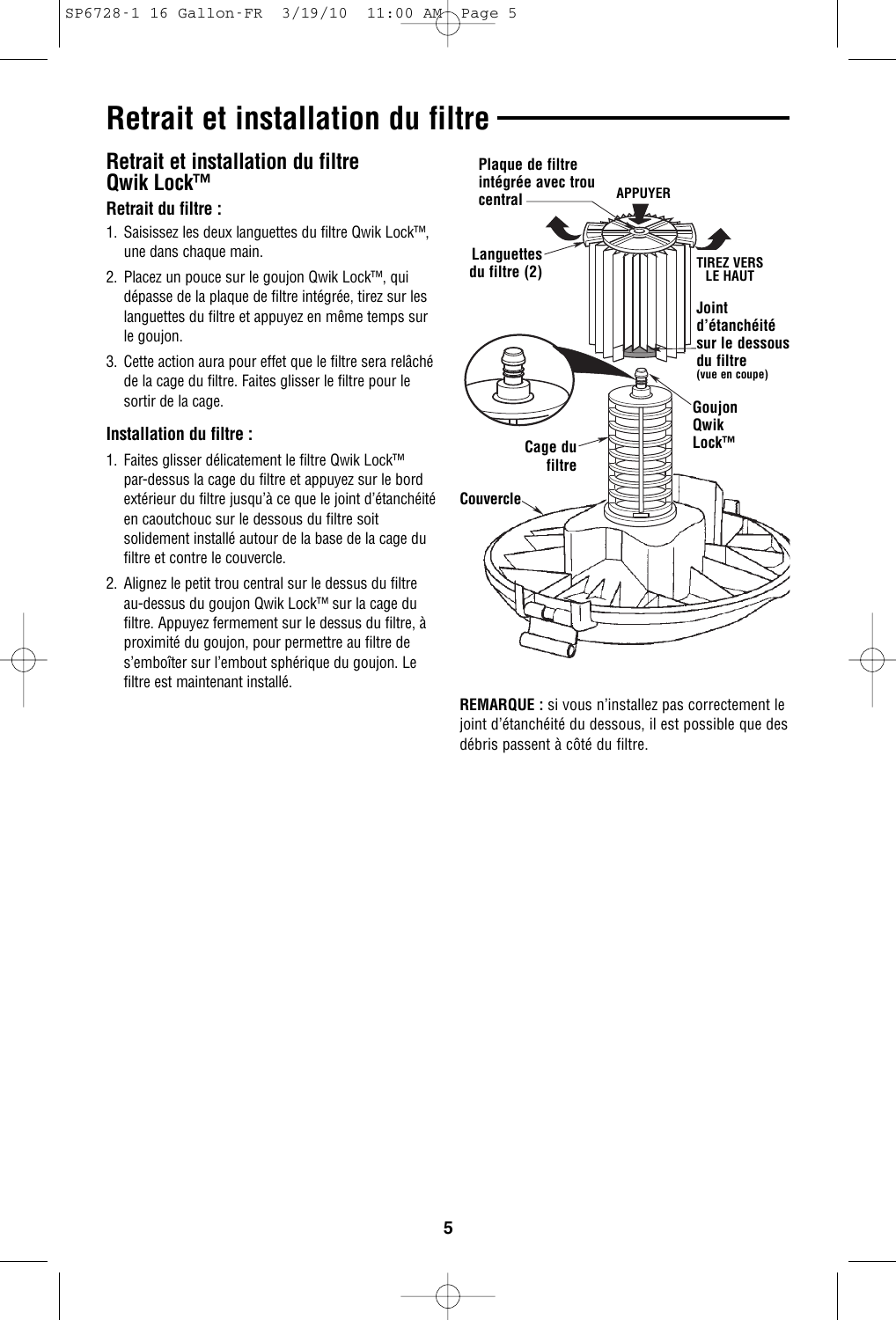### **Assemblage de l'ensemble chariot à accessoires et roulettes**

**REMARQUE :** le chariot à accessoires n'est pas inclus avec tous les modèles. Si votre aspirateur ne comprend pas ce chariot, passez directement à la section consacrée à l'assemblage des roulettes/pieds à roulettes.

- 1. Retirer la tête du moteur et l'ensemble de couvercle du tambour à poussière et les mettre de côté.
- 2. Mettre le tambour à poussière sur le sol en position renversée.
- 3. Insérer le chariot à accessoires dans le dessous du tambour, de la façon illustrée, du côté opposé à celui du capuchon de drain.
- 4. Appuyer sur le chariot à accessoires jusqu'à ce qu'il soit de niveau avec le dessous du tambour à poussière.
- 5. Insérer la tige à roulette dans le logement du chariot à accessoires réservé à cet effet, de la façon illustrée (2 emplacements).



6. Appuyer sur la roulette jusqu'à ce que la boule de la tige à roulettes soit insérée complètement dans le logement. On peut entendre un déclic lorsque la boule se met en place, et la roulette pivote facilement lorsque le positionnement est correct.

### **Assemblage des roulettes/pieds à roulettes**

La tête du moteur et l'ensemble de couvercle ayant été retirés du tambour, et le tambour ayant été placé en position renversée sur le sol :

- 1. Insérer les deux pieds à roulettes dans le dessous du tambour aux deux emplacements réservés à cet effet à proximité du capuchon de drain, de la façon illustrée.
- 2. Appuyer sur le pied à roulette jusqu'à ce qu'il soit de niveau avec le dessous du tambour à poussière.
- 3. Insérer la tige à roulette dans le logement du pied à roulette, de la façon illustrée (2 emplacements).
- 4. Appuyer sur la roulette jusqu'à ce que la boule de la tige à roulettes soit insérée à fond dans le logement. On peut entendre un déclic lorsque la boule se met en place, et la roulette pivote facilement lorsque le positionnement est correct.

**REMARQUE :** si votre aspirateur n'est pas fourni avec le chariot dont il est fait état dans la section qui précède, il comprendra quatre pieds à roulettes et quatre roulettes. Procédez conformément aux instructions précédentes à l'arrière du tambour pour les deux autres pieds à roulettes et roulettes.

5. Renverser le tambour à nouveau pour qu'il soit dans le bon sens.

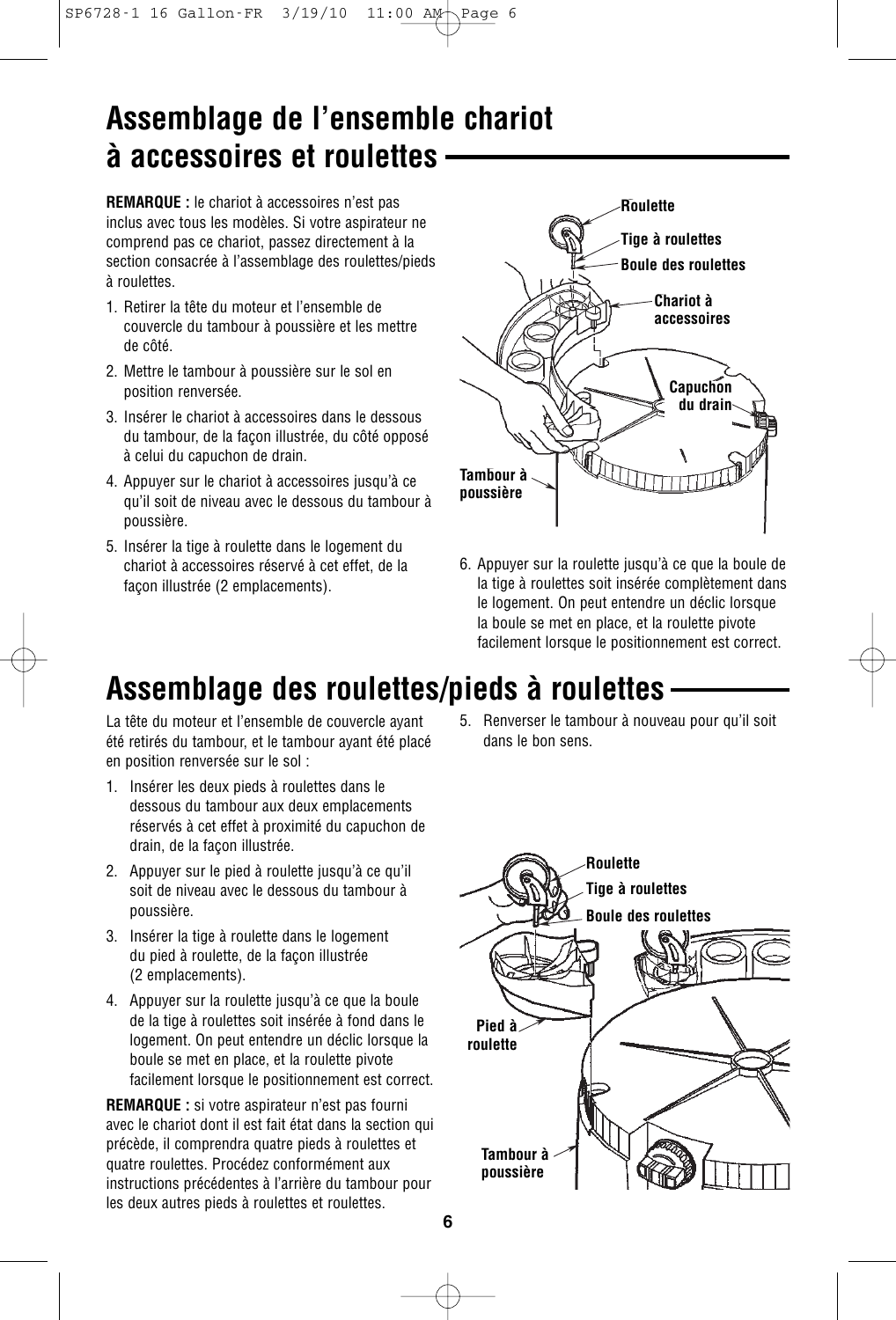## **Rangement des accessoires**

Cet aspirateur de liquides et de poussières RIDGID a été conçu pour offrir une meilleure stabilité, mobilité et un meilleur rangement des accessoires grâce à son chariot à accessoires. Il y a cinq poches de rangement qui sont situées sur le chariot. Ranger les suceurs accessoires et les baguettes de rallonge à ces endroits et se servir des poches de rangement sur les 2 pieds à roulettes pour ranger le tuyau ou l'un quelconque des accessoires.



## **Assemblage de l'aspirateur de liquides et de poussières**

- 1. Localiser l'ensemble de couvercle et l'ensemble de tambour, pied à roulette et chariot à accessoires (assemblé au cours d'une étape précédente).
- 2. Positionner l'ensemble de couvercle, l'orifice d'entrée de l'aspirateur étant aligné avec le capuchon du drain du tambour à poussière.
- 3. Pour connecter l'ensemble de couvercle à l'ensemble de tambour, pied à roulette et chariot à accessoires, abaisser le premier ensemble sur le second. Faire pivoter les deux pattes de fixation vers le bas jusqu'à ce qu'elles s'engagent sur la lèvre du tambour (un déclic se fera entendre).



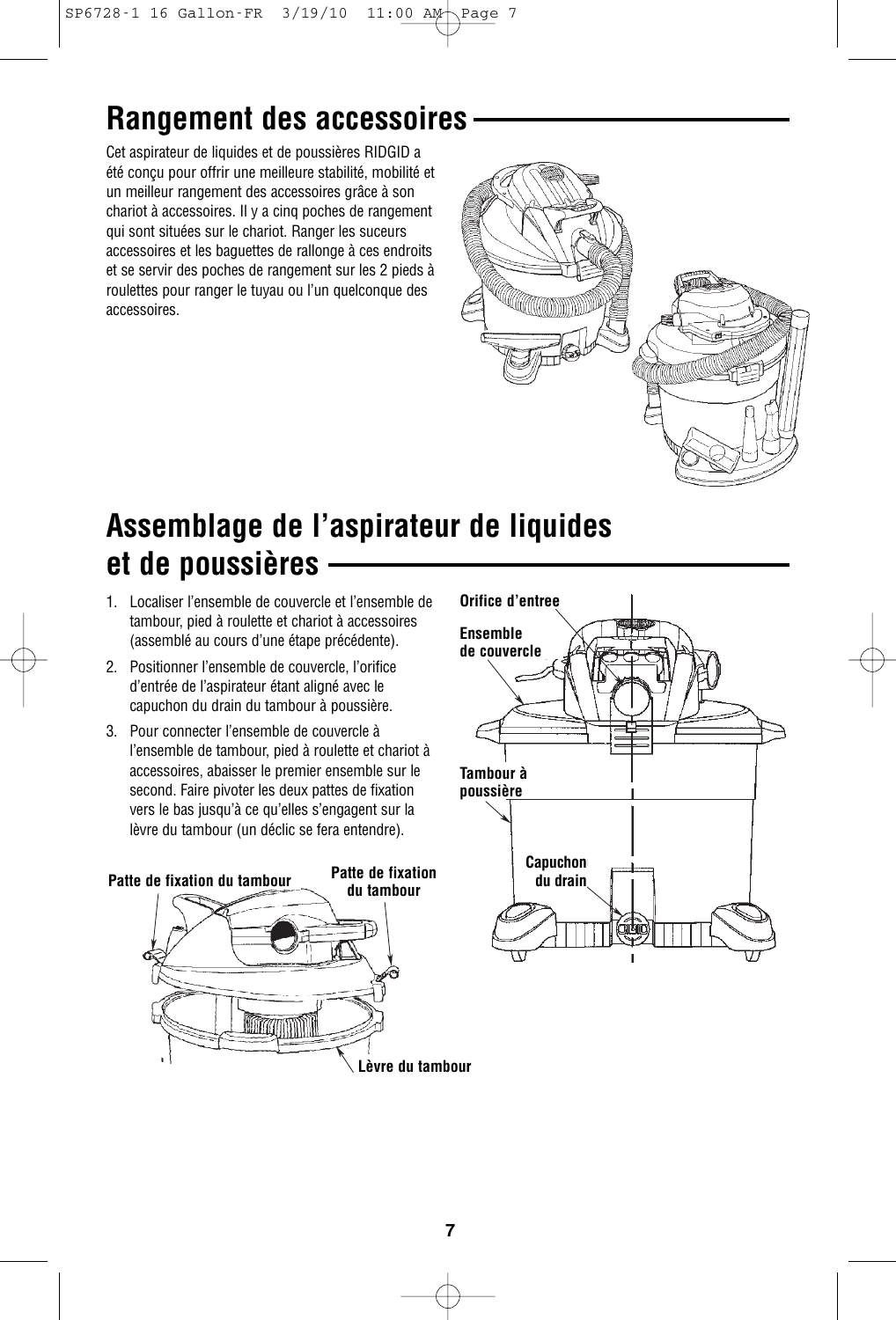### **Positionnement de la soufflerie amovible (ensemble de tête du moteur)**

1. Retirer la soufflerie amovible de l'ensemble de couvercle en appuyant vers le bas sur la patte de fixation de la tête du moteur qui est située sous la poignée de la soufflerie amovible et en soulevant la soufflerie hors du couvercle de l'aspirateur. Pour remettre la soufflerie en place sur l'ensemble de couvercle, suivre les instructions ci-dessous :





2. Il existe un encastrement en plastique moulé dans la partie supérieure de la soufflerie amovible (du côté opposé à celui de la poignée de la soufflerie) qui est utilisé pour aider à assembler l'appareil. Positionner l'encastrement dans la partie dentelée au-dessus de la « poignée de traction ».

- 3. Faire tourner la soufflerie amovible vers le bas jusqu'à la butée de fin de course.
- 4. Appuyer légèrement sur la poignée de transport de la soufflerie amovible jusqu'à ce que le déclic discret de la patte de fixation de la tête du moteur s'engageant dans le couvercle se fasse entendre. La soufflerie amovible est maintenant assujettie à l'ensemble de couvercle.



5. Le nouvel aspirateur de liquides et de poussières est désormais prêt à être utilisé. L'aspirateur de liquides et de poussières étant tout à fait assemblé et prêt à être utilisé, insérer l'extrémité du tuyau flexible munie du bouton-poussoir dans l'admission de l'aspirateur. Le tuyau devrait s'encliqueter en place. Afin de retirer le tuyau de l'aspirateur, appuyer sur le bouton de déclenchement sur l'ensemble de tuyau et retirez le tuyau de l'admission de l'aspirateur de la façon indiquée sur l'illustration.

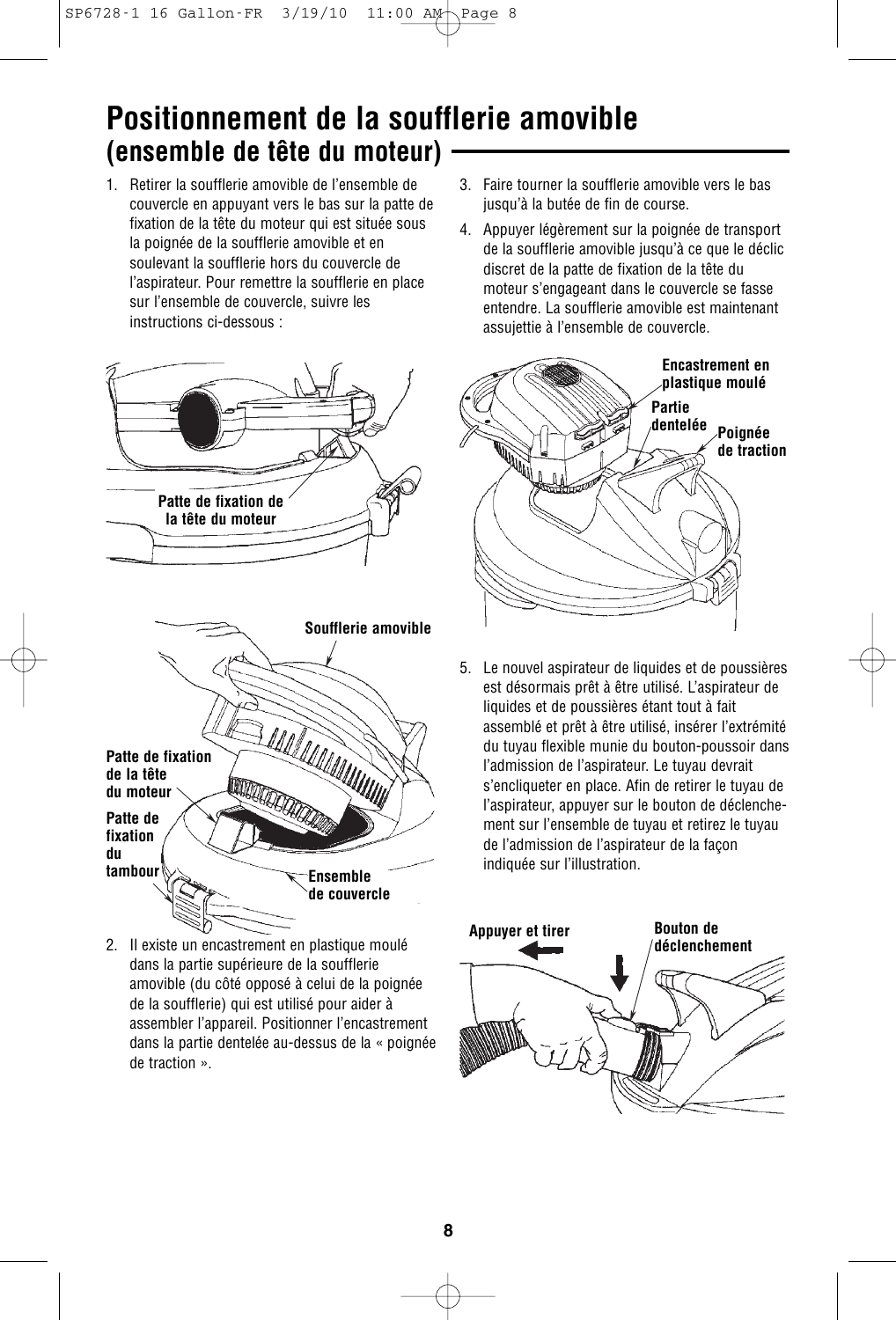### **Fonctionnement**

**AVERTISSEMENT : pour réduire le risque d'incendie, d'explosion ou d'endommagement ! de l'aspirateur :**

- **Ne laissez pas en marche pendant que vous êtes absent vous vous risqueriez de manquer des signes importants indiquant un fonctionnement anormal, comme une perte de puissance d'aspiration, la sortie de débris ou de liquides par la bouche de soufflage d'air ou des bruits anormaux en provenance du moteur. Cessez immédiatement d'utiliser l'aspirateur si vous constatez de tels signes.**
- **Ne laissez pas l'aspirateur branché lorsque vous ne l'utilisez pas.**
- **Ne continuez pas à utiliser l'aspirateur lorsque le flotteur a coupé l'aspiration.**
- **N'utilisez pas l'aspirateur à des endroits où il y a des gaz ou vapeurs inflammables, ou des poussières explosives, dans l'air. Les étincelles à l'intérieur du moteur risqueraient de mettre feu à des matières inflammables en suspension dans l'air. Les gaz et vapeurs inflammables comprennent : essence à briquet, produits de nettoyage du type solvant, peinture à base d'huile, essence, alcool ou aérosols. Les poussières inflammables comprennent : charbon, magnésium, aluminium, grains ou poudre à canon.**
- **N'aspirez pas de poussières explosives, de liquides inflammables ou de cendres chaudes.**
- **Ne vous servez pas de l'aspirateur comme pulvérisateur.**

**AVERTISSEMENT : pour réduire le risque de choc électrique ou de blessure : !**

- **N'exposez pas à la pluie, et ne laissez pas de liquides pénétrer dans le compartiment du moteur. Rangez à l'intérieur.**
- **Ne touchez pas la fiche de branchement, l'interrupteur ou l'aspirateur si vous avez les mains mouillées. • N'effectuez pas d'opération de maintenance pendant que l'aspirateur est branché. Si votre aspirateur ne**
- **fonctionne pas comme il devrait, si des pièces sont manquantes, si vous l'avez laissé tomber, s'il est endommagé, s'il a été laissé à l'extérieur ou s'il a été immergé dans de l'eau, rapportez-le dans un centre de réparation indépendant ou téléphonez au service d'assistance à la clientèle.**
- **• Lorsque vous utilisez un cordon de rallonge, n'utilisez qu'un cordon prévu pour emploi à l'extérieur et en bon état. Ne laissez pas la connexion entrer en contact avec des liquides.**
- **N'aspirez pas de matières toxiques afin de réduire le risque d'inhaler des vapeurs ou des poussières dangereuses.**

Pour réduire le risque de choc électrique, cet appareil est muni d'une fiche polarisée (une lame est plus large que l'autre). Sauf dans le cas des modèles 230 volts, cette fiche n'est compatible avec une prise polarisée que dans un seul sens. Si elle n'entre toujours pas, prendre contact avec un électricien qualifié pour installer une prise de courant appropriée. Ne pas altérer la fiche de quelque manière que ce soit.

Après avoir branché le cordon d'alimentation dans la prise de courant, mettez l'appareil sous tension en appuyant sur l'interrupteur pour le faire passer de la position « 0 » à la position « I ». Les deux symboles internationaux qui figurent sur l'interrupteur indiquent, respectivement, la position de marche et la position d'arrêt de votre aspirateur.

### **= ARRÊT = MARCHE**

**REMARQUE :** lorsque cet appareil est utilisé dans le mode d'aspiration, il faut toujours insérer le diffuseur d'air dans l'orifice d'échappement sur la soufflerie amovible. Ceci interrompra la circulation directe de l'air et diffusera donc l'air.

Il faut bien se familiariser avec les accessoires qui ont été inclus avec cet aspirateur. Chaque accessoire peutêtre utilisé de façons multiples pour l'aspiration ou le soufflage de débris. Voici une liste des accessoires et des divers moyens de les utiliser :

**Baguettes de rallonge** – ces baguettes peuvent être connectées les unes aux autres et augmenter ainsi la portée de l'aspirateur, ce qui permet à l'utilisateur d'atteindre plus d'endroits.

**Suceur à usages multiples** – usages divers pour la plupart des applications d'aspiration.

**Suceur pour véhicules** – suceur pour le ramassage de débris secs à l'intérieur d'un véhicule et pour le nettoyage de la plupart des garnitures.

**Raccord mâle-mâle** – utiliser cet accessoire pour connecter l'éjecteur d'air de soufflerie à l'orifice de ventilation de l'ensemble de moteur.

**Suceur humide** – sert à ramasser les débris humides sur une surface lisse. Aspire le liquide et sèche la surface en même temps.

**Éjecteur d'air de soufflerie** – connecté à l'extrémité d'un tuyau ou directement à l'ensemble de moteur, il concentre l'air pour des applications de soufflerie.

**Diffuseur d'air** – insérer dans l'orifice de ventilation de l'aspirateur lorsque l'utilisateur se servira de l'aspirateur et l'air sortant de l'orifice sera « diffusé ». Cet élément disperse l'air sortant de l'orifice de ventilation.

**Tuyau** – fournit un transfert du vide ou une capacité de soufflerie au site de travail où l'aspirateur est utilisé. Fournit le moyen de connecter les baguettes de rallonge ainsi que les suceurs.

**Chariot à accessoires** – permet de ranger tous les accessoires avec l'aspirateur.

**Pieds à roulette** – ils permettent de ranger les accessoires avec l'aspirateur.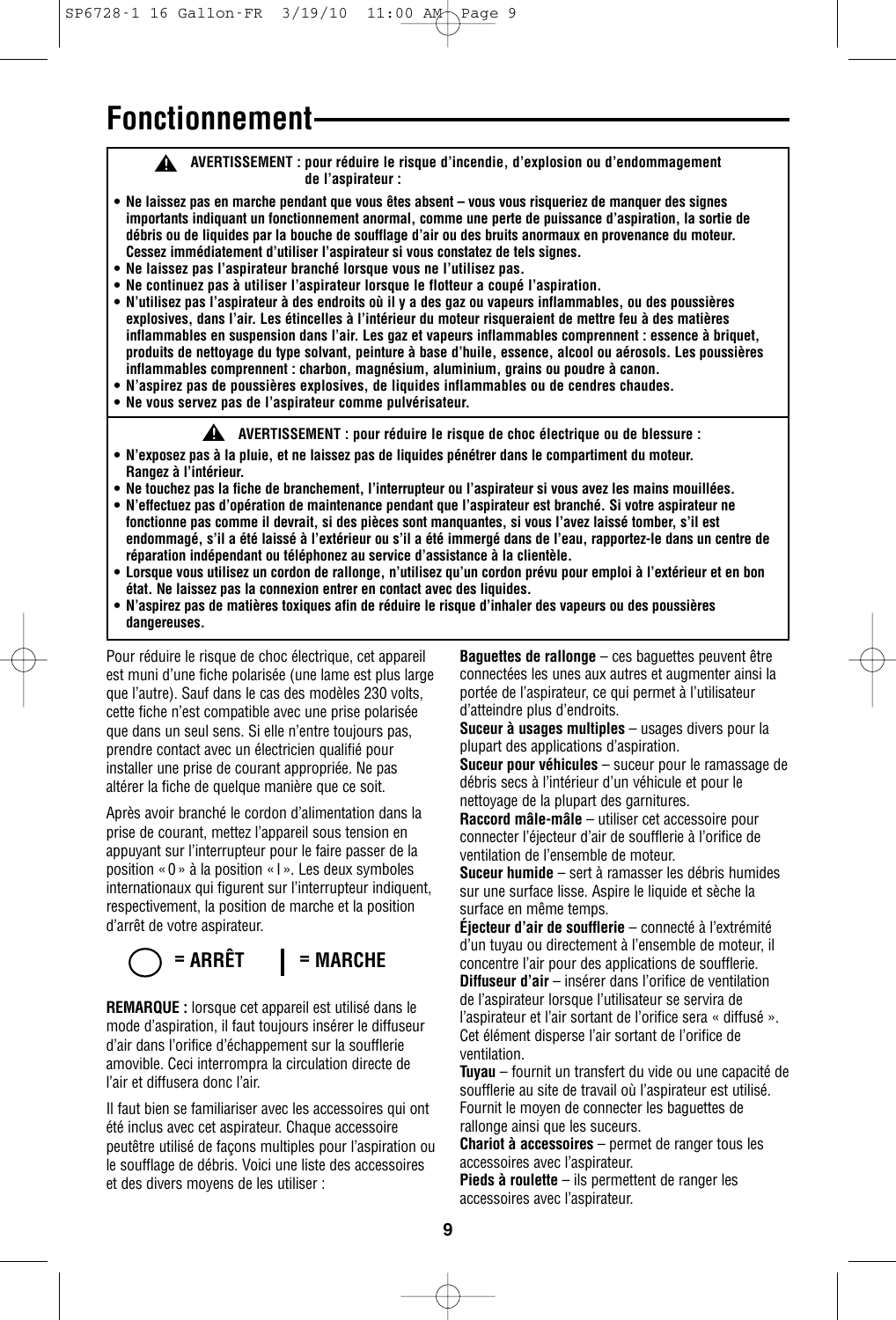# **Fonctionnement (suite)**

#### **Aspiration de matériaux secs**

- 1. Le filtre doit toujours être dans la position correcte afin d'éviter les fuites et de dommages à l'aspirateur.
- 2. Lors de l'utilisation de l'aspirateur pour ramasser des poussières très fines, il sera nécessaire de vider le tambour et de nettoyer le filtre à intervalles plus fréquents afin de continuer à bénéficier de la performance maximale de l'aspirateur.

**REMARQUE :** un filtre sec est nécessaire pour ramasser des matériaux secs. Si l'aspirateur est employé pour ramasser de la poussière alors que le filtre est humide, le filtre se bouchera très vite et il sera ensuite très difficile à nettoyer.

### **Aspiration de liquides**

- 1. Lors de l'aspiration de faibles volumes de liquide, le filtre peut être laissé à sa place.
- 2. Si vous avez l'intention d'aspirer de grandes quantités de liquide, nous vous recommandons de retirer le filtre. Si vous ne retirez pas le filtre, il se saturera et un embuage risquera de se produire dans le système d'évacuation.

**AVERTISSEMENT : n'utilisez pas l'aspirateur ! sans la cage du filtre et le flotteur à leur place. Le flotteur empêche l'eau de pénétrer dans l'hélice et d'endommager le moteur.**

- 3. Lorsque le liquide aspiré atteint un niveau prédéterminé dans le tambour, le flotteur s'élèvera automatiquement afin de couper la circulation de l'air. L'élévation du niveau du flotteur se remarque parce qu'elle correspond à l'arrêt de la circulation de l'air à l'intérieur de l'aspirateur et parce que le bruit du moteur devient alors plus aigu en raison de l'accélération de sa vitesse. Lorsque ceci se produit, fermer l'aspirateur, débrancher le cordon électrique et vider le tambour.
- 4. Après que l'aspirateur aura été utilisé pour aspirer des liquides, il faudra sécher le filtre pour éviter la formation possible de moisissures et pour ne pas endommager le filtre.

**IMPORTANT :** pour réduire le risque d'endommager l'aspirateur, ne pas faire fonctionner le moteur pendant que le flotteur est en position élevée.

#### **Vidage du tambour**

**AVERTISSEMENT : pour réduire le risque de ! blessure en raison d'une mise en marche accidentelle, débrancher le cordon électrique avant de vider le tambour.**

- 1. Pour retirer le couvercle afin de vider le contenu du tambour à poussière, soulever simplement les deux pattes de fixation du tambour situées à l'avant et à l'arrière du tambour à poussière, puis souleve l'ensemble de couvercle afin de le séparer du tambour et le mettre de côté.
- 2. Poser l'ensemble de couvercle sens dessus dessous sur une zone propre et sèche pendant le vidage du tambour ou le changement du filtre.
- 3. Vider le contenu du tambour dans un récipient à déchets approprié.



4. Si le contenu est liquide, il est possible de vider le tambour au moyen du drain prévu dans le tambour pour en faciliter le vidage. Dévisser simplement le capuchon du drain et permettre au liquide de s'écouler entièrement du tambour.

**AVERTISSEMENT : pour réduire le risque de ! chute ou de blessure au dos il ne faut pas soulever un aspirateur plein de liquide ou de débris. Ramasser ou drainer suffisamment du contenu hors de l'aspirateur afin de rendre l'aspirateur assez léger pour le soulever confortablement.**

#### **Transport de l'aspirateur de liquides et de poussières**

Si vous avez besoin de soulever l'aspirateur pour le déplacer, vous pouvez utiliser les poignées situées sur les côtés du tambour à poussière qui ont été conçues à cet effet. Pour manœuvrer l'aspirateur, vous devez utiliser la poignée de traction située au-dessus de l'orifice d'admission.

#### **Fonction de soufflante**

L'aspirateur de liquides et de poussières est muni d'une « soufflerie amovible ». Cette soufflerie peut être utilisée de façon autonome, comme pour souffler les feuilles dans le jardin, pour nettoyer le patio ou pour d'autres applications dans un atelier – par exemple pour souffler la sciure et d'autres débris.

**AVERTISSEMENT : il faut toujours porter des ! lunettes de protection conformes à la norme ANSI Z87.1 (ou, au Canada, CSA Z94.3) avant de se servir de l'aspirateur comme une soufflerie.**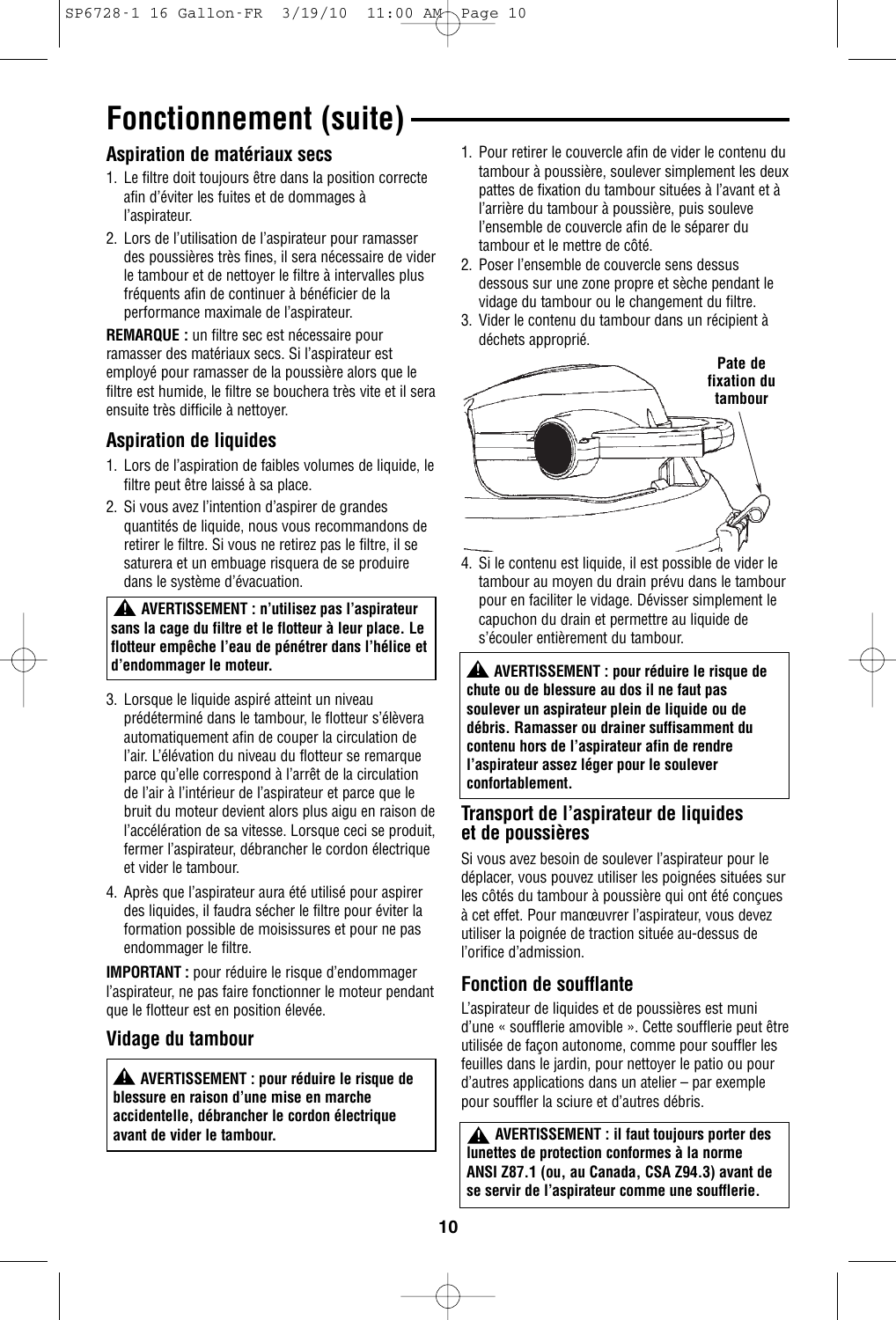## **Fonctionnement (suite)**

**AVERTISSEMENT : pour ne pas risquer de ! causer des blessures à d'autres personnes, il est recommandé de leur demander de rester à distance suffisante des débris soufflés.**

**MISE EN GARDE : portez un masque anti-! poussière si votre soufflage crée de la poussière qui pourrait être aspirée.**

**MISE EN GARDE : pour réduire le risque ! d'endommagement de l'ouie, portez des protecteurs d'oreilles quand vous utilisez l'aspirateur/la souffleuse pendant de longues périodes ou quand vous l'utilisez dans un environnement bruyant.**

- 1. L'opérateur/opératrice doit se familiariser avec la soufflerie amovible de l'aspirateur de liquides et de poussières.
- 2. Retirer la soufflerie amovible de l'aspirateur en appuyant sur le loquet de la tête de moteur situé sous la poignée de la soufflerie amovible. (Ce loquet assujettit la soufflerie amovible à l'ensemble de couvercle.)



3. Soulever la soufflerie amovible en tirant la poignée vers le haut et en tirant l'appareil dans le sens opposé à celui de la position où il est emboîté dans le couvercle.

#### **Assemblage de la soufflerie amovible pour « souffler »**

Cet assemblage peut se faire de deux manières différentes.

1. Insérer la petite extrémité de l'une des baguettes de rallonge dans l'orifice d'éjection d'air de la soufflerie amovible. Insérer le raccord mâle-mâle dans la baguette de rallonge et installer l'éjecteurd'air dans le raccord mâle-mâle.

$$
\sim 00-
$$

2. Insérer le raccord mâle-mâle dans l'orifice d'éjection d'air de la soufflerie amovible. Connecter la grande extrémité de la baguette de rallonge au raccord mâle-mâle. Connecter l'éjecteur d'air de la soufflerie à la baguette de rallonge. Si une longueur de portée supérieure n'est pas nécessaire, ne pas utiliser la baguette et connecter l'éjecteur d'air de soufflerie au raccord mâle-mâle.



- 3. L'aspirateur de liquides et de poussières peut aussi utilisé comme un dispositif de soufflerie en utilisant le tuyau de sept pieds qui l'accompagne. Installer le raccord mâle-mâle dans l'orifice de soufflerie de l'aspirateur de liquides et depoussières. Le raccord mâle-mâle s'insérera dans l'intérieur de l'extrémité du tuyau de l'aspirateur munie du bouton-poussoir. Raccorder le tuyau au raccord mâle-mâle et connecter l'éjecteur d'air de soufflerie à l'extrémité opposée du tuyau. L'appareil est maintenant prêt à être utilisé comme dispositifde soufflerie.
- 4. Activer la soufflerie en faisant basculer l'interrupteur de la poignée de la soufflerie dans la position de marche (« ON »).

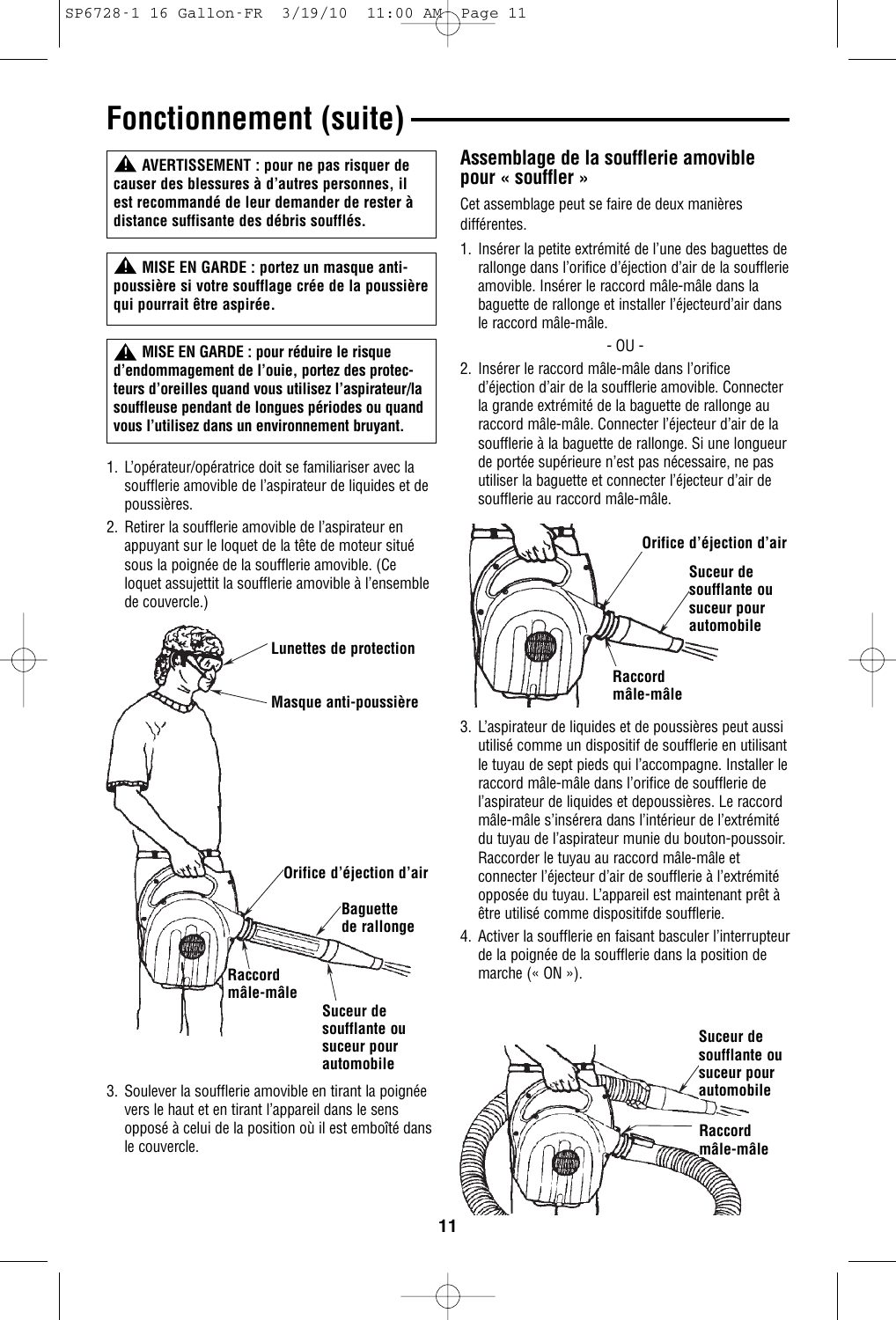## **Entretien**

### **Admission de la soufflerie**

**AVERTISSEMENT : pour réduire le risque de ! blessure en raison d'une mise en marche accidentelle, débrancher le cordon électrique avant de remplacer le filtre ou de le nettoyer.**

Après avoir utilisé la soufflerie amovible de l'aspirateur de liquides et de poussières, examiner le fond de la soufflerie pour déterminer la présence de poussière et de débris. Inspecter pour s'assurer qu'il n'y a pas de débris attachés aux évents en plastique ou au tampon en mousse de la soufflerie.

Pour nettoyer le tampon en mousse au-dessous du dispositif de protection de l'admission de la soufflerie amovible :

- 1. Retirer les trois vis maintenant le dispositif de protection de l'admission en place.
- 2. Soulever le dispositif de protection de l'admission et le mettre de côté.
- 3. Soulever le tampon en mousse et le séparer de la soufflerie amovible retirée. Le support du tampon en mousse peut aussi être séparé de la soufflerie en étant soulevé.
- 4. Retirer le tampon en mousse de son support et mettez-le de côté. Le nettoyer dans de l'eau chaude savonneuse ou le brosser pour en retirer les débris. Laisser le tampon en mousse sécher.



- 6. Remettre le support du tampon en mousse en place sur la soufflerie, les pattes étant éloignées de la soufflerie. Réinstaller le tampon en mousse sous les pattes du support.
- 7. Réinstaller le dispositif de protection de l'admission et les 3 vis.

L'appareil est prêt à être utilisé.

#### **Filtre**

**REMARQUE :** le filtre est fait de papier de qualité élevée conçu pour intercepter les très petites particules de poussière. Le filtre peut être utilisé pour l'aspiration de déchets secs ou de petites quantités de liquide. Manipuler le filtre avec précaution lors de son nettoyage ou de son installation. Les plis du filtre peuvent être froissés pendant l'installation, mais cela n'aura aucune influence sur la performance du filtre.

#### **Nettoyage du filtre**

Il faut nettoyer souvent le filtre pour ne pas affecter la performance optimale de l'aspirateur. Sécher toujours le filtre avant de le ranger ou de ramasser des débris secs.

**IMPORTANT :** inspecter le filtre après le nettoyage pour s'assurer qu'il n'est pas déchiré ou troué. Ne pas utiliser un filtre déchiré ou troué. Même un trou de très faible taille peut laisser beaucoup de poussière échapper de l'orifice d'échappement de votre aspirateur. Remplacer le filtre immédiatement dans ce cas.

#### **Retrait du filtre**

Référez-vous à la section de la page 5, « Retrait et installation du filtre », de ce mode d'emploi.

**IMPORTANT :** pour éviter d'endommager le moteur et la roue de la soufflerie, toujours réinstaller le filtre avant d'utiliser l'aspirateur pour ramasser des matériaux secs.

5. Examiner le tampon en mousse en vue de sa réutilisation. S'il s'avère nécessaire de le remplacer, consulter la section de ce mode d'emploi qui est consacrée aux pièces de rechange.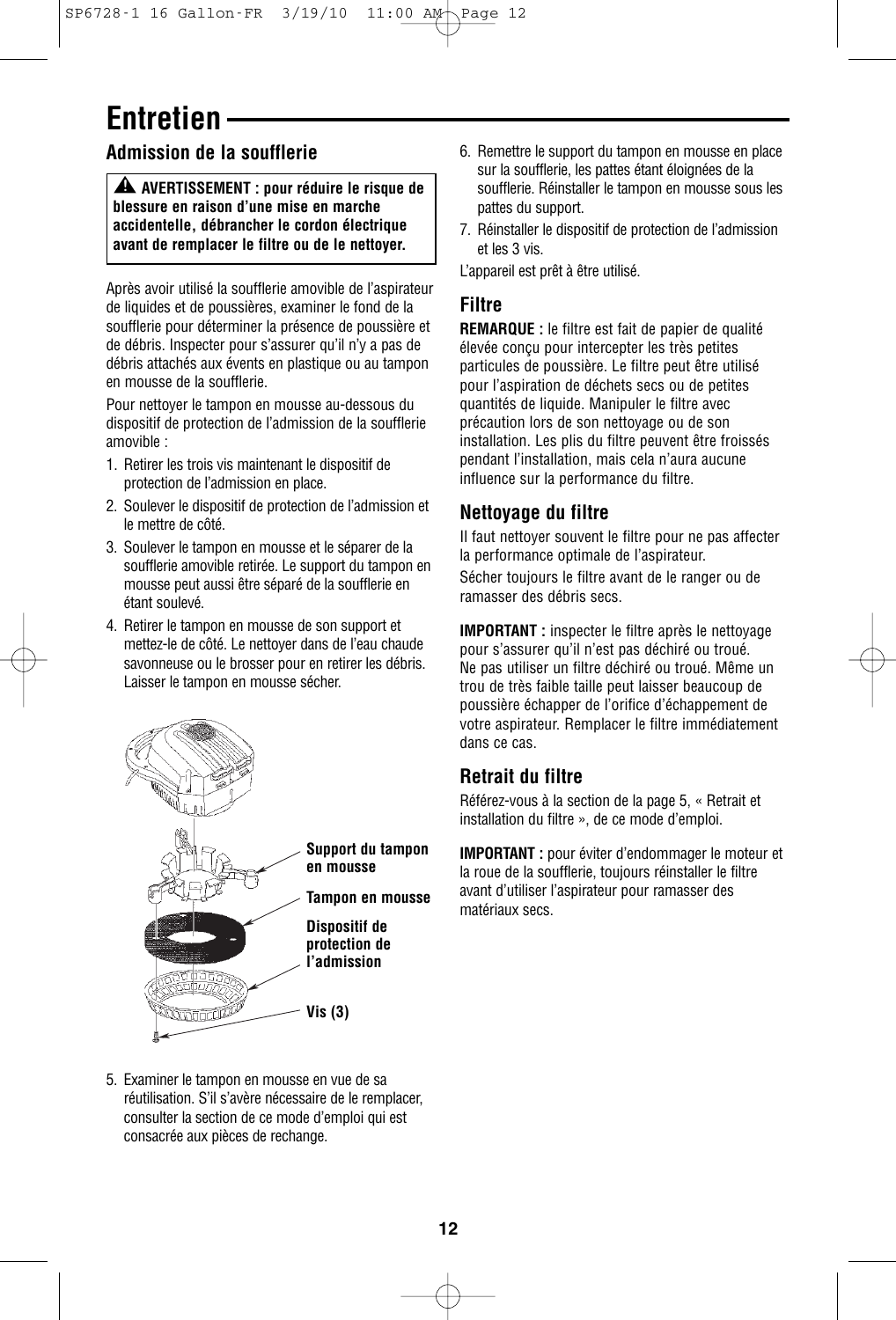# **Entretien (suite)**

### **Nettoyage d'un filtre sec**

- 1. Le retrait de certains débris secs peut être accompli sans enlever le filtre de l'aspirateur. Donner simplement un coup avec la main sur la partie supérieure du couvercle pendant que l'aspirateur est à l'arrêt.
- 2. Nettoyer le filtre dans un endroit non clos. Le nettoyage DOIT être effectué à l'extérieur – pas dans des locaux d'habitation.
- 3. Retirer le filtre de l'aspirateur. Tapoter doucementle filtre contre la paroi intérieure du tambour à poussière. Les débris se détacheront et tomberont.
- 4. Pour un nettoyage complet du filtre sec quant il contient des poussières fines (et non pas de débris), faites couler de l'eau sur le filtre tel que cela est décrit dans la section intitulée « Nettoyage d'un filtre humide ».

#### **Nettoyage d'un filtre humide**

Une fois le filtre retiré, faites couler de l'eau au travers du filtre à l'aide d'un tuyau d'arrosage ou d'un robinet. Veillez à ce que la pression de l'eau sortant du tuyau d'arrosage ne soit pas si forte qu'elle pourrait endommager le filtre.

#### **Installation**

Référez-vous à la section de la page 5, « Retrait et installation du filtre », de ce mode d'emploi.

Laisser sécher le filtre avant de le réinstaller et deranger l'aspirateur.

#### **Nettoyage et désinfection de l'aspirateurde liquides et de poussières**

Pour conserver l'esthétique optimale de votre aspirateur de poussières et de liquides, nettoyez la surface extérieure de l'aspirateur à l'aide d'un chiffon imbibé d'eau tiède savonneuse.

Procédure de nettoyage du tambour :

- 1. Vider les débris.
- 2. Nettoyez soigneusement le tambour à poussière à l'aide d'un savon doux et d'eau tiède.
- 3. Essuyer avec un chiffon sec.

Avant de ranger l'aspirateur pour une période prolongée, ou dans les cas nécessaires (par exemple après l'aspiration d'eaux usées), vous devez désinfecter le tambour.

Pour désinfecter le tambour :

- 1. Versez un gallon (presque 4 litres) d'eau et une cuillerée à thé de produit à blanchir à l'eau de javel dans le tambour.
- 2. Laissez la solution agir pendant 20 minutes, en remuant doucement de temps à autre pour vous assurer que toutes les surfaces du tambour restent humides.
- 3. Videz le tambour au bout de 20 minutes. Rincez à l'eau jusqu'à ce que l'odeur d'eau de javel ait disparu. Laissez sécher le tambour complètement avant de sceller le moteur sur le tambour.

#### **Entretien du cordon d'alimentation**

Une fois votre travail d'aspiration terminé, débranchez le cordon d'alimentation et enroulez-le autour du couvercle du moteur. Si le cordon est endommagé, il doit être remplacé par le fabricant ou son représentant, ou par une autre personne ayant les compétences techniques nécessaires, afin de réduire le risque d'accident.

#### **Rangement**

Avant de ranger votre aspirateur, vous devez vider et nettoyer le tambour à poussières. Vous devez ègalement enrouler le cordon d'alimentation autour de l'appareil et ranger le tuyau tel que cela décrit dans le présent mode d'emploi. Vous devez garder les accessoires au même endroit que l'aspirateur de façon à pouvoir y accéder facilement. Vous devez ranger l'aspirateur à l'intérieur d'un bâtiment.



### **Roulettes**

Si les roulettes sont bruyantes, vous pouvez mettre une goutte d'huile sur l'arbre porte-galet pour atténuer le bruit.

**AVERTISSEMENT : pour assurer la SÉCURITÉ ! et la FIABILITÉ du produit, les réparations et réglages doivent être effectués par des centres agréés de service après-vente en utilisant toujours des pièces de rechange RIDGID.**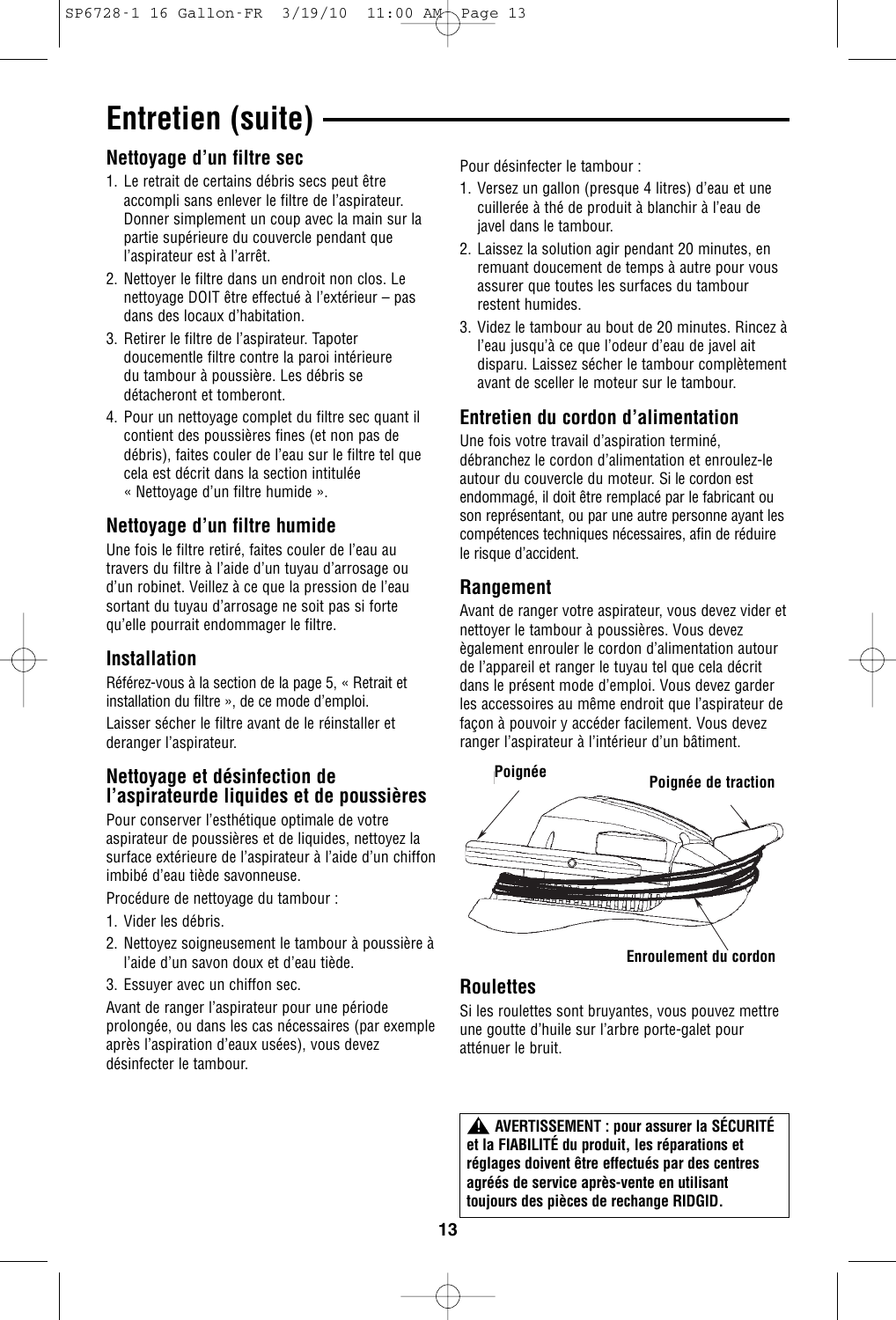### **Pièces de rechange**

#### **Aspirateur de liquides et de poussières de 12 gallons des É.-U./ 16 gallons des É.-U. avec soufflerie amovible Modèle N° WD12800/WD16650/WD1665EX0/WD16700/WD1670EX0**

**Les pièces RIDGID sont disponibles sur notre site Web à l'adresse suivante : www.ridgidparts.com** Pour commander, utiliser toujours le numéro de pièce – pas le numéro de légende

### **AVERTISSEMENT !**

#### **RÉPARATION DE L'ASPIRATEUR DE LIQUIDES ET DE POUSSIÈRES DOUBLEMENT ISOLÉ**

**Dans un aspirateur de liquides et de poussières doublement isolé, deux systèmes d'isolation sont fournis au lieu de la mise à la terre. Aucun moyen de mise à la terre n'est prévu sur un appareil électro-ménager doublement isolé, et il ne faut pas en ajouter. La réparation d'un aspirateur de liquides et de poussières doublement isolé nécessite une connaissance approfondie du système et la prise de précautions extrêmes. Une telle réparation ne doit être entreprise que par un technicien agréé. Les pièces de rechange pour un aspirateur de liquides et de poussières doublement isolé doivent être les mêmes que les pièces qu'elles remplacent. Les mots « DOUBLE INSULATED » (Doublement isolé) figurent sur** l'aspirateur de liquides et de poussières doublement isolé, et le symbole  $\Box$  (un carré à l'intérieur **d'un autre carré) peut également figurer sur les appareils.**

**Pour réduire le risque de blessures causées par les chocs électriques, débranchez le cordon d'alimentation avant de réparer les éléments électriques de l'aspirateur de liquides et de poussières.**

| Légende<br>Ñ۰  | 12 gallons<br>Pièce N° | 16 gallons<br>Pièce N° | <b>Description</b>                                     |
|----------------|------------------------|------------------------|--------------------------------------------------------|
| 1              | 823200A                | 823200A                | Flotteur                                               |
| $\overline{2}$ | 823201-3               | 823201-3               | Cage du filtre                                         |
| 3              | VF4000                 | VF4000                 | † Filtre Qwik Lock™                                    |
| 4              |                        | 832641                 | Tambour                                                |
| 5              | 73185                  | 73185                  | Capuchon du drain                                      |
| 6              | 828833                 | 828833                 | Pied à roulette avec rangement                         |
| 7              | 73102                  | 73102                  | Roulette                                               |
| 8              |                        | 828843                 | Chariot à accessoires                                  |
| 9              | 826387                 | 826387                 | Patte de fixation du tambour                           |
| 10             | 826832-2               | 826832-2               | Couvercle                                              |
| 11             | 826833-1               | 826833-1               | Poignée de traction                                    |
| 12             |                        | 510014                 | Ensemble de soufflerie (WD16650 & WD16700 seulement)   |
| 12             |                        | 510068                 | Ensemble de soufflerie (WD1665EX0 & WD1670EX0)         |
| 13             | 818961                 | 818961                 | Écarteur                                               |
| 14             | 832804-1               | 818413                 | Roue de soufflante                                     |
| 15             | 315534-1               | 315534-1               | Rondelle                                               |
| 16             | 826817                 | 826817                 | Écrou                                                  |
| 17             |                        | 822480                 | Diffuseur d'air de la soufflerie                       |
| 18             | 828993                 | 828993                 | Raccord mâle-mâle                                      |
| 19             | 826388                 | 826388                 | Patte de fixation de la tête du moteur                 |
| 20             | VT2509                 | VT2509                 | Suceur à usages multiples                              |
| 21             | VT2503                 | VT2503                 | Suceur pour véhicules                                  |
| 22             |                        | VT2506                 | Éiecteur d'air de la soufflerie                        |
| 23             |                        | VT2510                 | Suceur humide                                          |
| 24             |                        | 822256                 | Raclette                                               |
| 25             | VT2508                 | VT2508                 | Baquettes de rallonge                                  |
| 26             | 826356-1               | 826356-1               | Dispositif de verrouillage de tuyau de 2-1/2 po x 7 pi |
| 27             | SP6728                 | SP6728                 | Mode d'emploi                                          |

† Ces pièces de rechange sont en vente partout où des aspirateurs de liquides et de poussières sont en vente.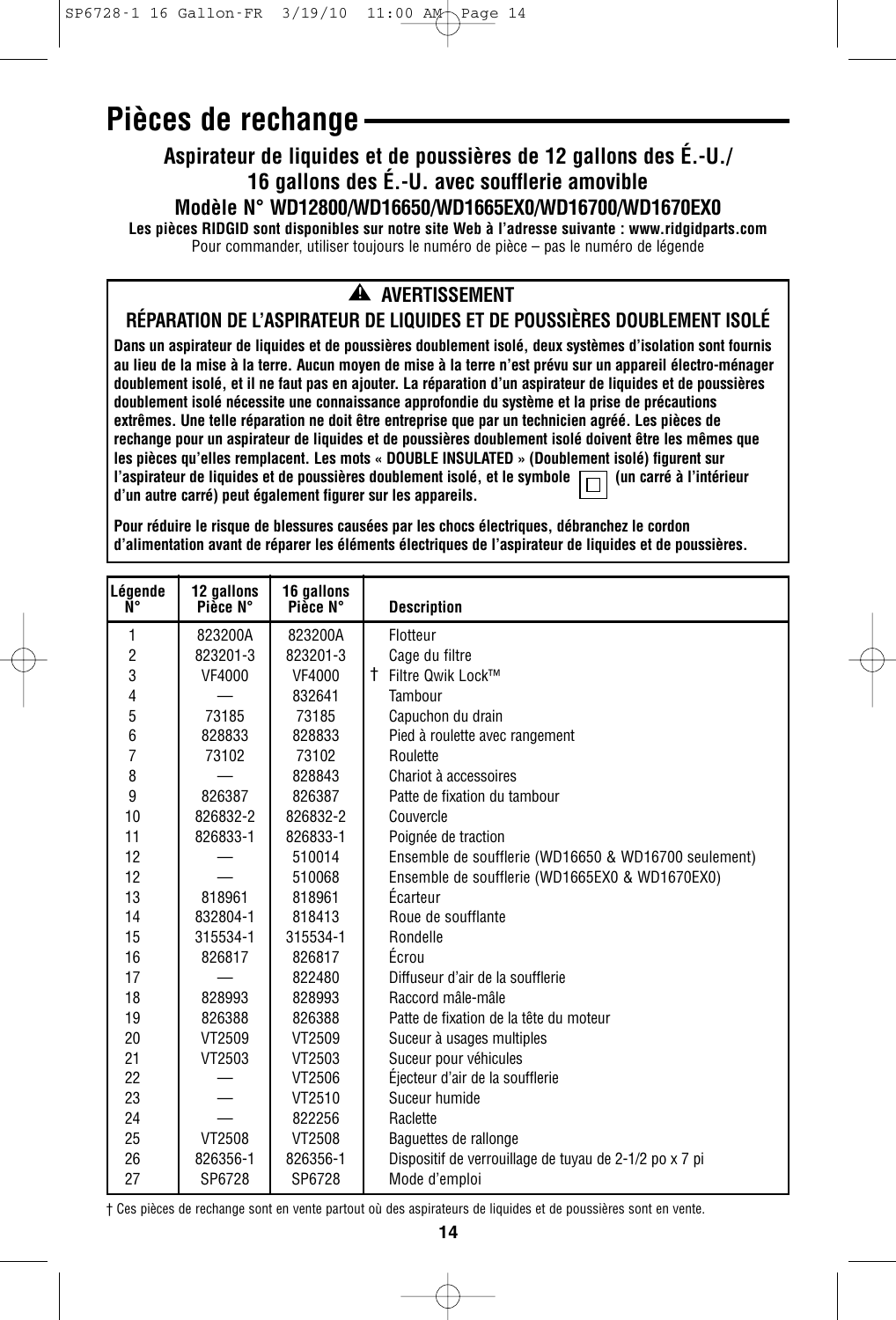### **Pièces de rechange (suite)**

**Aspirateur de liquides et de poussières de 12 gallons des É.-U./ 16 gallons des É.-U. avec soufflerie amovible**

**Les pièces RIDGID sont disponibles sur notre site Web à l'adresse suivante : www.ridgidparts.com**